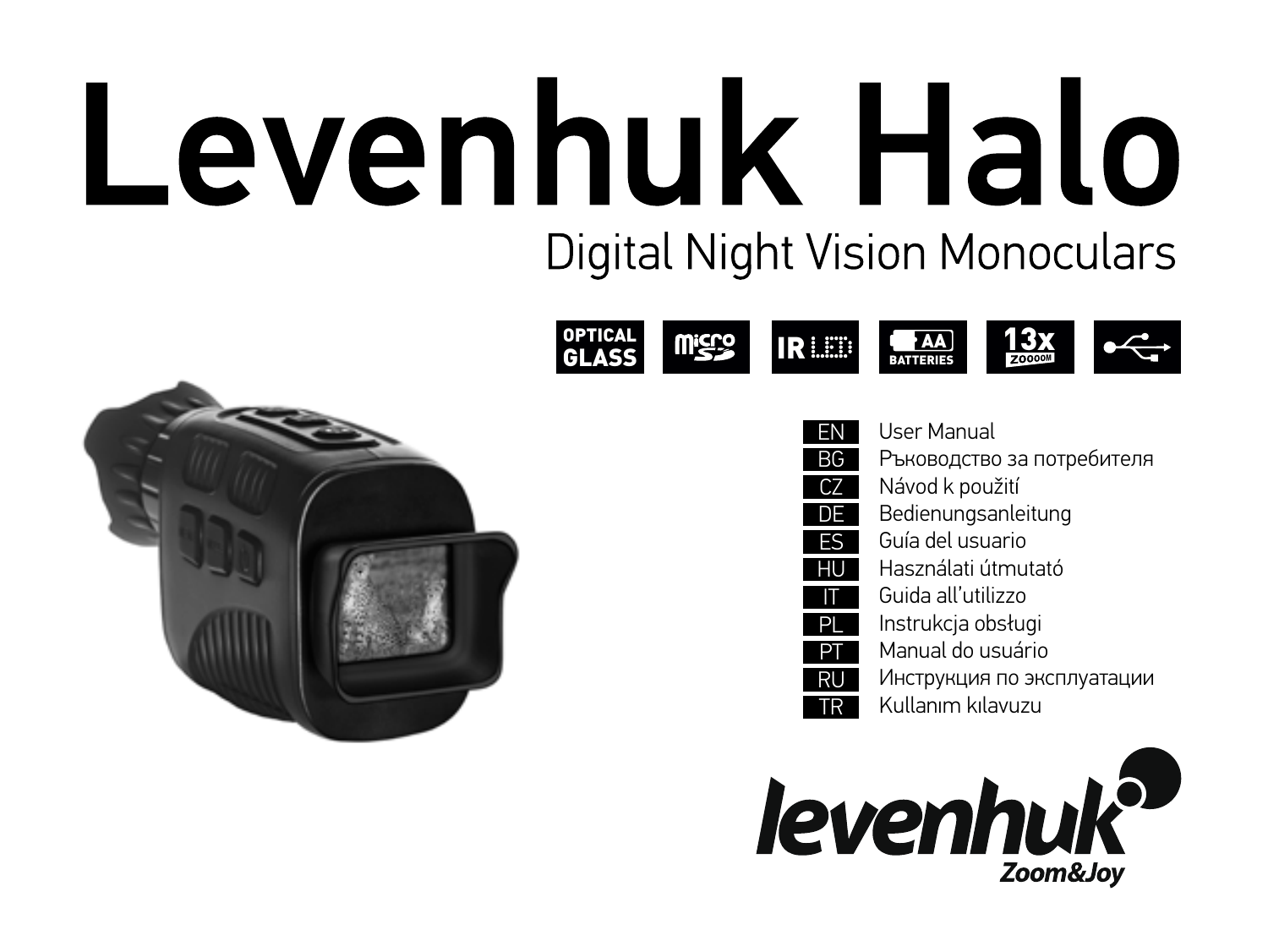



### EN

- Focusing wheel  $\bullet$
- USB and microSD slots  $\bullet$
- $\ddot{\mathbf{e}}$ IR UP button
- IR DOWN button  $\bullet$
- $\bullet$ SHOT button
- **O** POWER button
- $\bullet$ MODE button
- MENU button  $\bullet$
- $\bullet$ Eyepiece
- ó Battery compartment
- $\bf \Phi$ Strap hooks
- $\tilde{\mathbf{e}}$ IR filter
- ⊕ Tripod adapter

BG

- $\bullet$ Пръстен за фокусиране
- USB и microSD слотове ℯ
- Ō Бутон IR UP
- $\bullet$ Бутон IR DOWN
- $\bullet$ Бутон SHOT
- Бутон POWER  $\bullet$
- Бутон MODE  $\bullet$
- $\ddot{\mathbf{e}}$ Бутон MENU
- $\bullet$ Окуляр
- Ō Батерийно отделение
- $\bf{0}$ Куки за ремъка
- ó ИЧ филтър
- $\bullet$ Адаптер за триножник

### CZ

- Zaostřovací kolečko  $\bullet$
- Sloty USB a microSD Ø
- Tlačítko IR nahoru  $\bullet$
- Tlačítko IR dolů  $\bullet$
- $\bullet$ Tlačítko SHOT Tlačítko POWER
- Ø
- $\mathbf o$ Tlačítko MODE Tlačítko MENU
- $\bullet$ Okulár
- $\bullet$  $\Phi$
- Prostor pro baterie
- $\bf \Phi$ Háčky popruhu
- ē IR filtr
- Φ Adaptér na stativ

### DE

- Fokussierrad
- USB- und microSD-Steckplätze ø
- IR AUF-Taste A
- $\bullet$ IR AB-Taste
- $\bullet$ SHOT-Taste
- $\bullet$ POWER-Taste
- MODE-Taste  $\bullet$
- MENU-Taste  $\bullet$
- $\bullet$ Okular
- **Batteriefach**  $\bullet$
- $\bf{a}$ Riemenhaken
- $\bf{a}$ IR-Filter
- $\bf{D}$ Stativadapter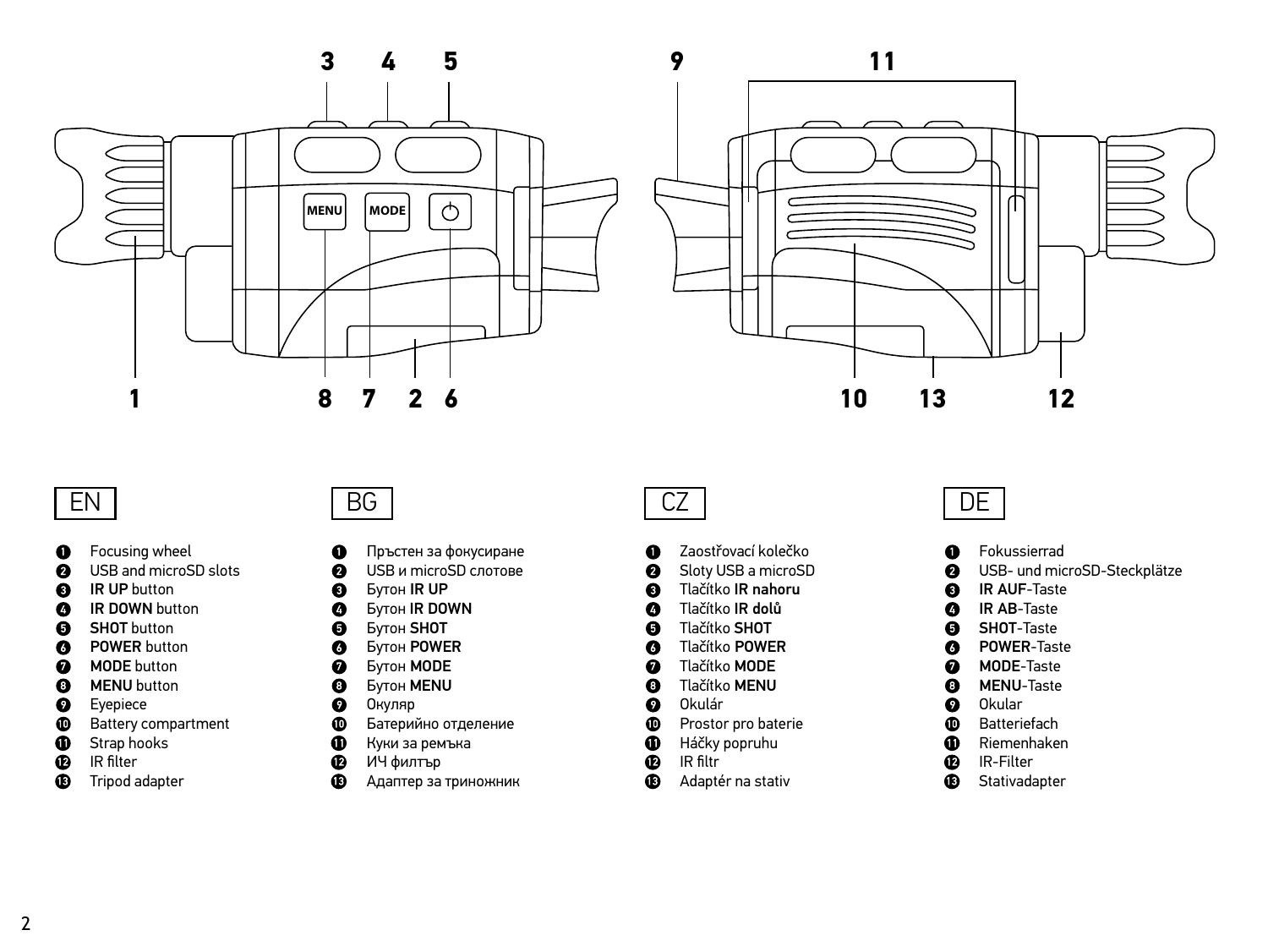- Rueda de enfoque  $\mathbf 0$
- $\boldsymbol{\Omega}$ Ranuras USB y microSD
- $\boldsymbol{\Omega}$ Botón IR UP
- Botón IR DOWN  $\bullet$
- Botón SHOT  $\Omega$ Botón POWER
- $\mathbf{\Omega}$  $\Omega$ Botón MODE
- Botón MENU
- $\bullet$ Ocular
- $\Omega$
- $\bf{0}$ Compartimento para pilas
- Ф. Ganchos de correa
- filtro IR ⊕
- ⋒ Adaptador para trípode

HU

 $\bullet$ 

 $\bullet$ 

 $\Omega$ 

- $\bullet$ Fókuszállító kerék A
	- USB és microSD foglalatok IR FEL gomb
	- IR LE gomb
	- SHOT gomb
- $\bullet$  $\bullet$ POWER gomb
	- MODE gomb
- $\bullet$ MENU gomb
- Szemlencse  $\Omega$ Elemtartó rekesz
- $\bullet$  $\bf{D}$ Pántrögzítők
- $\bar{\mathbf{e}}$ IR szűrő
- CD. Adapter háromlábú állványhoz

IT

- Rotella della messa a fuoco Ω Slot USB e microSD
- ø  $\bullet$ Pulsante IR +
- Pulsante IR Ø
- Pulsante SHOT Ô
- Pulsante POWER Ø
- $\Omega$ Pulsante MODE
- A Pulsante MENU
- Oculare Q
- Scomparto batterie Ф
- **m** Anelli per tracolla
- Filtro IR ®
- Œ. Attacco per treppiede



- Pokrętło do ustawiania ostrości ⋒
- Gniazda USB i karty pamięci MicroSD A
- $\boldsymbol{\Omega}$ Przycisk IR UP
- Przycisk IR DOWN Ø
- $\mathbf{\Omega}$ Przycisk SHOT
- Przycisk POWER Ø
- $\boldsymbol{\Omega}$ Przycisk MODE
- $\boldsymbol{\Omega}$ Przycisk MENU
- Okular  $\Omega$
- Komora baterii  $\bf{D}$
- Zaczepy na pasek Л)
- Filtr IR  $\bullet$
- Adapter do statywu ω

## **PT**

- $\bullet$ Roda de focagem
- Ø Ranhuras USB e microSD
- Botão AUMENTAR IR A
- Botão REDUZIR IR  $\bullet$
- Botão SHOT  $\bullet$
- $\bullet$ Botão de POWER
- $\bullet$ Botão MODE
- Botão MENU  $\bullet$
- ø Ocular
- ⊕ Compartimento das pilhas
- Ganchos de fixação da correia ⋒
- $\mathbf{D}$ Filtro IR
- $\bf{D}$ Adaptador do tripé

### RU

- $\Omega$ Колесо фокусировки
- ø Слоты USB и microSD
- Кнопка IR UP A
- Кнопка IR DOWN  $\bullet$
- A Кнопка SHOT
- Ø Кнопка POWER
- $\mathbf o$ Кнопка MODE
- Кнопка MENU  $\bullet$
- $\bullet$ Окуляр
- o Батарейный отсек
- Φ Крепление для ремешка
- $\bf{D}$ ИК-фильтр
- $\bf{a}$ Резьбовое крепление к штативу

### TR

- $\bullet$ Odaklama tekeri
- ø USB ve microSD yuvaları
- A IR UP düğmesi
- IR DOWN düğmesi Ø
- A SHOT düğmesi
- Ø POWER düğmesi
- Ø MODE düğmesi
- MENU düğmesi ⋒
- Ø Oküler
- $\Phi$ Pil bölmesi
- $\bf{D}$ Kayış kancaları
- ® KÖ filtre
- Üçayak adaptörü ®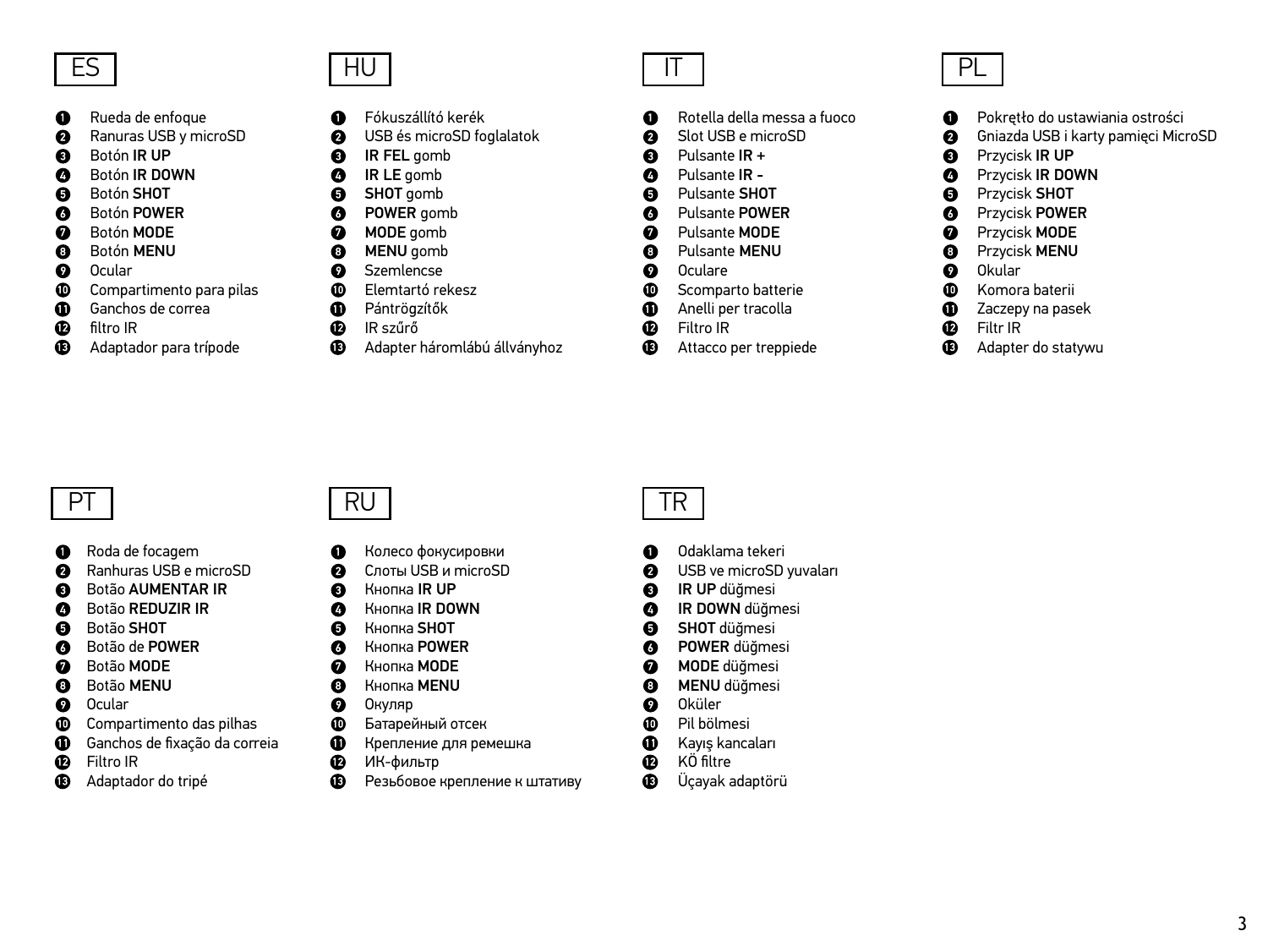# **Levenhuk Halo Digital Night Vision Monocular**



Never, under any circumstances, look directly at the Sun, another bright source of light, or at a laser through this device, as it may cause PERMANENT RETINAL DAMAGE and may lead to BLINDNESS.

The kit includes: night vision device, Mini USB 2.0 cable, MicroSD card 32GB, strap, and user manual.

### **Specifications**

Magnification,  $x$  1—4 (digital), 13 (optical)<br>Objective lens diameter mm 33.5 Objective lens diameter, mm 33.<br>Field of view  $\degree$  10 Field of view,  $\degree$  10<br>Focal ratio 6/1.2 Focal ratio f/1.2<br>Close focus m / ft 3 / 10 Close focus, m / ft<br>Observation distance, m / ft

Tripod adapter thread Operating temperature range,  $\degree$ C /  $\degree$ F

IR wavelength, nm Recording time with illumination (IR), h Recording time without illumination (IR), h Operation voltage 7V Daytime recording without IR color image Recording at night (in the dark) with IR Storage class 10, microSD up to 32GB Image format and resolution JPG; 1M (1280x960px), Video format and resolution AVI; 960P (1280x960px@30fps),

 $D$ imensions, mm / in 149x63x49<br>Weight. g / lb 170 / 0.4 Weight,  $g / lb$ 

250-300 (in complete darkness) 3~∞ (in weak light) / 820—985 (in complete darkness) 10-infinity (in weak light)  $1/4$ " −20…+60 (operating), −30…+70 (storage) / −4…+140 (operating), −22…+158 (storage) IR-illumination IR LEDs  $3W(7)$  brightness levels)<br>IR wavelength. nm  $850$ 4

### 10

Power supply 5 alkaline AA batteries (not included) black and white image

VGA (640x480px) VGA (640x480px@30fps) Language Settings Chinese, Dutch, English, French, German, Italian, Japanese, Korean, Portuguese, Russian, Spanish<br>149x63x49 / 5 9x2 5x2

Levenhuk reserves the right to make changes to the product range and specifications without prior notice.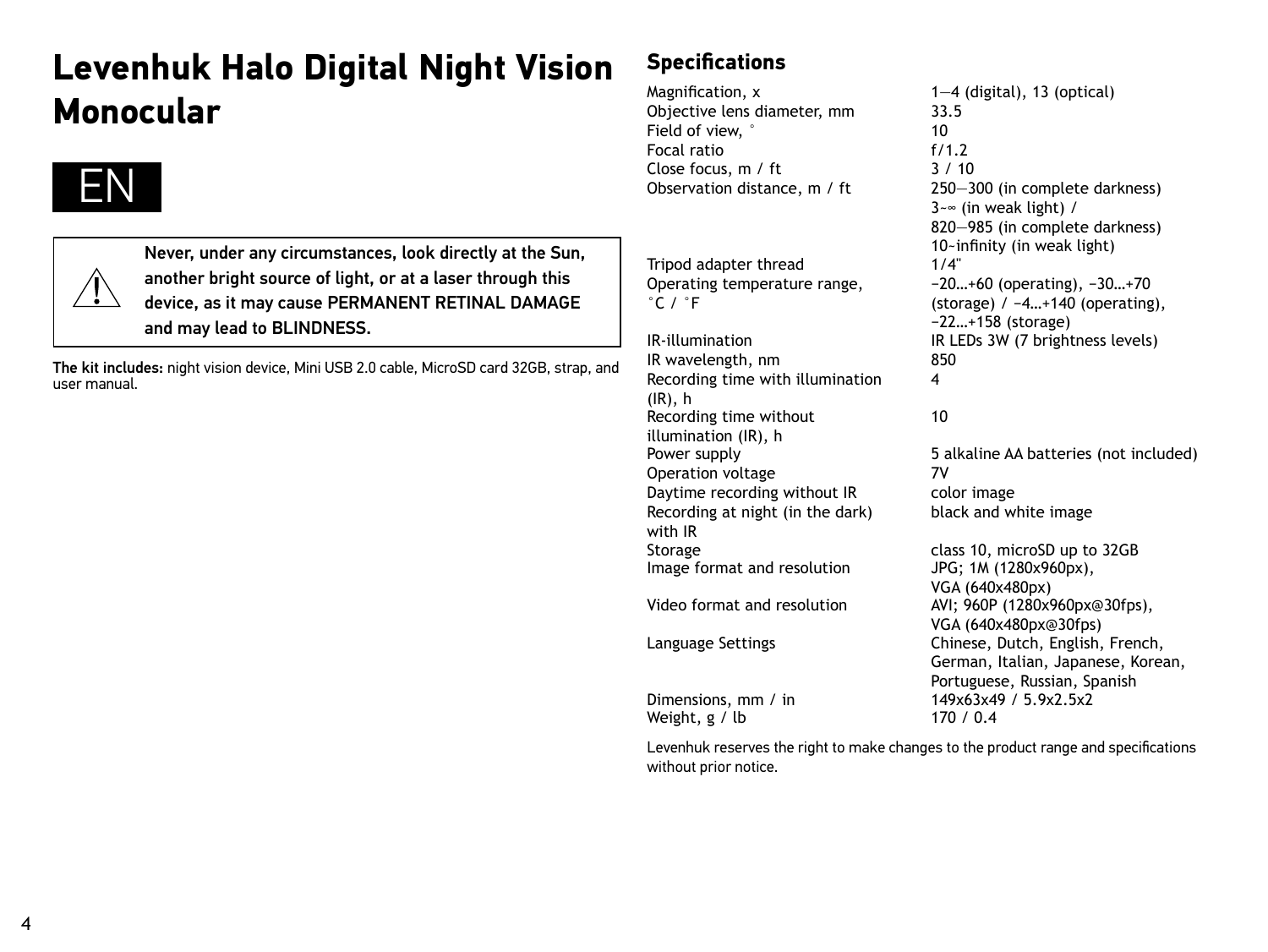### **Getting started**

#### **Install batteries**

• Open the battery compartment cover (10) and insert 5 batteries according to the correct polarity marks. Close the cover.

#### **Installing/removing the memory card**

- The device supports memory cards class 10 up to 32GB.
- Remove the rubber cover (2) from the USB and microSD slots.
- Insert the microSD card into the slot. Make sure the direction is right. Do not force the card in.
- Format the microSD card before starting, as it will improve its compatibility with the device.
- To remove the card from the slot, press the edge of the memory card in gently, and the card will pop out. Then, remove the card.

**Note:** If the memory card is not installed, a No Card icon will be displayed.

### **Button panel and device settings**

A long press will turn the device on/off and to zoom in/out the image. For the other functions, use a short press.

#### **POWER button**

Press and hold the POWER button for 3 seconds to turn the device on or off. Turn the focus wheel to adjust the focus.

#### Notes:

- If the device fails to activate, check for defective or improperly installed batteries. Always only use the recommended batteries.
- If you wear glasses, keep them on while using the device.

#### **IR UP button**

If the light is insufficient or when used in the evening, turn on the IR by pressing the IR UP button. The image will change from color to black and white. You may select the brightness level from 1 to 7. The brightness values will be displayed on the LCD screen. Button functions: 1) IR brightness level up; 2) Zoom in; 3) scroll the menu up.

#### Notes:

- Do not use IR in daylight (when IR is on, you will have a color image, when IR is off — black and white image).
- If the battery power is not enough, the IR LED level will lower automatically. If only half power is left, the max. brightness level is 5. If only 25% power is left, the max. brightness level is 3. If the battery power is lower than 25%, the IR LED cannot be activated.

#### **IR DOWN button**

Button functions: 1) IR brightness level down; 2) Zoom out; 3) scroll the menu down.

#### **MODE button**

This button switches between 3 in-built modes: 1) photo mode; 2) video mode; and 3) playback mode. The default mode is video.

#### **MENU button**

To change the settings, press the MENU button and highlight the desired menu item by scrolling up (IR UP) or down (IR DOWN).

Select the highlighted item by pressing the **SHOT** button.

In the menu, you can select photo or video resolution, night vision sensitivity, change the language, set the date, set auto power off, put the date on photos or videos, format the memory card, view and delete the current file or all files from the memory card, etc.

**Note:** To get to the submenu of the playback mode, you need to select the playback mode first (MODE button).

#### **SHOT button**

Button functions: 1) takes a picture in Photo mode; 2) starts and stops video recording in Video mode; 3) enters the sub-menu.

### **Display information**



### **Copying files**

You can transfer files from the device to your smartphone, tablet, or PC directly.

- 1. Insert the memory card into a card reader; or
- 2. Connect the device to your computer with a USB cable.

### **Cleaning and precautions**

Do not expose the device to direct sunlight - that could cause a fire! Do not scratch or touch the optical surfaces with your fingers. Remove the batteries before cleaning the device! Use only dry, lint-free cloths to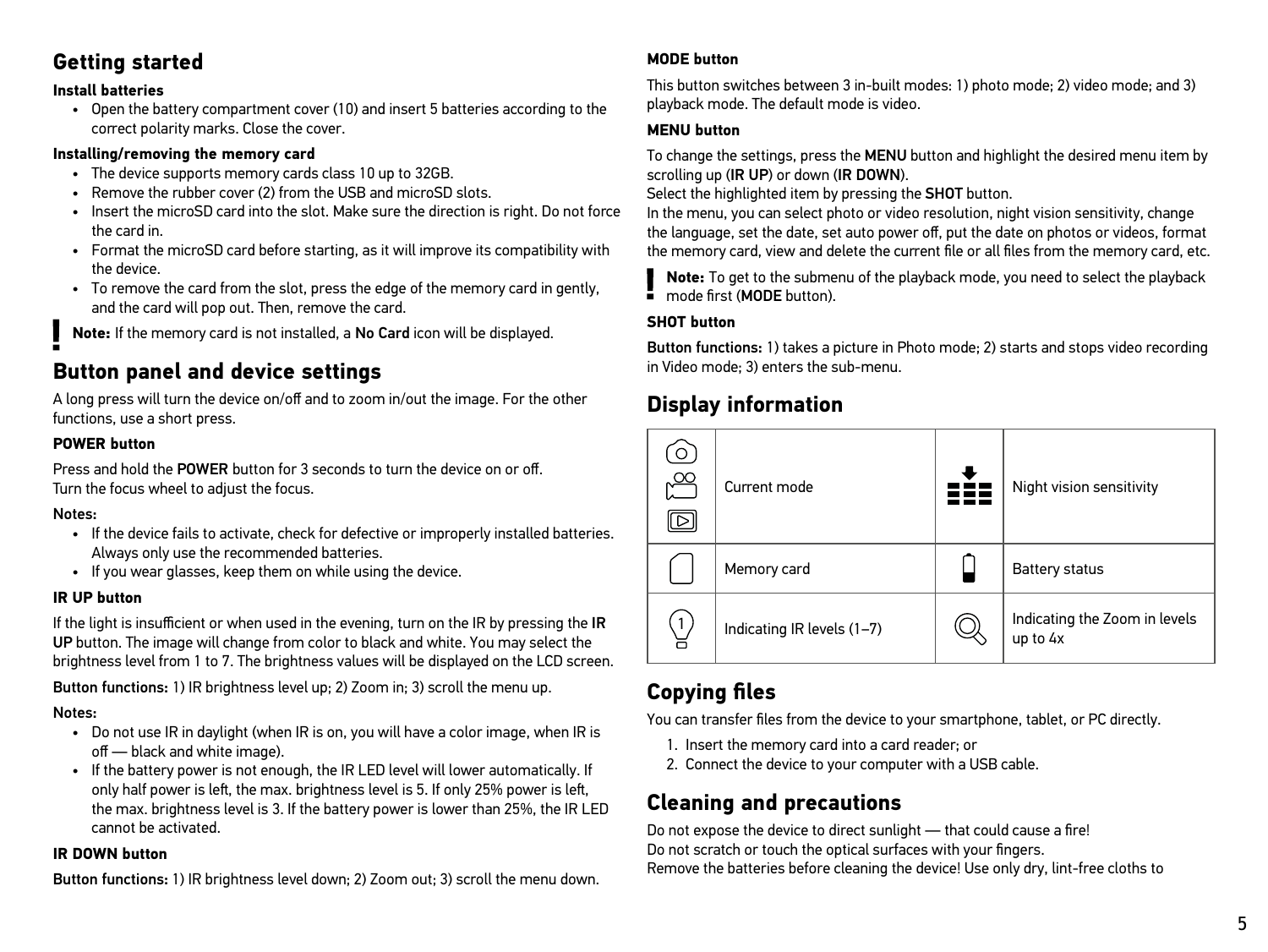wipe the outer parts of the device. Do not use cleaning fluid to avoid the electronics damage. To avoid scratching the lenses, only use a soft cloth and do not press too hard. Keep the device away from dust and water. Keep the device in a bag or a box. Remove the batteries from the device if it has not been used for a long time.

### **Battery safety instructions**

- Always purchase the correct size and grade of battery most suitable for the intended use.
- Always replace the whole set of batteries at one time; taking care not to mix old and new ones, or batteries of different types.
- Clean the battery contacts and also those of the device prior to battery installation.
- Make sure the batteries are installed correctly with regard to polarity (+ and –).
- Remove batteries from equipment that is not to be used for an extended period of time.
- Remove used batteries promptly.
- Never short-circuit batteries as this may lead to high temperatures, leakage, or explosion.
- Never heat batteries in order to revive them.
- Do not disassemble batteries.
- Remember to switch off devices after use.
- Keep batteries out of the reach of children, to avoid risk of ingestion, suffocation, or poisoning.
- Utilize used batteries as prescribed by your country laws.

### **Levenhuk International Lifetime Warranty**

All Levenhuk telescopes, microscopes, binoculars, and other optical products, except for their accessories, carry a lifetime warranty against defects in materials and workmanship. A lifetime warranty is a guarantee on the lifetime of the product on the market. All Levenhuk accessories are warranted to be free of defects in materials and workmanship for six months from the purchase date. The warranty entitles you to the free repair or replacement of the Levenhuk product in any country where a Levenhuk office is located if all the warranty conditions are met.

For further details, please visit: www.levenhuk.com/warranty

If warranty problems arise, or if you need assistance in using your product, contact the local Levenhuk branch.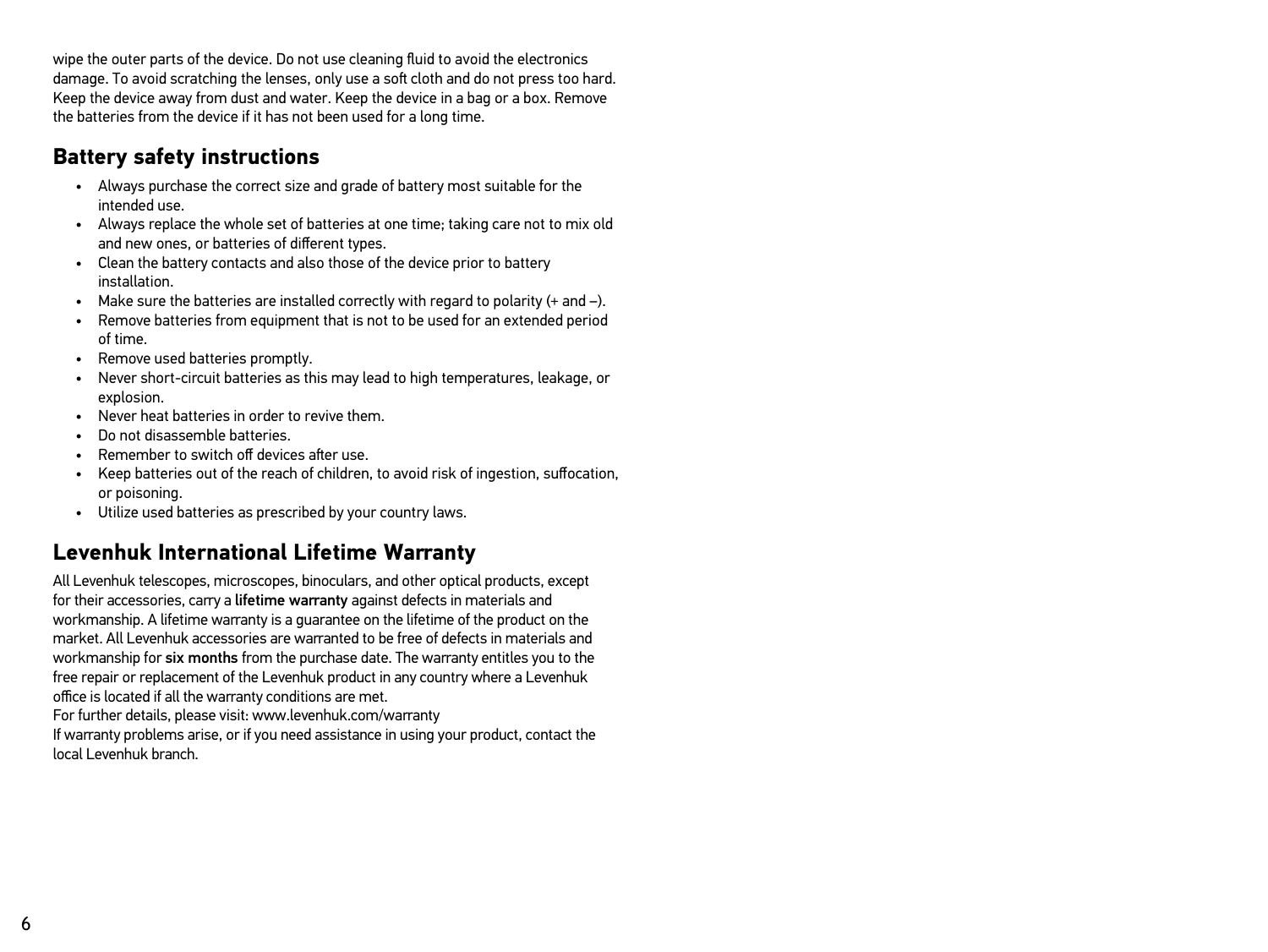# **Levenhuk Halo Цифров монокуляр за нощно виждане**



Никога, при никакви обстоятелства, не гледайте директно към Слънцето през това устройство без специален филтър и не гледайте в друг ярък източник на светлина или лазер, тъй като това може да причини НЕВЪЗВРАТИМО УВРЕЖДАНЕ НА РЕТИНАТА и може да доведе до СЛЕПОТА.

Комплектът включва: устройство за нощно виждане, Mini USB 2.0 кабел, MicroSD карта 32 GB, ремък и ръководство за потребителя.

### **Спецификации**

Увеличение, x 1—4 (цифрово), 13 (оптично) Диаметър на лещата на обектива, mm Зрително поле, ° 10 Фокусно отношение f/1,2 Близък фокус, m 3 Разстояние на наблюдение, m

Резба, адаптирана за триножник Диапазон на работната температура, °C<br>Инфрачервено осветление

Дължина на вълната на инфрачервената светлина, nm Време на запис с осветление (инфрачервено), часове Време на запис без осветление (инфрачервено), часове Захранване 5 алкални батерии размер AA

Работно напрежение Запис на дневна светлина без инфрачервено осветление Запис през нощта (на тъмно) с инфрачервено осветление Съхранение клас 10, microSD до 32 GB Формат и разделителна способност на изображението Видео формат и разделителна способност

Размери, mm 1493<br>Тегло я 170 Тегло, g

33,5 3~∞ (при слаба осветеност)<br>1/4" −20…+60 (работна), −30…+70 (на съхранение) инфрачервени светодиоди 3 W (7 нива на яркост) 850 4 10

(не са включени) цветно изображение

черно-бяло изображение

JPG; 1 M (1280 x 960 пиксела), VGA (640 x 480 пиксела) AVI; 960 P (1280 x 960 пиксела при 30 fps), VGA (640 x 480 пиксела при 30 fps) Езикови настройки английски, испански, италиански, китайски, корейски, немски, нидерландски, португалски, руски, френски, японски<br>149х63х49

Levenhuk си запазва правото да извършва промени по продуктовата гама и спецификациите без предизвестие.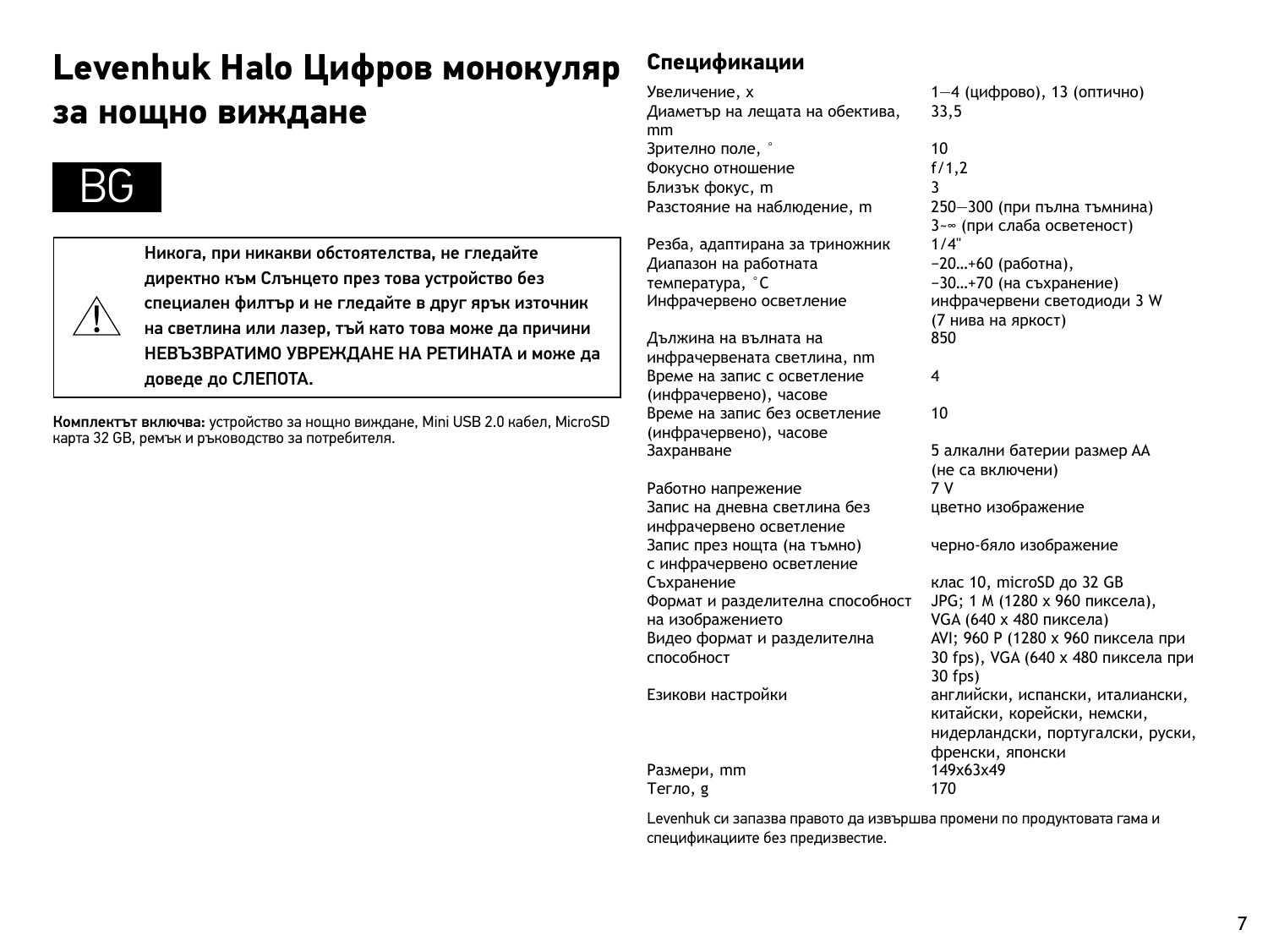### **Да започнем**

#### **Монтиране на батериите**

• Отворете капака на отделението за батериите (10) и поставете 5 батерии, като спазвате знаците за поляритета. Затворете капака.

#### **Поставяне/махане на картата с памет**

- Устройството поддържа карти с памет клас 10 до 32 GB.
- Махнете гумените капачета (2) от USB и microSD слотовете.
- Вкарайте MicroSD картата в слота. Уверете се, че посоката е правилна. Не насилвайте картата при вкарването.
- Преди да стартирате, форматирайте microSD картата, тъй като това ще подобри нейната съвместимост с устройството.
- За да извадите картата от слота, натиснете внимателно ръба на картата с памет и тя ще изскочи навън. След това извадете картата.

**Забележка:** Ако не е поставена карта с памет, ще се покаже икона, No Card (липсва карта).

### **Панел с бутони и настройки на устройството**

Продължителното натискане ще включва/изключва устройството и ще увеличава/ намалява мащаба на изображението. За другите функции използвайте кратко натискане.

#### **Бутон POWER (вкл./изкл.)**

Натиснете и задръжте натиснат 3 секунди бутона POWER за включване или изключване на устройството.

Въртете колелото за фокусиране, за да регулирате фокуса.

#### Забележки:

- Ако устройството не може да се активира, проверете дали батериите не са дефектни или не са монтирани неправилно. Използвайте винаги само препоръчаните батерии.
- Ако носите очила, ги носете и при използване на устройството.

#### **Бутон IR UP (усилване на ИЧ светлина/намаляване/увеличаване на мащаба)**

Ако светлината е недостатъчна или при използване вечер, включете инфрачервеното осветление чрез натискане на бутона IR UP. Изображението ще се смени от цветно на черно-бяло. Можете да избирате ниво на яркостта от 1 до 7. Стойностите на яркостта ще се показват на течнокристалния екран.

Функции на бутоните: 1) повишаване на яркостта на инфрачервеното осветление; 2) увеличаване на мащаба; 3) превъртане на менюто нагоре.

#### Забележки:

• Не използвайте инфрачервено осветление през деня (когато е включено инфрачервеното осветление, ще имате цветно изображение, а когато е

изключено, ще имате черно-бяло изображение).

• Ако зарядът на батериите не е достатъчен, силата на светене на инфрачервените светодиоди ще намалява автоматично. Ако е останал половината заряд, максималното ниво на яркостта е 5. Ако е останал 25% заряд, максималното ниво на яркостта е 3. Ако зарядът на батериите е помалък от 25%, инфрачервените светодиоди не могат да се включат.

#### **Бутон IR DOWN (намаляване на ИЧ светлина/увеличаване/намаляване на мащаба)**

Функции на бутоните: 1) понижаване на яркостта на инфрачервеното осветление; 2) намаляване на мащаба; 3) превъртане на менюто надолу.

#### **Бутон MODE (режими)**

Чрез този бутон се извършва превключване между 3-те вградени режима: 1) фото режим; 2) видео режим; и 3) режим на възпроизвеждане. Режимът по подразбиране е видео режимът.

#### **Бутон MENU (меню)**

За да промените настройките, натиснете бутона MENU (меню) и маркирайте желания елемент от менюто чрез превъртане нагоре (IR UP) или надолу (IR DOWN). Изберете маркирания елемент чрез натискане на бутона SHOT.

В менюто може да се избира разделителната способност на снимане и видеозапис, чувствителността на нощното виждане, да се сменя езикът, да се задава датата, да се задава автоматично изключване, да се маркира дата върху снимките и видеоматериалите, да се форматира картата с памет, да се преглежда или изтрива текущият файл или всички файлове от картата с памет и т.н.

**Забележка:** За да отидете на подменюто в режим на възпроизвеждане, първо трябва да изберете режима на възпроизвеждане (бутон MODE).

#### **Бутон SHOT (затвор)**

Функции на бутоните: 1) извършва заснемане във фото режим; 2) стартира и спира видеозаписа в режим «видео»; 3) извиква подменюто.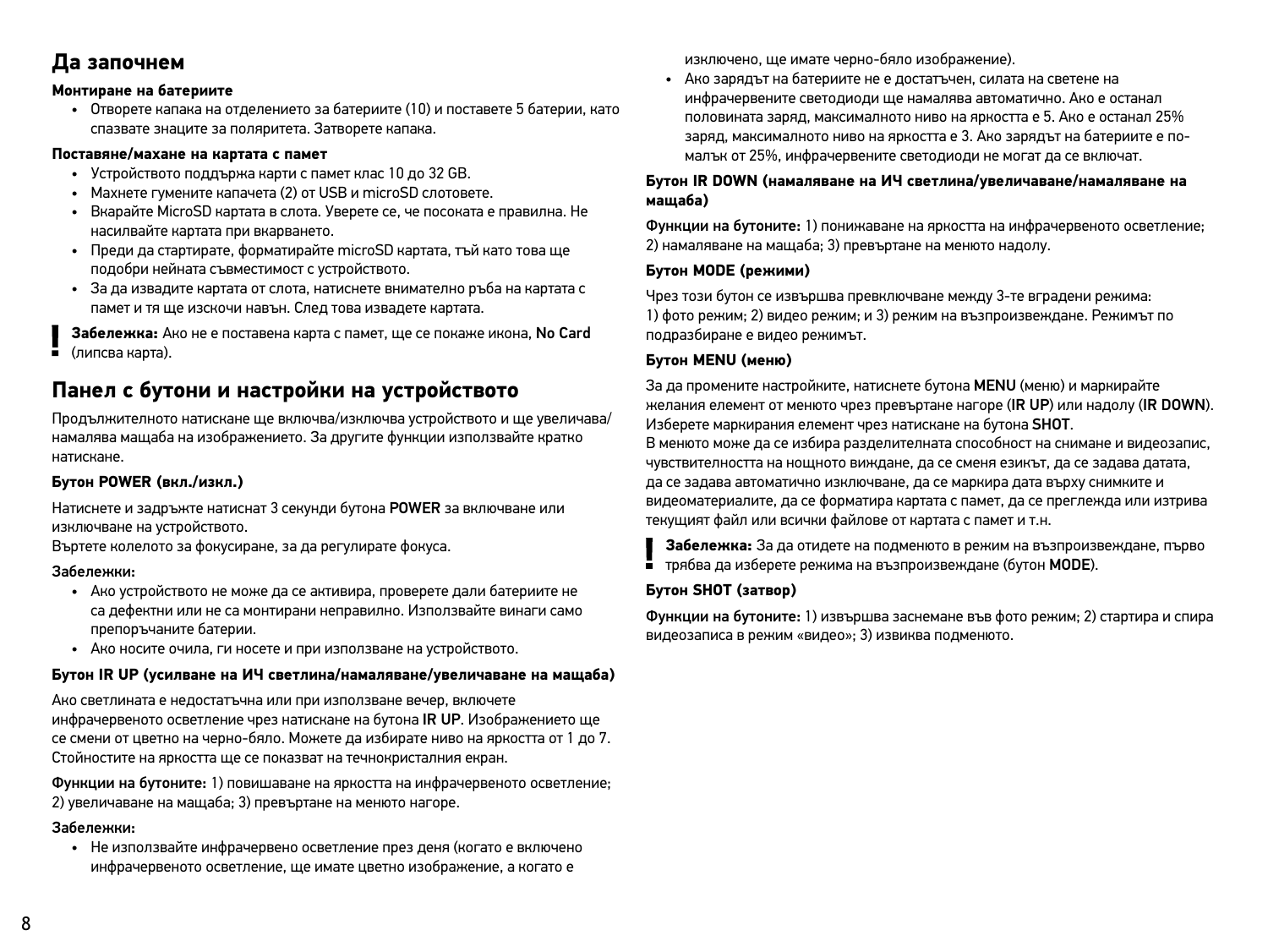### **Информация на дисплея**

| Ă<br>▷ | Текущ режим                                                      | Чувствителност при нощно<br>виждане                         |
|--------|------------------------------------------------------------------|-------------------------------------------------------------|
|        | Карта с памет                                                    | Състояние на батерията                                      |
|        | Индикация за нивата на<br>инфрачервеното осветление<br>$(1 - 7)$ | Индикация на нивата на<br>увеличение на мащаба до<br>4 пъти |

### **Копиране на файлове**

Можете да прехвърляте файлове от устройството на Вашия смартфон, таблет или компютър директно.

- 1. Вкарайте картата с памет в четеца на карти; или
- 2. Свържете устройството към компютъра си чрез USB кабел.

### **Почистване и предпазни мерки**

Не излагайте устройството на въздействието на пряка слънчева светлина — това може да доведе до възникване на пожар!

Не драскайте и не пипайте оптичните повърхности с пръсти.

Изваждайте батериите преди почистване на устройството! Използвайте само сухи кърпи без влакна за забърсване на външните части на устройството. Не използвайте почистващи течности, за да не се повреди електрониката. За да избегнете надраскване на лещите, използвайте само сухи кърпи и не натискайте много. Пазете устройството от прах и вода. Дръжте устройството в торбичка или в кутия. Ако устройството не е използвано продължително време, извадете батериите от него.

### **Инструкции за безопасност на батериите**

- Винаги купувайте батерии с правилния размер и характеристики, които са найподходящи за предвидената употреба.
- Винаги сменяйте всички батерии едновременно, като внимавате да не смесите стари и нови или батерии от различен тип.
- Почистете контактите на батериите, както и тези на устройството, преди да поставите батериите.
- Уверете се, че батериите са поставени правилно по отношение на полярността (+ и –).
- Извадете батериите от оборудването, ако то няма да бъде използвано продължителен период от време.
- Извадете използваните батерии незабавно.
- Никога не свързвайте батерии накъсо, тъй като това може да доведе до високи температури, теч или експлозия.
- Никога не загрявайте батерии, опитвайки се да ги използвате допълнително време.
- Не забравяйте да изключите устройствата след употреба.
- Дръжте батериите далеч от достъпа на деца, за да избегнете риск от поглъщане, задушаване или отравяне.

### **Международна доживотна гаранция от Levenhuk**

Всички телескопи, микроскопи, бинокли и други оптични продукти от Levenhuk, с изключение на аксесоарите, имат доживотна гаранция за дефекти в материалите и изработката. Доживотната гаранция представлява гаранция, валидна за целия живот на продукта на пазара. За всички аксесоари Levenhuk се предоставя гаранция за липса на дефекти на материалите и изработката за период от две години от датата на покупка на дребно. Levenhuk ще ремонтира или замени всеки продукт или част от продукт, за които след проверка от страна на Levenhuk се установи наличие на дефект на материалите или изработката. Задължително условие за задължението на Levenhuk да ремонтира или замени такъв продукт е той да бъде върнат на Levenhuk заедно с документ за покупка, който е задоволителен за Levenhuk.

Тази гаранция не покрива консумативи, като крушки (електрически, LED, халогенни, енергоспестяващи или други типове лампи), батерии (акумулаторни и неакумулаторни), електрически консумативи и т.н.

За повече информация посетете нашата уебстраница: www.levenhuk.bg/garantsiya Ако възникнат проблеми с гаранцията или ако се нуждаете от помощ за използването на Вашия продукт, свържете се с местния представител на Levenhuk.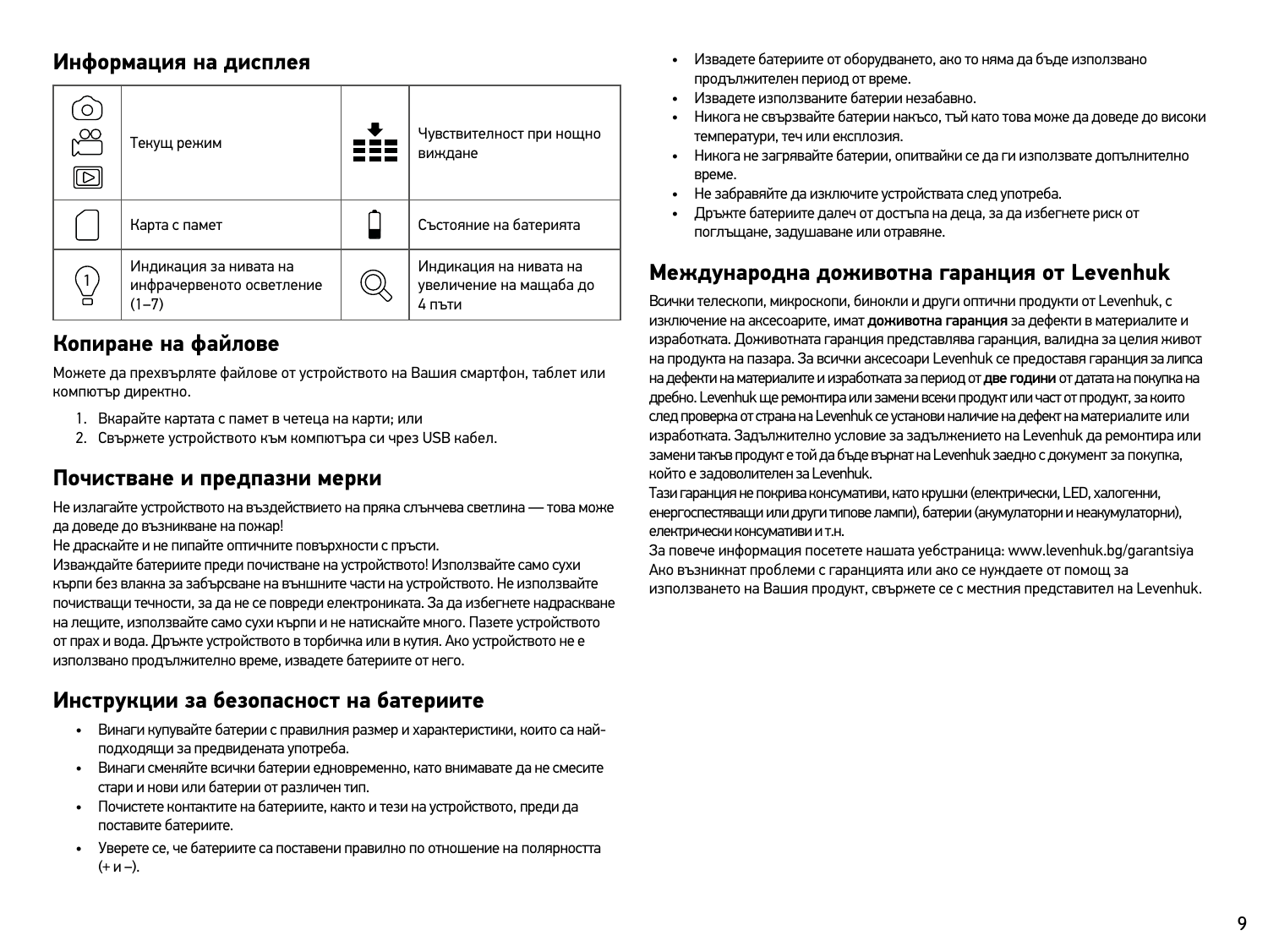# **Levenhuk Halo digitální monokulární dalekohled s nočním viděním**





Nikdy, za žádných okolností, se tímto přístrojem bez speciálního filtru nedívejte přímo do slunce, jiného jasného světelného zdroje nebo laseru, neboť hrozí nebezpečí TRVALÉHO POŠKOZENÍ SÍTNICE a případně i OSLEPNUTÍ.

Sada obsahuje: zařízení pro noční vidění, kabel Mini USB 2.0, karta MicroSD 32 GB, popruh a uživatelská příručka.

### **Technické údaje**

Zvětšení, x 1—4 (digital), 13 (optical)<br>Průměr čočky objektivu. mm 33.5 Průměr čočky objektivu, mm  $\frac{33}{5}$ , 33, Zorné pole, ° 10 Fokální poměr Nejkratší vzdálenost zaostření, m 3<br>Vzdálenost pozorování, m 3

Závit adaptéru pro stativ Rozsah provozní teploty ve °C −20…+60 (provozní), −30…+70 (skladovací)<br>IR (infračervené) osvětlení − − 1R (infračervené) LED osvětlení 3 W

Vlnová délka IR, nm 850 Doba záznamu s osvětlením (IR), h 4 Doba záznamu bez osvětlení (IR), h 10 Napájení 5 alkalických baterií typu AA (není

součástí dodávky) Provozní napětí Denní záznam bez IR<br>Záznam v noci (ve tmě) s IR bernobílý obraz Záznam v noci (ve tmě) s IR<br>Úložiště Úložiště třída 10, microSD až 32 GB<br>Formát obrazu a rozlišení trída 10, microSD až 32 GB JPG: 1 M (1280x960px), VGA (640x480px) Formát videa a rozlišení  $AVI$ : 960P (1280x960px@30 snímků/s), VGA (640x480px@30 snímků/s) Nastavení jazyka angličtina, čínština, francouzština, italština, japonština, korejština, němčina, nizozemština, portugalština, ruština, španělština<br>149×63×49 Rozměry, mm 1493<br>Hmotnost, g 170 Hmotnost, g

Společnost Levenhuk si vyhrazuje právo bez předchozího upozornění měnit sortiment a specifikace výrobků.

 $250 - 300$  (v naprosté tmě) 3~∞ (ve slabém světle)<br>1/4"

(7 úrovní jasu)

IR (infračervené) LED osvětlení 3 W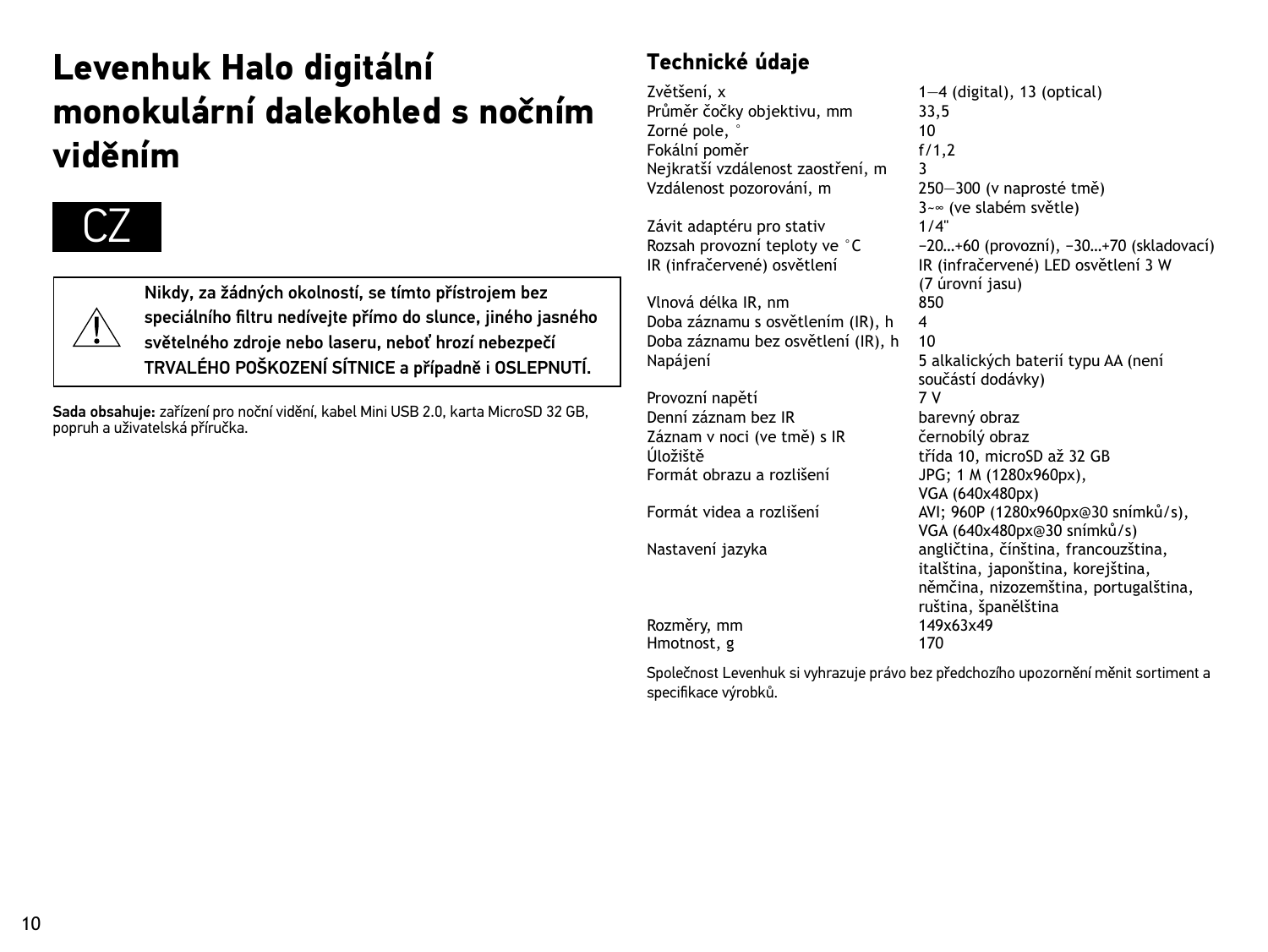### **Začínáme**

#### **Instalace baterií**

• Otevřete prostor pro baterie (10) a vložte 5 baterií správnou stranou dle označení polarity. Zavřete kryt.

#### **Vložení/odebrání paměťové karty**

- Zařízení podporuje paměťové karty třídy 10 s kapacitou až 32 GB.
- Odstraňte gumový kryt (2) ze slotů USB a microSD.
- Vložte kartu microSD do slotu. Zkontrolujte správnost směru vložení. Kartu netlačte do slotu silou.
- Před zahájením kartu microSD naformátujte, zvýšíte tak její kompatibilitu se zařízením.
- Chcete-li kartu ze slotu vyjmout, zatlačte jemně na její hranu směrem dovnitř a karta se sama vysune. Poté kartu vyjměte.

**Poznámka:** Pokud není vložena paměťová karta, zobrazí se ikona No Card (žádná karta).

### **Panel tlačítek a nastavení zařízení**

Dlouhým stisknutím dojde k zapnutí/vypnutí zařízení a ke zvětšení/zmenšení obrazu. Pro ovládání ostatních funkcí použijte krátké stisknutí.

### **Tlačítko POWER (zapnuto/vypnuto)**

Pro zapnutí nebo vypnutí zařízení stiskněte a podržte tlačítko POWER po dobu 3 sekund. Zaostření upravíte otáčením zaostřovacího kolečka.

#### Poznámky:

- Pokud se zařízení neaktivuje, zkontrolujte, zda nejsou vadné nebo nesprávně vložené baterie. Vždy používejte pouze doporučené baterie.
- Pokud nosíte brýle, mějte je i během používání zařízení.

#### **Tlačítko IR nahoru (IR nahoru/Přiblížení/Nahoru)**

V případě nedostatečného osvětlení nebo pokud zařízení používáte večer, stisknutím tlačítka IR UP můžete zapnout IR (infračervené) světlo. Obraz se změní z barevného na černobílý. Můžete zvolit úroveň jasu od 1 do 7. Hodnoty jasu budou zobrazeny na LCD obrazovce.

Funkce tlačítka: 1) Zvýšení úrovně jasu IR světla; 2) Přiblížení; 3) Procházení nabídkou směrem nahoru.

#### Poznámky:

- IR (infračervené) světlo nepoužívejte za denního světla (pokud je IR světlo zapnuté, bude obraz barevný, pokud je IR světlo vypnuté – obraz bude černobílý).
- Pokud je napájení z baterií nedostatečné, úroveň IR LED osvětlení se automaticky sníží. Pokud zbývá polovina kapacity, maximální úroveň jasu je 5. Pokud zbývá 25 % kapacity, maximální úroveň jasu je 3. Pokud zbývá méně než 25 % kapacity baterií, IR LED osvětlení nelze aktivovat.

#### **Tlačítko IR dolů (IR dolů/Oddálení/Dolů)**

Funkce tlačítka: 1) Snížení úrovně jasu IR světla; 2) Oddálení; 3) Procházení nabídkou směrem dolů.

#### **Tlačítko MODE (režimy)**

Tímto tlačítkem přepínáte mezi 3 integrovanými režimy: 1) fotografický režim; 2) video režim; a 3) režim přehrávání. Výchozí režim je video.

#### **Tlačítko MENU (nabídka)**

Pro změnu nastavení stiskněte tlačítko MENU a zvýrazněte požadovanou položku nabídky posunem nahoru (IR nahoru) nebo dolů (IR dolů). Vyberte zvýrazněnou položku nabídky stisknutím tlačítka SHOT.

V nabídce můžete vybírat z možností pro rozlišení fotografie nebo videa, citlivost nočního vidění, měnit jazyk, nastavit datum, nastavit automatické vypnutí, vložit datum na fotografie a videa, formátovat paměťovou kartu, zobrazovat a odstraňovat aktuální soubor nebo všechny soubory na paměťové kartě atd.

**Poznámka:** Chcete-li se přesunout do podnabídky režimu přehrávání, musíte nejdříve vybrat režim přehrávání (tlačítko MODE).

### **Tlačítko SHOT (clona)**

Funkce tlačítka: 1) Pořídí fotografii v režimu Photo (fotografie); 2) Spouští a zastavuje videozáznam v režimu Video; 3) Zajišťuje vstup do podnabídky.

### **Informace na displeji**



### **Kopírování souborů**

Ze svého zařízení můžete přímo přenášet soubory do chytrého telefonu, tabletu nebo PC.

- 1. Vložte paměťovou kartu do čtečky karet; nebo
- 2. Připojte zařízení ke svému počítači pomocí kabelu USB.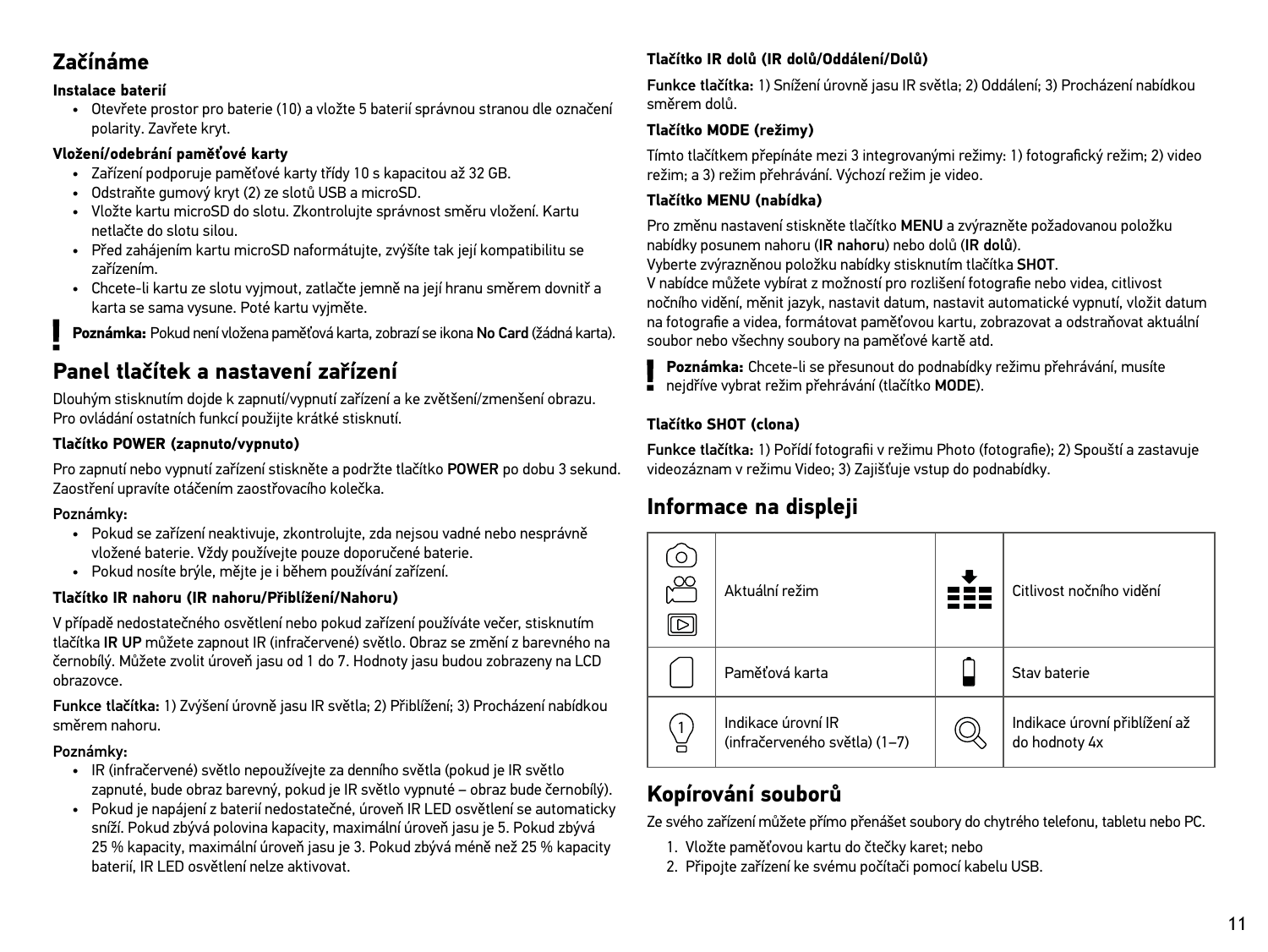### **Pokyny k čištění a další opatření**

Zařízení nevystavujte přímému slunečnímu světlu — mohlo by dojít k požáru! Nedotýkejte se svými prsty povrchů optických prvků ani je neškrábejte. Před čištěním zařízení z něj vyjměte baterie! Pro čištění vnějších částí zařízení použijte pouze suchý hadr, který se netřepí. Nepoužívejte tekuté čističe, mohlo by dojít k poškození elektronických součástí. Předcházejte poškrábání čoček používáním měkké tkaniny a při čištění netlačte příliš na jejich povrch. Přístroj chraňte před prachem a vodou. Zařízení uchovávejte v brašně nebo v pouzdru. Pokud zařízení nepoužíváte po delší dobu, vyjměte z něj baterie.

### **Bezpečnostní pokyny týkající se baterií**

- Vždy nakupujte baterie správné velikosti a typu, které jsou nejvhodnější pro zamýšlený účel.
- Při výměně vždy nahrazujte celou sadu baterií a dbejte na to, abyste nemíchali staré a nové baterie, případně baterie různých typů.
- Před instalací baterií vyčistěte kontakty na baterii i na přístroji.
- Ujistěte se, zda jsou baterie instalovány ve správné polaritě (+ resp. –).
- V případě, že zařízení nebudete delší dobu používat, vyjměte z něj baterie.
- Použité baterie včas vyměňujte.
- Baterie nikdy nezkratujte, mohlo by to vést ke zvýšení teploty, úniku obsahu baterie nebo k explozi.
- Baterie se nikdy nepokoušejte oživit zahříváním.
- Po použití nezapomeňte přístroj vypnout.
- Baterie uchovávejte mimo dosah dětí, abyste předešli riziku spolknutí, vdechnutí nebo otravy.

### **Mezinárodní doživotní záruka Levenhuk**

Na veškeré teleskopy, mikroskopy, triedry a další optické výrobky značky Levenhuk, s výjimkou příslušenství, se poskytuje doživotní záruka pokrývající vady materiálu a provedení. Doživotní záruka je záruka platná po celou dobu životnosti produktu na trhu. Na veškeré příslušenství značky Levenhuk se poskytuje záruka toho, že je dodáváno bez jakýchkoli vad materiálu a provedení, a to po dobu dvou let od data zakoupení v maloobchodní prodejně. Společnost Levenhuk provede opravu či výměnu výrobku nebo jeho části, u nichž se po provedení kontroly společností Levenhuk prokáže výskyt vad materiálu nebo provedení. Nezbytnou podmínkou toho, aby společnost Levenhuk splnila svůj závazek provést opravu nebo výměnu takového výrobku, je předání výrobku společně s dokladem o nákupu vystaveným ve formě uspokojivé pro Levenhuk.

Tato záruka se nevztahuje na spotřební materiál, jako jsou žárovky (klasické, LED, halogenové, úsporné a jiné typy žárovek), baterie (akumulátory i jednorázové baterie), elektromontážní spotřební materiál apod.

Další informace — navštivte naše webové stránky: www.levenhuk.cz/zaruka

V případě problémů s uplatněním záruky, nebo pokud budete potřebovat pomoc při používání svého výrobku, obraťte se na místní pobočku společnosti Levenhuk.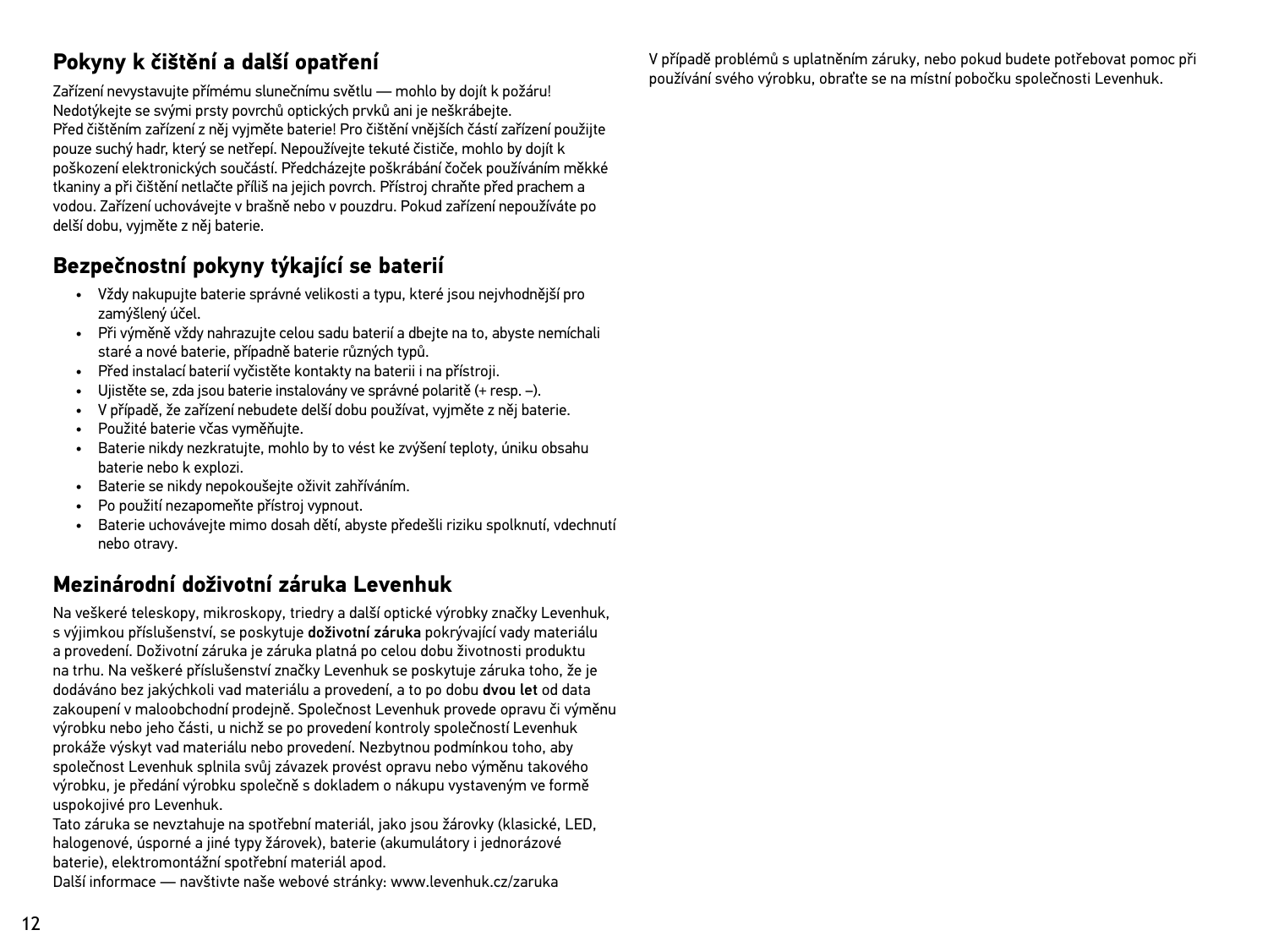# **Levenhuk Halo Digitales Nachtsichtgerät Monokular**

# DE



Richten Sie das Instrument ohne Spezialfilter unter keinen Umständen direkt auf die Sonne, andere helle Lichtquellen oder Laserquellen. Es besteht die Gefahr DAUERHAFTER NETZHAUTSCHÄDEN und ERBLINDUNGSGEFAHR.

Das Set enthält: Nachtsichtgerät, Mini-USB-2.0-Kabel, MicroSD-Karte 32 GB, Trageriemen und Anleitung.

### **Technische Daten**

Objektivlinsen Durchmesser, mm 33,5 Sehfeld, ° 10 Brennweitenverhältnis Nahfokus, m 3

Stativadaptergewinde 1/4"<br>Umgebungstemperatur. °C -20...+60 (Betrieb). Umgebungstemperatur, °C

IR-Wellenlänge, nm 850 Aufnahmezeit mit Beleuchtung (IR), h Aufnahmezeit ohne Beleuchtung (IR), h<br>Stromversorgung Betriebsspannung 17 V<br>Tageslichtaufnahme ohne IR 17 Farbbild Tageslichtaufnahme ohne IR Nachtaufnahme (in Dunkelheit) mit IR Bildformat und Auflösung JPG; 1 M (1280x960 px), Abmessungen, mm 1493<br>Gewicht a 170 Gewicht, g

Vergrößerungsfaktor 1- bis 4-fach (digital), 13-fach (optisch) 250-300 (bei vollkommener Dunkelheit) 3~∞ (bei schwachem Licht) −30…+70 (Lagerung) IR-Beleuchtung IR LEDs 3 W (7 Helligkeitsstufen) 4 10 5 Alkalibatterien AA (separat erhältlich) Schwarz-Weiß-Bild Klasse 10, microSD bis zu 32 GB VGA (640x480 px) Videoformat und -auflösung AVI: 960 P (1280x960 px bei 30 fps). VGA (640x480px bei 30 fps) Spracheinstellungen Chinesisch, Deutsch, Englisch, Französisch, Italienisch, Japanisch, Koreanisch, Niederländisch, Portugiesisch, Russisch, Spanisch<br>149x63x49

Levenhuk behält sich das Recht vor, Änderungen der Produktpalette und der technischen Daten ohne Vorankündigung vorzunehmen.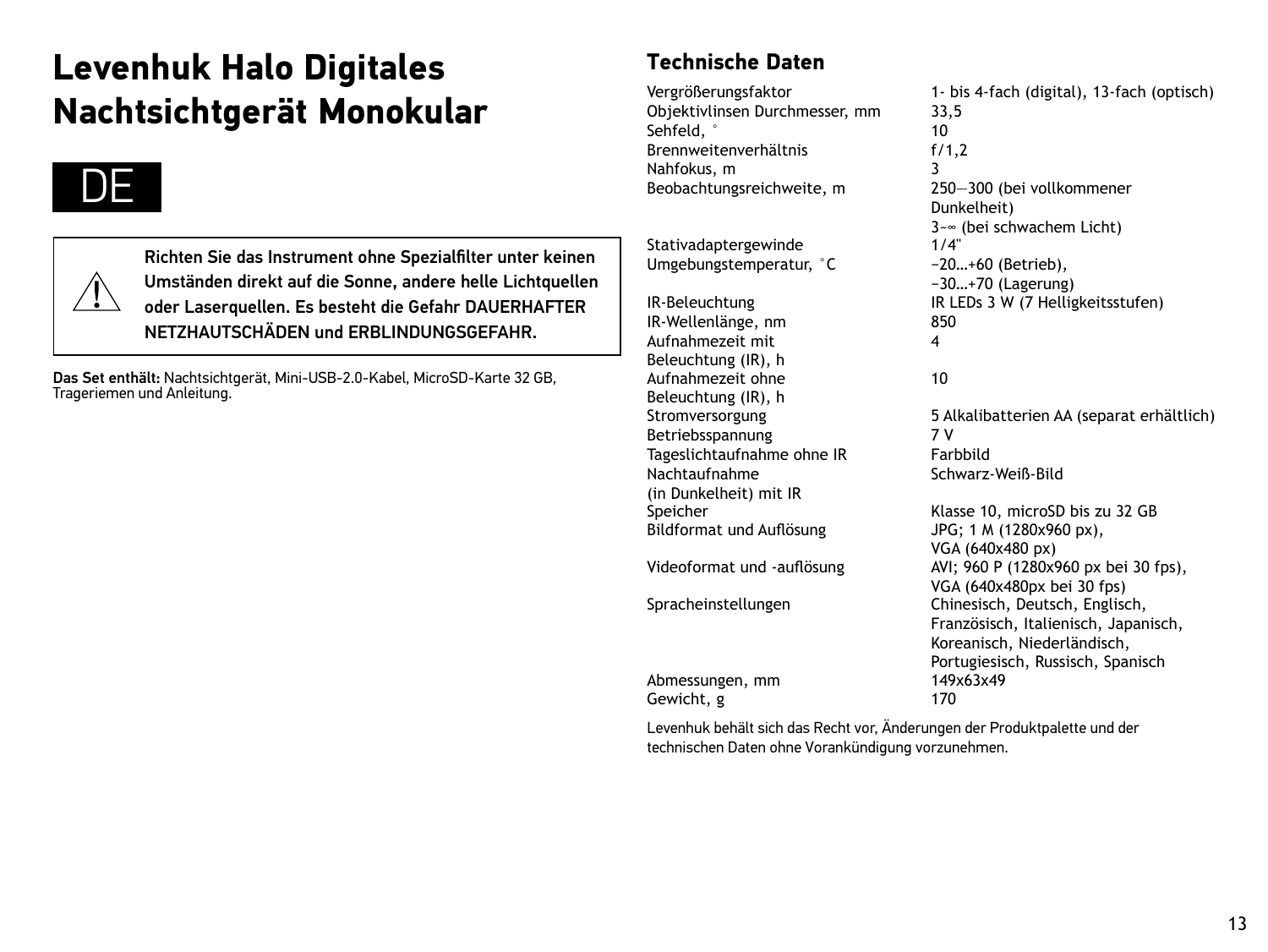### **Erste Schritte**

#### **Batterien einlegen**

• Öffnen Sie den Batteriefachdeckel (10) und legen Sie 5 Batterien entsprechend der Polaritätsmarkierung ein. Schließen Sie den Deckel.

#### **Einsetzen/Entfernen der Speicherkarte**

- Das Gerät unterstützt Speicherkarten der Klasse 10 bis zu 32 GB.
- Entfernen Sie die Gummiabdeckung (2) von den USB- und microSD-Steckplätzen.
- Stecken Sie die microSD-Karte in den Steckplatz. Achten Sie dabei auf die richtige Richtung. Schieben Sie die Karte nicht mit Kraft ein.
- Formatieren Sie die microSD-Karte vor der Inbetriebnahme, da dies die Kompatibilität mit dem Gerät verbessert.
- Um die Karte aus dem Steckplatz zu entfernen, drücken Sie die Kante der Speicherkarte leicht hinein, so dass die Karte herausspringt. Entfernen Sie dann die Karte.

**Anmerkung:** Wenn die Speicherkarte nicht installiert ist, wird das Symbol No Card (keine Karte) angezeigt.

### **Tastenfeld und Geräteeinstellungen**

Ein langer Tastendruck schaltet das Gerät ein/aus und dient zum Vergrößern/ Verkleinern des Bildes. Für die anderen Funktionen verwenden Sie einen kurzen Tastendruck.

### **POWER-Taste (ein/aus)**

Halten Sie die POWER-Taste zum Ein- und Ausschalten des Geräts 3 Sekunden lang gedrückt.

Drehen Sie am Fokussierrad, um den Fokus einzustellen.

#### Anmerkungen:

- Wenn sich das Gerät nicht einschalten lässt, prüfen Sie, ob die Batterien leer oder nicht richtig eingesetzt sind. Verwenden Sie immer nur die empfohlenen Batterien.
- Wenn Sie eine Brille tragen, lassen Sie diese während der Verwendung des Geräts auf.

### **IR AUF-Taste (IR AUF/Einzoomen/AUF)**

Schalten Sie bei unzureichendem Licht oder bei Verwendung am Abend die IR-Funktion ein, indem Sie die Taste IR UP drücken. Das Bild wechselt von Farbe zu Schwarz-Weiß. Sie können die Helligkeitsstufe von 1 bis 7 wählen. Die Helligkeitswerte werden auf dem LCD-Bildschirm angezeigt.

Tastenfunktionen: 1) IR-Helligkeitsstufe steigern; 2) Einzoomen; 3) Blättern im Menü nach oben.

#### Anmerkungen:

- Verwenden Sie IR nicht bei Tageslicht (wenn IR eingeschaltet ist, haben Sie ein Farbbild, wenn IR ausgeschaltet ist ein Schwarz-Weiß-Bild).
- Wenn die Batterieleistung nicht ausreicht, wird die IR-LED-Helligkeitsstufe automatisch gesenkt. Wenn nur noch die halbe Leistung vorhanden ist, ist die maximale Helligkeitsstufe 5. Wenn nur noch die 25 % Leistung vorhanden ist, ist die maximale Helligkeitsstufe 3. Wenn die Batterieleistung unter 25 % fällt, kann die IR-LED nicht aktiviert werden.

#### **IR AB-Taste (IR AB/Auszoomen/AB)**

Tastenfunktionen: 1) IR-Helligkeitsstufe verringern; 2) Auszoomen; 3) Blättern im Menü nach unten.

### **MODE-Taste (Modi)**

Diese Taste schaltet zwischen 3 integrierten Modi um: 1) Fotomodus; 2) Videomodus; und 3) Wiedergabemodus. Der Standardmodus ist Video.

### **MENU-Taste (Menü)**

Um die Einstellungen zu ändern, drücken Sie die MENU-Taste und markieren Sie das gewünschte Element, indem Sie nach oben (IR AUF) oder unten (IR AB) blättern. Wählen Sie das markierte Element aus, indem Sie die SHOT-Taste drücken. Im Menü können Sie die Foto- oder Videoauflösung wählen, die Nachtsichtempfindlichkeit, die Sprache ändern, das Datum einstellen, die automatische Abschaltung einstellen, das Datum auf Fotos oder Videos setzen, die Speicherkarte formatieren, die aktuelle Datei oder alle Dateien auf der Speicherkarte anzeigen und löschen usw.

**Anmerkung:** Um in das Untermenü des Wiedergabemodus zu gelangen, müssen Sie zuerst den Wiedergabemodus auswählen (MODE-Taste).

### **SHOT-Taste (Auslöser)**

Tastenfunktionen: 1) nimmt ein Bild im Fotomodus auf; 2) startet und stoppt die Videoaufnahme im Videomodus; 3) ruft das Untermenü auf.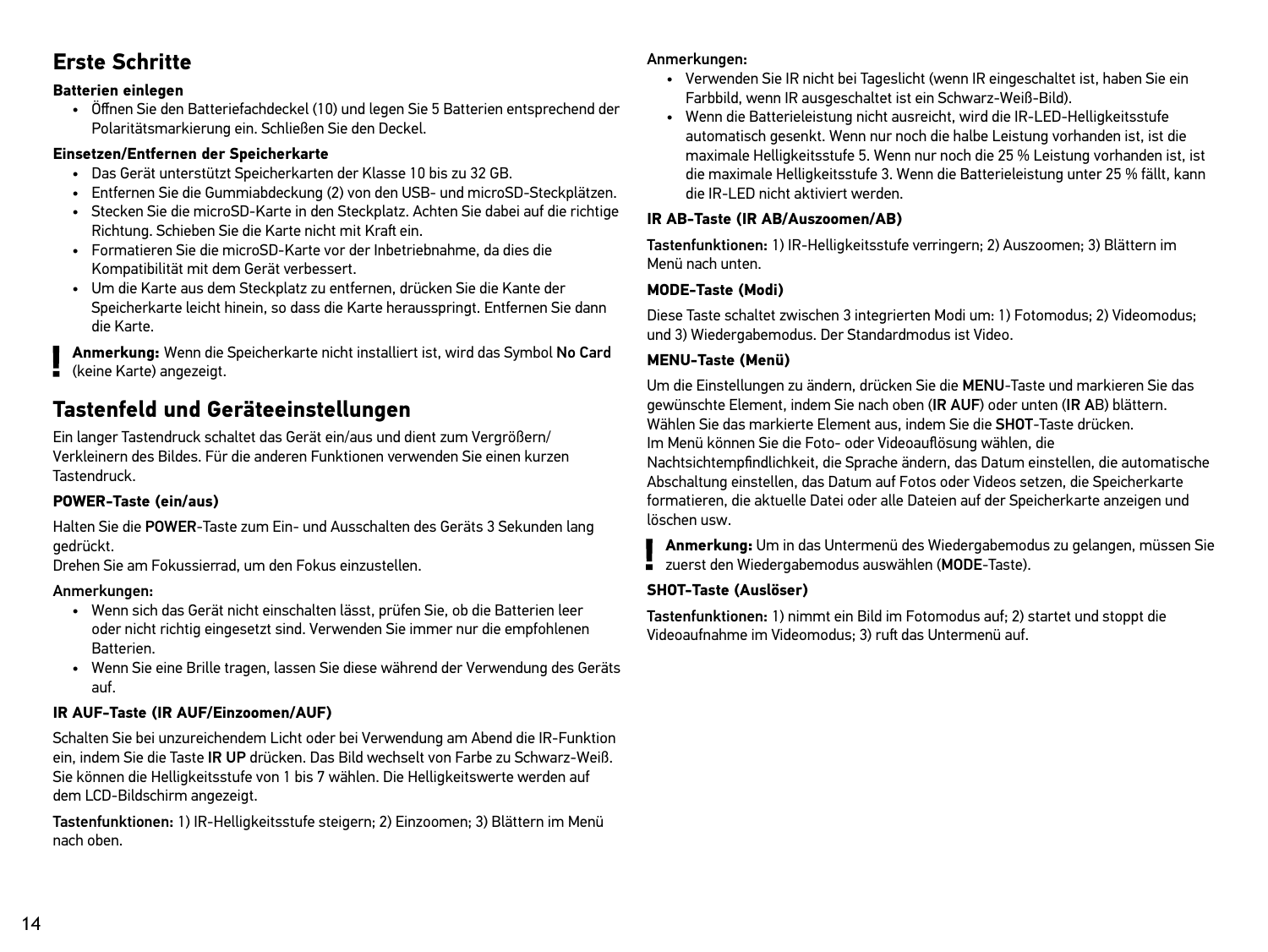### **Anzeigeinformationen**

| $\circ$<br>$\approx$<br>ч⊳. | <b>Aktueller Modus</b>      | Nachtsichtempfindlichkeit                       |
|-----------------------------|-----------------------------|-------------------------------------------------|
|                             | Speicherkarte               | <b>Batteriestand</b>                            |
| 1                           | Anzeige der IR-Stufen (1-7) | Anzeige der<br>Vergrößerungsstufen bis<br>zu 4x |

### **Dateien kopieren**

Sie können Dateien direkt vom Gerät auf Ihr Smartphone, Tablet oder Ihren PC übertragen.

- 1. Stecken Sie die Speicherkarte in ein Kartenlesegerät; oder
- 2. Verbinden Sie das Gerät per USB-Kabel mit dem Computer.

### **Reinigung und Vorsichtsmaßnahmen**

Setzen Sie das Gerät nicht der direkten Sonneneinstrahlung aus — das könnte einen Brand verursachen!

Zerkratzen oder berühren Sie die optischen Oberflächen nicht mit Ihren Fingern. Entfernen Sie die Batterien, bevor Sie das Gerät reinigen! Verwenden Sie zum Abwischen der äußeren Teile des Geräts nur trockene, fusselfreie Tücher. Verwenden Sie keine Reinigungsflüssigkeit, um die Elektronik nicht zu beschädigen. Um Kratzer auf den Linsen zu vermeiden, verwenden Sie nur ein weiches Tuch und drücken Sie nicht zu stark. Halten Sie das Gerät von Staub und Wasser fern. Bewahren Sie das Gerät in einer Tasche oder einer Schachtel auf. Entfernen Sie die Batterien aus dem Gerät, wenn es längere Zeit nicht benutzt wurde.

### **Sicherheitshinweise zum Umgang mit Batterien**

- Immer die richtige, für den beabsichtigten Einsatz am besten geeignete Batteriegröße und -art erwerben.
- Stets alle Batterien gleichzeitig ersetzen. Alte und neue Batterien oder Batterien verschiedenen Typs nicht mischen.
- Batteriekontakte und Kontakte am Instrument vor Installation der Batterien reinigen.
- Beim Einlegen der Batterien auf korrekte Polung (+ und –) achten.
- Batterien entnehmen, wenn das Instrument für einen längeren Zeitraum nicht benutzt werden soll.
- Verbrauchte Batterien umgehend entnehmen.
- Batterien nicht kurzschließen, um Hitzeentwicklung, Auslaufen oder Explosionen zu vermeiden.
- Batterien dürfen nicht zum Wiederbeleben erwärmt werden.
- Instrumente nach Verwendung ausschalten.
- Batterien für Kinder unzugänglich aufbewahren, um Verschlucken, Ersticken und Vergiftungen zu vermeiden.

### **Lebenslange internationale Garantie**

Levenhuk garantiert für alle Teleskope, Mikroskope, Ferngläser und anderen optischen Erzeugnisse mit Ausnahme von Zubehör lebenslänglich die Freiheit von Material- und Herstellungsfehlern. Die lebenslange Garantie ist eine Garantie, die für die gesamte Lebensdauer des Produkts am Markt gilt. Für Levenhuk-Zubehör gewährleistet Levenhuk die Freiheit von Material- und Herstellungsfehlern innerhalb von zwei Jahren ab Kaufdatum. Produkte oder Teile davon, bei denen im Rahmen einer Prüfung durch Levenhuk ein Material- oder Herstellungsfehler festgestellt wird, werden von Levenhuk repariert oder ausgetauscht. Voraussetzung für die Verpflichtung von Levenhuk zu Reparatur oder Austausch eines Produkts ist, dass dieses zusammen mit einem für Levenhuk ausreichenden Kaufbeleg an Levenhuk zurückgesendet wird. Diese Garantie erstreckt sich nicht auf Verbrauchsmaterialien wie Leuchtmittel (Glühbirnen, LEDs, Halogen- und Energiesparlampen u. a.), Batterien (wiederaufladbare Akkus und nicht wiederaufladbare Batterien), elektrisches Verbrauchsmaterial usw.

Weitere Einzelheiten entnehmen Sie bitte unserer Website: www.levenhuk.de/garantie Bei Problemen mit der Garantie, oder wenn Sie Unterstützung bei der Verwendung Ihres Produkts benötigen, wenden Sie sich an die lokale Levenhuk-Niederlassung.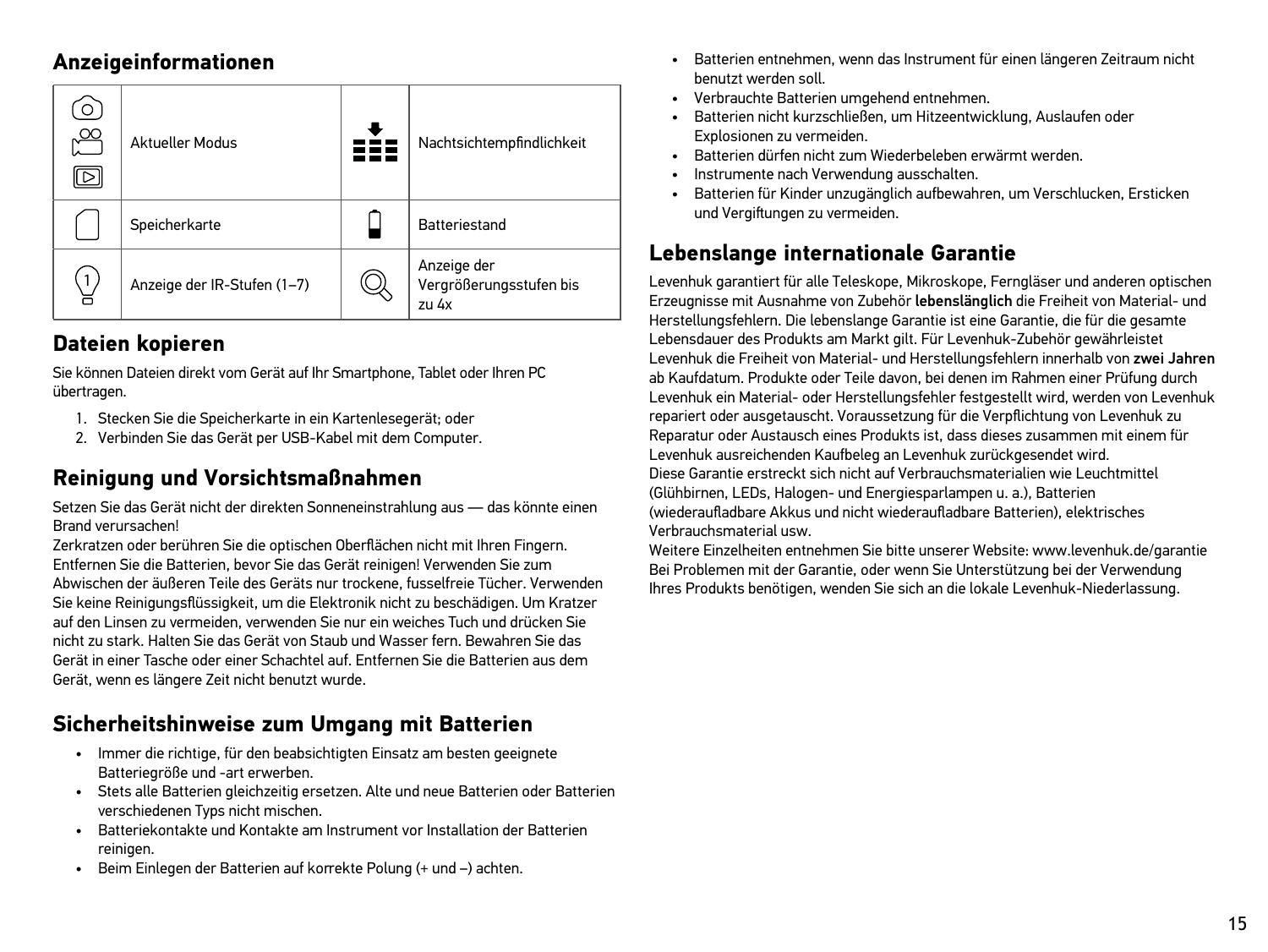# **Monocular digital de visión nocturna Levenhuk Halo**



Nunca, bajo ninguna circunstancia, mire directamente al sol, a otra fuente de luz intensa o a un láser a través de este instrumento, ya que esto podría causar DAÑO PERMANENTE EN LA RETINA y CEGUERA.

El kit incluye: dispositivo de visión nocturna, cable Mini USB 2.0, tarjeta MicroSD de 32 GB, correa y manual de usuario.

### **Especificaciones**

Ampliación, x 1—4 (digital), 13 (óptico)<br>Diámetro de la lente obietivo, mm 33.5 Diámetro de la lente objetivo, mm 33,<br>Campo de visión Campo de visión, ° 10 Relación focal f/<br>Distancia mínima de enfoque, m Distancia mínima de enfoque, m<br>Distancia de observación, m

Rosca del adaptador para trípode Intervalo de temperaturas de funcionamiento, °C<br>Iluminación por infrarroios

Longitud de onda IR, nm Tiempo de grabación con iluminación (IR), h 4 Tiempo de grabación sin iluminación (IR), h<br>Euente de alimentación 10 Voltaje de funcionamiento Grabación diurna sin IR imagen en color Grabación nocturna (en la oscuridad) con IR<br>Almacenamiento Formato y resolución de imagen JPG; 1 M (1280x960 px), Formato y resolución de vídeo AVI; 960p (1280x960 px a 30 fps), Configuración de idioma alemán, coreano, chino, español,

Dimensiones, mm 1493<br>Pesous 170 Peso, g

250-300 (en completa oscuridad)  $3 \sim \infty$  (con luz débil)<br> $1/4$ " −20…+ 60 (en funcionamiento), −30… +70 (almacenamiento) Lámparas LED de infrarrojos de 3 W (7 niveles de brillo) 5 pilas alcalinas AA (no incluidas)<br>7 V imagen en blanco y negro clase 10, microSD de hasta 32 GB VGA (640x480 px) VGA (640x480 px a 30 fps) francés, holandés, inglés, italiano, japonés, portugués, ruso<br>149x63x49

Levenhuk se reserva el derecho de realizar cambios en la gama de productos y en las especificaciones sin previo aviso.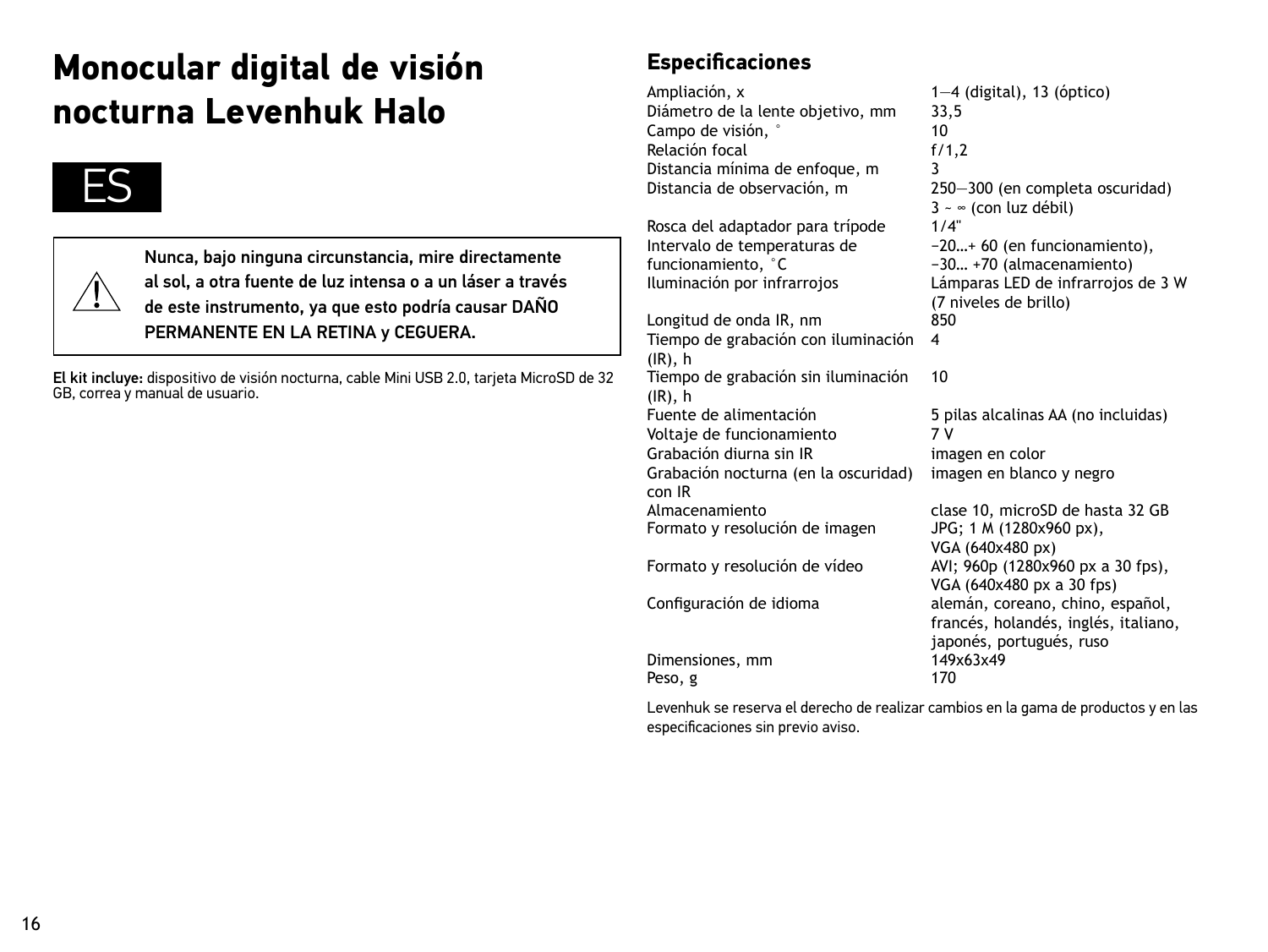### **Primeros pasos**

#### **Instale las pilas**

• Abra la tapa del compartimento de las pilas (10) e inserte 5 pilas de acuerdo con las marcas de polaridad correctas. Cierre la tapa.

#### **Instalación y extracción de la tarjeta de memoria**

- El dispositivo admite tarjetas de memoria de clase 10 de hasta 32 GB.
- Retire la cubierta de goma (2) de las ranuras USB y microSD.
- Inserte la tarjeta microSD en la ranura. Asegúrese de que la dirección de inserción sea la correcta. No fuerce la inserción de la tarjeta.
- Formatee la tarjeta microSD antes de comenzar, pues mejorará su compatibilidad con el dispositivo.
- Para extraer la tarjeta de la ranura, presione suavemente el borde de la tarjeta de memoria y la tarjeta saldrá. A continuación, retire la tarjeta.

**Nota:** Si la tarjeta de memoria no está instalada, se mostrará el icono No Card (No hay tarieta)

### **Configuración del panel de botones y del dispositivo**

Una pulsación larga encenderá o apagará el dispositivo y acercará o alejará la imagen. Para acceder a las demás funciones, pulse brevemente.

### **Botón POWER (encendido/apagado)**

Pulse y mantenga pulsado botón POWER durante 3 segundos para encender o apagar el dispositivo.

Gire la rueda de enfoque para ajustar el enfoque.

#### Notas:

- Si el dispositivo no se enciende, verifique que las pilas no sean defectuosas y estén instaladas correctamente. Utilice siempre las pilas recomendadas solamente.
- Si usa gafas, manténgalas puestas mientras usa el dispositivo.

#### **Botón IR UP (Aumentar brillo/Acercar/Subir)**

Si la luz es insuficiente o el dispositivo se usa por la noche, encienda la iluminación por infrarrojos pulsando el botón IR UP. La imagen cambiará de color a blanco y negro. Puede seleccionar el nivel de brillo desde 1 a 7. Los valores de brillo se mostrarán en la pantalla LCD.

Funciones del botón: (1) Aumentar brillo de IR, (2) Acercar, (3) Desplazarse hacia arriba en el menú.

#### Notas:

• No utilice la iluminación IR a la luz del día (cuando la iluminación IR esté encendida, obtendrá una imagen en color, cuando la iluminación IR esté apagada, obtendrá una imagen en blanco y negro).

• Si la carga de las pilas no es suficiente, el nivel de brillo de la iluminación IR bajará automáticamente. Si solo queda la mitad de carga, el nivel máximo de brillo será 5. Si solo queda un 25 % de carga, el nivel máximo de brillo será 3. Si la carga de las pilas es menor que el 25 %, la iluminación IR no se podrá activar.

#### **Botón IR DOWN (Reducir brillo/Alejar/Bajar)**

Funciones del botón: (1) Reducir brillo de IR, (2) Alejar, (3) Desplazarse hacia abajo en el menú.

#### **Botón MODE (modo)**

Este botón permite conmutar entre 3 modos integrados: (1) modo foto, (2) modo vídeo, (3) modo reproducción. El modo predeterminado es vídeo.

#### **Botón MENU (menú)**

Para cambiar la configuración, pulse el botón MENU y resalte el elemento de menú deseado desplazándose hacia arriba (IR UP) o hacia abajo (IR DOWN). Seleccione el elemento resaltado pulsando el botón SHOT.

En el menú, puede seleccionar la resolución de foto o vídeo, la sensibilidad de la visión nocturna, cambiar el idioma, configurar la fecha, configurar el apagado automático, poner la fecha en fotos o vídeos, formatear la tarjeta de memoria, ver y eliminar el archivo actual o todo archivos de la tarjeta de memoria, etc.

**Nota:** Para acceder al submenú del modo reproducción, primero debe seleccionar el modo reproducción (botón MODE).

#### **Botón SHOT (disparador)**

Funciones del botón: (1) toma una foto en el modo Foto; (2) inicia y detiene la grabación de vídeo en el modo Vídeo; (3) accede al submenú.

### **Información de la pantalla**

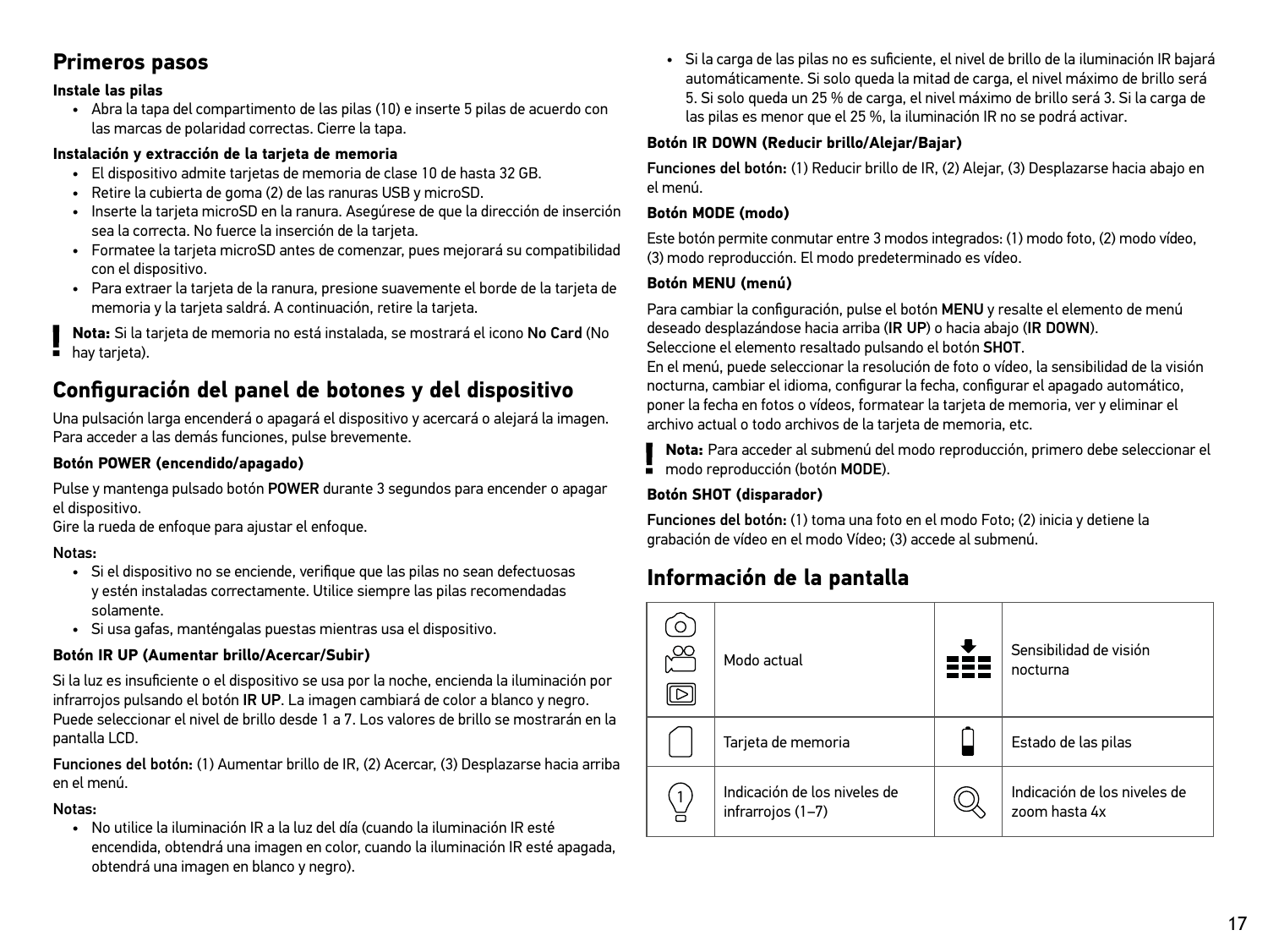### **Copiar archivos**

Puede transferir archivos directamente desde el dispositivo a su teléfono móvil, tableta o PC.

- 1. Inserte la tarjeta de memoria en un lector de tarjetas; o bien
- 2. Conecte el dispositivo a su ordenador con un cable USB.

### **Limpieza y precauciones**

No exponga el dispositivo a la luz solar directa, ya que podría provocar un incendio. No raye ni toque las superficies ópticas con los dedos.

Retire las pilas antes de limpiar el dispositivo. Use solo un paño seco que no suelte pelusa para limpiar las partes externas del dispositivo. No utilice un líquido limpiador, pues podría dañar los componentes electrónicos. Para evitar rayar las lentes, utilice solo un paño suave, sin presionar excesivamente. Mantenga el dispositivo protegido del polvo y del agua. Guarde el dispositivo en una bolsa o caja. Retire las pilas del dispositivo si no va a utilizarlo durante un período largo de tiempo.

### **Instrucciones de seguridad para las pilas**

- Compre siempre las pilas del tamaño y grado indicado para el uso previsto.
- Reemplace siempre todas las pilas al mismo tiempo. No mezcle pilas viejas y nuevas, ni pilas de diferentes tipos.
- Limpie los contactos de las pilas y del instrumento antes de instalarlas.
- Asegúrese de instalar las pilas correctamente según su polaridad (+ y –).
- Quite las pilas si no va a utilizar el instrumento durante un periodo largo de tiempo.
- Retire lo antes posible las pilas agotadas.
- No cortocircuite nunca las pilas ya que podría aumentar su temperatura y podría provocar fugas o una explosión.
- Nunca caliente las pilas para intentar reavivarlas.
- Recuerde apagar el instrumento después de usarlo.
- Mantenga las pilas fuera del alcance de los niños para eliminar el riesgo de ingestión, asfixia o envenenamiento.

### **Garantía internacional de por vida**

Levenhuk Todos los telescopios, microscopios, prismáticos y otros productos ópticos de Levenhuk, excepto los accesorios, cuentan con una garantía de por vida contra defectos de material y de mano de obra. La garantía de por vida es una garantía a lo largo de la vida del producto en el mercado. Todos los accesorios Levenhuk están garantizados contra defectos de material y de mano de obra durante dos años a partir de la fecha de compra en el minorista. Levenhuk reparará o reemplazará cualquier producto o pieza que, una vez inspeccionada por Levenhuk, se determine que tiene defectos de materiales o de mano de obra. Para que Levenhuk pueda reparar o

reemplazar estos productos, deben devolverse a Levenhuk junto con una prueba de compra que Levenhuk considere satisfactoria.

Esta garantía no cubre productos consumibles como bombillas (eléctricas, LED, halógenas, de bajo consumo y otros tipos de lámparas), pilas (recargables y no recargables), consumibles eléctricos, etc.

Para más detalles visite nuestra página web: www.levenhuk.es/garantia En caso de problemas con la garantía o si necesita ayuda en el uso de su producto, contacte con su oficina de Levenhuk más cercana.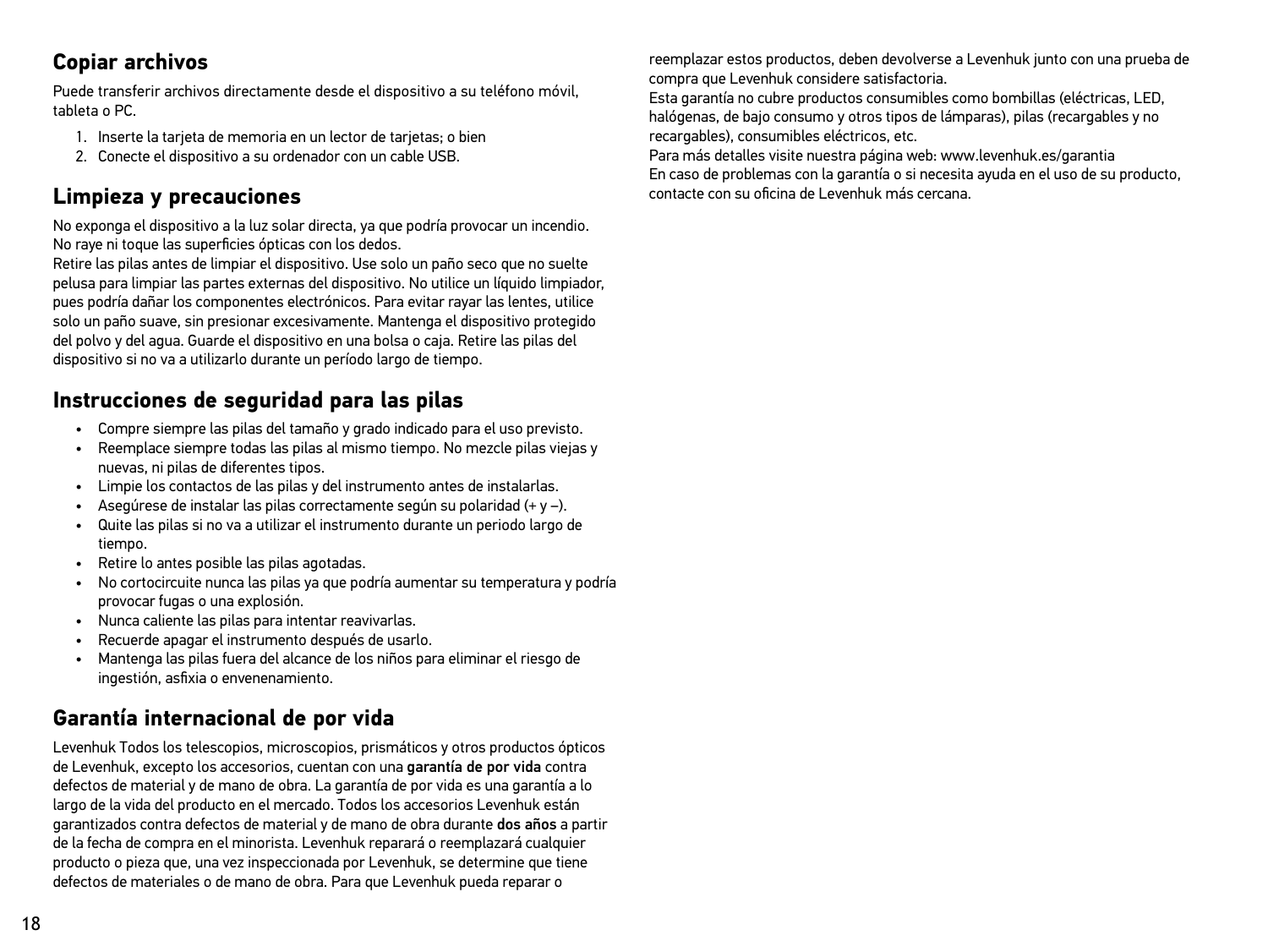# **Levenhuk Halo digitális éjjellátó monokuláris**





Speciális szűrő hiányában soha, semmilyen körülmények között ne nézzen közvetlenül a Napba, vagy egyéb, nagyon erős fényforrásba vagy lézersugárba az eszközön keresztül, mert az MARADANDÓ KÁROSODÁST OKOZ A RETINÁ JÁRAN ÉS AKÁR MEG IS VAKULHAT.

A készlet tartalma: éjjellátó készülék, mini USB 2.0 kábel, 32 GB-os MicroSD-kártya, pánt és használati útmutató.

### **Műszaki paraméterek**

Nagyítás foka (x) 1—4 (digitális), 13 (optikai)<br>Obiektívlencse átmérőie (mm) 33.5 Objektívlencse átmérője (mm) 33,<br>Látómező (°) 30, 10, 10 Látómező (°) 10 Fókuszarány f/<br>Közelfókusz (m) 3 Közelfókusz (m)<br>Megfigyelési távolság (m) 750-300 (teljes sötétség mellett) 3~∞ (gyenge fényviszonyok mellett)<br>1/4" Adaptermenet háromlábú állványhoz Üzemi hőmérséklet-tartomány (°C) -20–60 (üzemi), -30–70 (tárolási) 3 W-os IR LED-lámpák (7 fényerő-szint)<br>850  $IP$ -hullámhossz Rögzítési idő világítás (IR) mellett (óra) 4 Rögzítési idő világítás (IR) nélkül (óra)<br>Tápellátás 10 5 db alkáli AA elem (külön megvásárolható) Üzemi feszültség Nappali rögzítés IR nélkül színes kép Éjszakai rögzítés (sötétben) IR mellett fekete-fehér kép Tárhely 10. osztályú, max. 32 GB-es microSD<br>Képformátum és képfelbontás 196; 1 M (1280x960 px), Képformátum és képfelbontás VGA (640x480 px) Videoformátum és videofelbontás AVI; 960P (1280x960 px 30 fps mellett), VGA (640x480 px 30 fps mellett) Nyelvbeállítások angol, francia, holland, japán, kínai, koreai, német, olasz, orosz, portugál, spanyol<br>149x63x49  $Méret (mm)$ <br>Tömeg (g) 170 Tömeg  $(g)$ 

A Levenhuk fenntartja magának a jogot a termékkínálat és a műszaki paraméterek előzetes értesítés nélkül történő módosítására.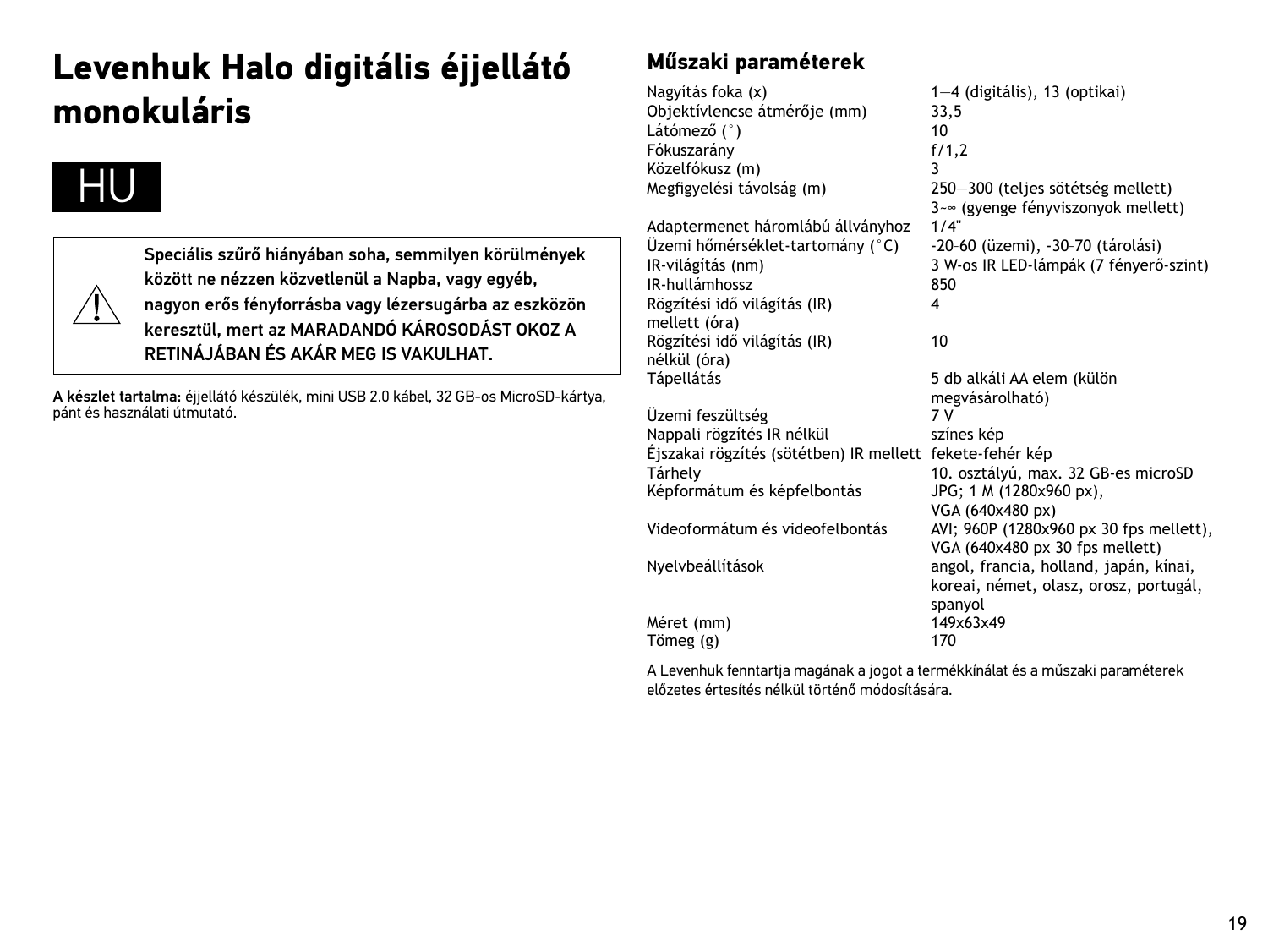### **Első lépések**

#### **Az elemek behelyezése**

• Nyissa fel az elemtartó rekesz fedelét (10), azután — ügyelve a polaritási jelzésekre — helyezzen be 5 db elemet. Zárja le a fedelet.

#### **A memóriakártya behelyezése/eltávolítása**

- A készülék 10. osztályú, max. 32 GB-os memóriakártyákat támogat.
- Távolítsa el az USB és microSD foglalatokról a gumi fedelet (2).
- Helyezze be a microSD-kártyát a foglalatba. Ügyeljen a helyes irányra. Ne erővel tolja be a kártyát.
- A használat megkezdése előtt formázza a microSD kártyát, hiszen ezáltal fokozható a kompatibilitás a készülékkel.
- Ha szeretné eltávolítani a kártyát a foglalatból, finoman nyomja be a memóriakártya szélét, ekkor a kártya kiugrik. Ezután húzza ki a kártyát.

**Megjegyzés:** Ha nincs behelyezve a memóriakártya, a kijelzőn a No Card (Nincs kártya) ikon látható.

### **Gombpanel és készülékbeállítások**

Hosszú gombnyomást a készülék be- és kikapcsolásakor, illetve a kép közelítésekor/ távolításakor kell alkalmazni. Minden további funkció rövid gombnyomással működik.

### **POWER gomb (be-/kikapcsolás)**

A készülék be- és kikapcsolásához tartsa nyomva 3 másodpercig a POWER gombot. A fókusz a fókuszállító kerék elforgatásával állítható.

#### Megjegyzések:

- Amennyiben nem működik a készülék, ellenőrizze, hogy az elemek meghibásodtak-e vagy helytelenül vannak-e behelyezve. Minden esetben csak az ajánlott elemeket használja.
- Ha szemüveges, a készülék használata közben is viselje azt.

#### **IR FEL gomb (IR növelés/közelítés/felgörgetés)**

Ha nincs elegendő fény vagy ha a készüléket az esti órákban használja, kapcsolja be az IR funkciót az IR UP gomb megnyomásával. A kép ekkor színesről fekete-fehérre vált. A fényerő-szint 1 és 7 között állítható. A fényerő-értékek az LCD képernyőn láthatók.

A gombok funkciói: 1) IR fényerő-szint növelése; 2) Közelítés; 3) Felgörgetés a menürendszerben.

#### Megjegyzések:

- Ne használja az IR funkciót nappal (ha az IR funkció be van kapcsolva, színes képet kap, ha az IR funkció ki van kapcsolva, fekete-fehér kép látható).
- Ha a töltöttségi szint nem elegendő, az IR LED-lámpa fényereje automatikusan csökken. Ha a töltöttségi szint már csak 50%-os, a fényerő legfeljebb 5-ös szintű. Ha a töltöttségi szint már csak 25%-os, a fényerő legfeljebb 3-as szintű. Ha a

töltöttségi szint 25%-nál kevesebb, az IR LED-lámpa nem kapcsol be.

### **IR LE gomb (IR csökkentés/távolítás/legörgetés)**

A gombok funkciói: 1) IR fényerő-szint csökkentése; 2) Távolítás; 3) Legörgetés a menürendszerben.

### **MODE gomb (üzemmódok)**

Ezzel a gombbal 3 beépített üzemmód között lehet kapcsolgatni: 1) fénykép üzemmód; 2) videó üzemmód; és 3) lejátszás üzemmód. Az alapértelmezett üzemmód a videó.

### **MENU gomb (menürendszer)**

A beállítások módosításához nyomja meg a MENU gombot, majd az IR FEL vagy IR LE gombokkal görgetve jelölje ki a kívánt menüpontot.

A kijelölt menüpont a SHOT gombbal választható ki.

A menüben kiválasztható a fénykép vagy a videó felbontása, az éjjellátó funkció érzékenysége, módosítható a nyelv, beállítható a dátum, beállítható az automatikus kikapcsolási funkció, dátumbélyegzővel láthatók el a fényképek és videók, formázható a memóriakártya, megtekinthető és törölhető az aktuális fájl vagy akár az összes fájl a memóriakártyáról stb.

**Megjegyzés:** Ha a lejátszási üzemmód almenüjéhez szeretne eljutni, először ki kell választania a leiátszás üzemmódot (MODE gomb).

#### **SHOT gomb (zárszerkezet)**

A gombok funkciói: 1) fényképezés Fénykép üzemmódban; 2) videofelvétel elindítása és leállítása Videó üzemmódban; 3) belépés az almenübe.

### **Megjelenő információk**

| $\alpha$<br>⊳ | Aktuális üzemmód           | Éjjellátó funkció<br>érzékenysége                 |
|---------------|----------------------------|---------------------------------------------------|
|               | Memóriakártya              | Töltöttségi állapot                               |
|               | IR szintek (1-7) kijelzése | A közelítési szintek kijelzése<br>max. 4x értékig |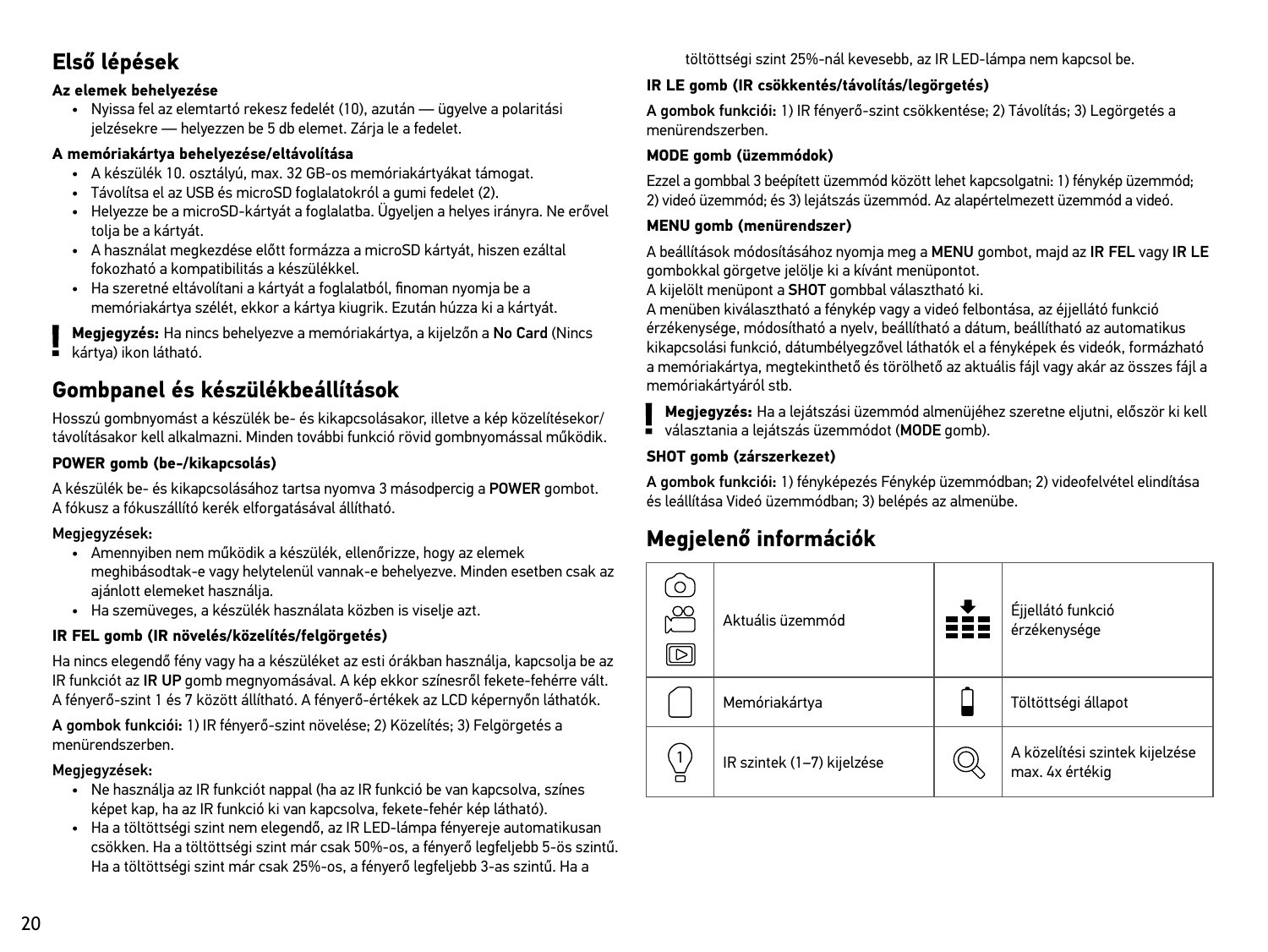### **Fájlok másolása**

A készülékről a fájlok okostelefonra, táblagépre vagy közvetlenül a számítógépre továbbíthatók.

- 1. Helyezze be a memóriakártyát egy kártyaolvasóba; vagy
- 2. Csatlakoztassa a készüléket a számítógéphez egy USB kábellel.

### **Tisztítás és óvintézkedések**

A készüléket ne tegye ki közvetlen napfény hatásának — ezzel tűzesetet idézhet elő! Ne karcolja meg, illetve ne érjen hozzá az ujjaival az optikai elemek felületéhez. A készülék tisztítása előtt vegye ki az elemeket! A készülék külső részegységeit kizárólag száraz, szálmentes törlőkendővel törölje át. Az elektronikai károk megelőzése érdekében ne használjon tisztítófolyadékot. A lencse karcolódásának megelőzése érdekében csak puha törlőkendőt használjon és ne nyomja rá túl nagy erővel. Tartsa távol a készüléket portól és víztől. A készüléket táskában vagy tárolódobozban tárolja. Ha a készüléket régóta nem használta már, vegye ki az elemeket a készülékből.

### **Az elemekkel kapcsolatos biztonsági intézkedések**

- Mindig a felhasználásnak legmegfelelőbb méretű és fokozatú elemet vásárolja meg.
- Elemcsere során mindig az összes elemet egyszerre cserélje ki; ne keverje a régi elemeket a frissekkel, valamint a különböző típusú elemeket se keverje egymással össze.
- Az elemek behelyezése előtt tisztítsa meg az elemek és az eszköz egymással érintkező részeit.
- Győződjön meg róla, hogy az elemek a pólusokat tekintve is helyesen kerülnek az eszközbe (+ és –).
- Amennyiben az eszközt hosszabb ideig nem használja, akkor távolítsa el az elemeket.
- A lemerült elemeket azonnal távolítsa el.
- Soha ne zárja rövidre az elemeket, mivel így azok erősen felmelegedhetnek, szivárogni kezdhetnek vagy felrobbanhatnak.
- Az elemek élettartamának megnöveléséhez soha ne kísérelje meg felmelegíteni azokat.
- Használat után ne felejtse el kikapcsolni az eszközt.
- Az elemeket tartsa gyermekektől távol, megelőzve ezzel a lenyelés, fulladás és mérgezés veszélyét.

### **A Levenhuk nemzetközi, élettartamra szóló szavatossága**

A Levenhuk vállalat a kiegészítők kivételével az összes Levenhuk gyártmányú teleszkóphoz, mikroszkóphoz, kétszemes távcsőhöz és egyéb optikai termékhez élettartamra szóló szavatosságot nyújt az anyaghibák és/vagy a gyártási hibák vonatkozásában. Az élettartamra szóló szavatosság a termék piaci forgalmazási időszakának a végéig érvényes. A Levenhuk-kiegészítőkhöz a Levenhuk-vállalat a kiskereskedelmi vásárlás napjától számított két évig érvényes szavatosságot nyújt az anyaghibák és/vagy a gyártási hibák vonatkozásában. A Levenhuk vállalat vállalja, hogy a Levenhuk vállalat általi megvizsgálás során anyaghibásnak és/vagy gyártási hibásnak talált terméket vagy termékalkatrészt megjavítja vagy kicseréli. A Levenhuk vállalat csak abban az esetben köteles megjavítani vagy kicserélni az ilyen terméket vagy termékalkatrészt, ha azt a Levenhuk vállalat számára elfogadható vásárlási bizonylattal együtt visszaküldik a Levenhuk vállalat felé. Ez a szavatosság nem vonatkozik a fogyóeszközökre, például az izzólámpákra (függetlenül attól, hogy azok hagyományos elektromos izzók, LED-es izzók, halogén izzók, energiatakarékos izzók vagy más típusú izzók-e), az elemekre (beleértve a nem tölthető elemeket és a tölthető akkumulátorokat is), az elektromos fogyóeszközökre stb.

További részletekért látogasson el weboldalunkra: www.levenhuk.hu/garancia Amennyiben garanciális probléma lépne fel vagy további segítségre van szüksége a termék használatát illetően, akkor vegye fel a kapcsolatot a helyi Levenhuk üzlettel.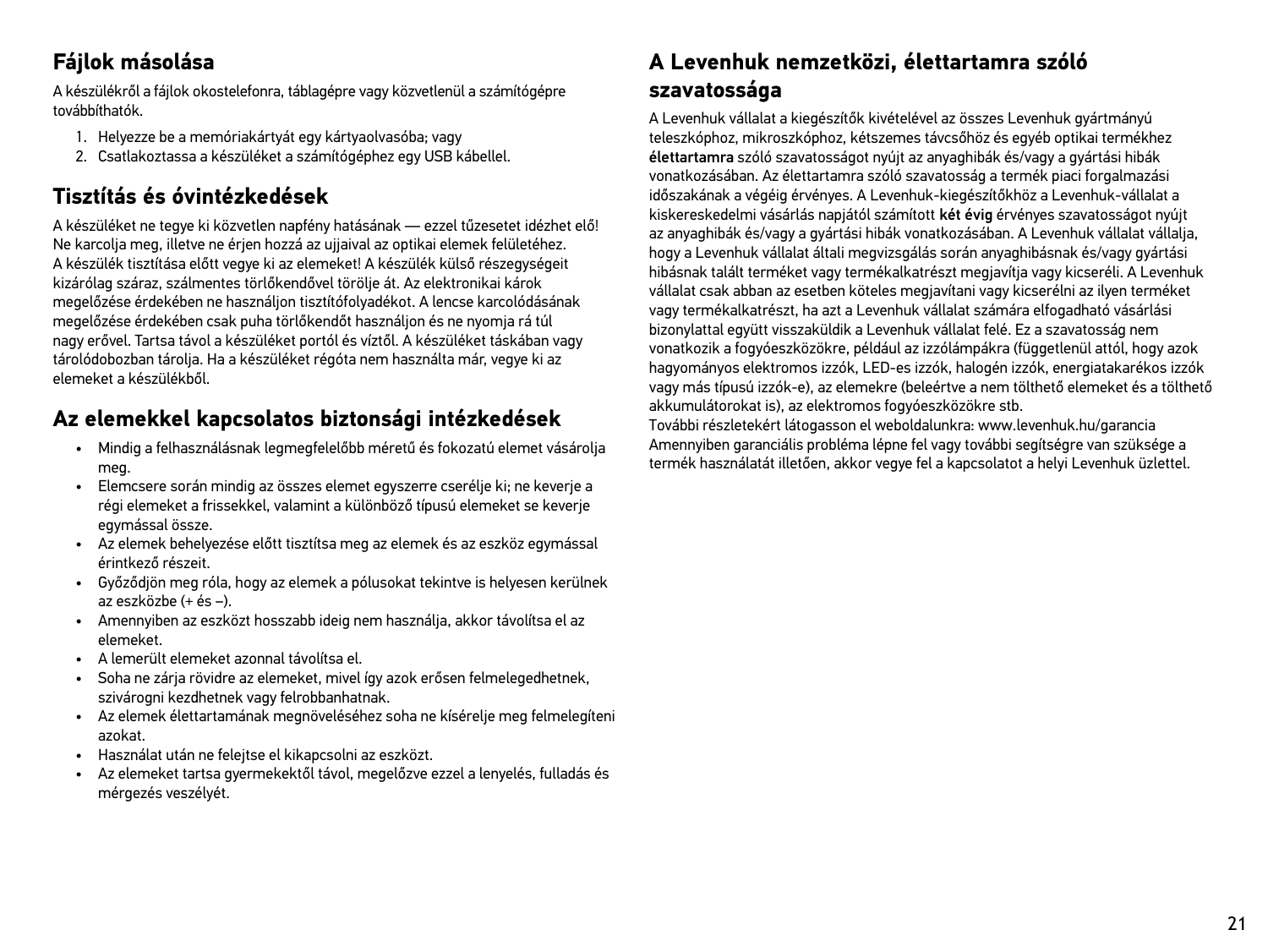# **Visore notturno monoculare digitale Levenhuk Halo**



Non utilizzare in nessun caso questo apparecchio per guardare direttamente il Sole, un'altra sorgente di luce ad alta luminosità o un laser, senza un opportuno filtro speciale, perché ciò potrebbe provocare DANNI PERMANENTI ALLA RETINA e portare a CECITÀ.

Il kit comprende: dispositivo per visione notturna, cavo mini USB 2.0, scheda microSD da 32 GB, tracolla e manuale di istruzioni.

### **Specifiche**

Ingrandimento,  $x = 1 - 4$  (digitale), 13 (ottico)<br>Diametro dell'obiettivo, mm  $33.5$ Diametro dell'obiettivo, mm 33,<br>Campo visivo Campo visivo, ° 10<br>Rapporto focale 1999 11:20 Rapporto focale Focale corta, m<br>Distanza di osservazione, m 3750–300 (con bujo totale) Distanza di osservazione, m  $3-\infty$  (con scarsa illuminazione)<br> $1/4$ " Filettatura attacco per treppiede Intervallo operativo di temperatura, °C<br>Illuminazione a infrarossi (IR) −20…+60 (in funzione), −30…+70 (spento) LED IR da 3 W (7 livelli di luminosità) Lunghezza d'onda nell'infrarosso, nm 850 Durata della registrazione con illuminazione (IR), h 4 Durata della registrazione senza illuminazione (IR), h 10 5 batterie AA alcaline (non incluse) Tensione operativa 7 V Registrazione con luce diurna senza IR immagini a colori Registrazione notturna (al buio) con IR<br>Memoria immagini in bianco e nero Formato immagine e risoluzione JPG; 1M (1280x960 px), VGA (640x480 px) Formato video e risoluzione AVI: 960P (1280x960 px @30 fps), Impostazioni lingua cinese, coreano, francese, giapponese,

Dimensioni, mm Peso, g 170

classe 10, microSD fino a 32 GB VGA (640x480 px @30 fps) inglese, italiano, olandese, portoghese, russo, spagnolo, tedesco<br>149x63x49

Levenhuk si riserva il diritto di modificare senza preavviso le specifiche tecniche e la gamma dei prodotti.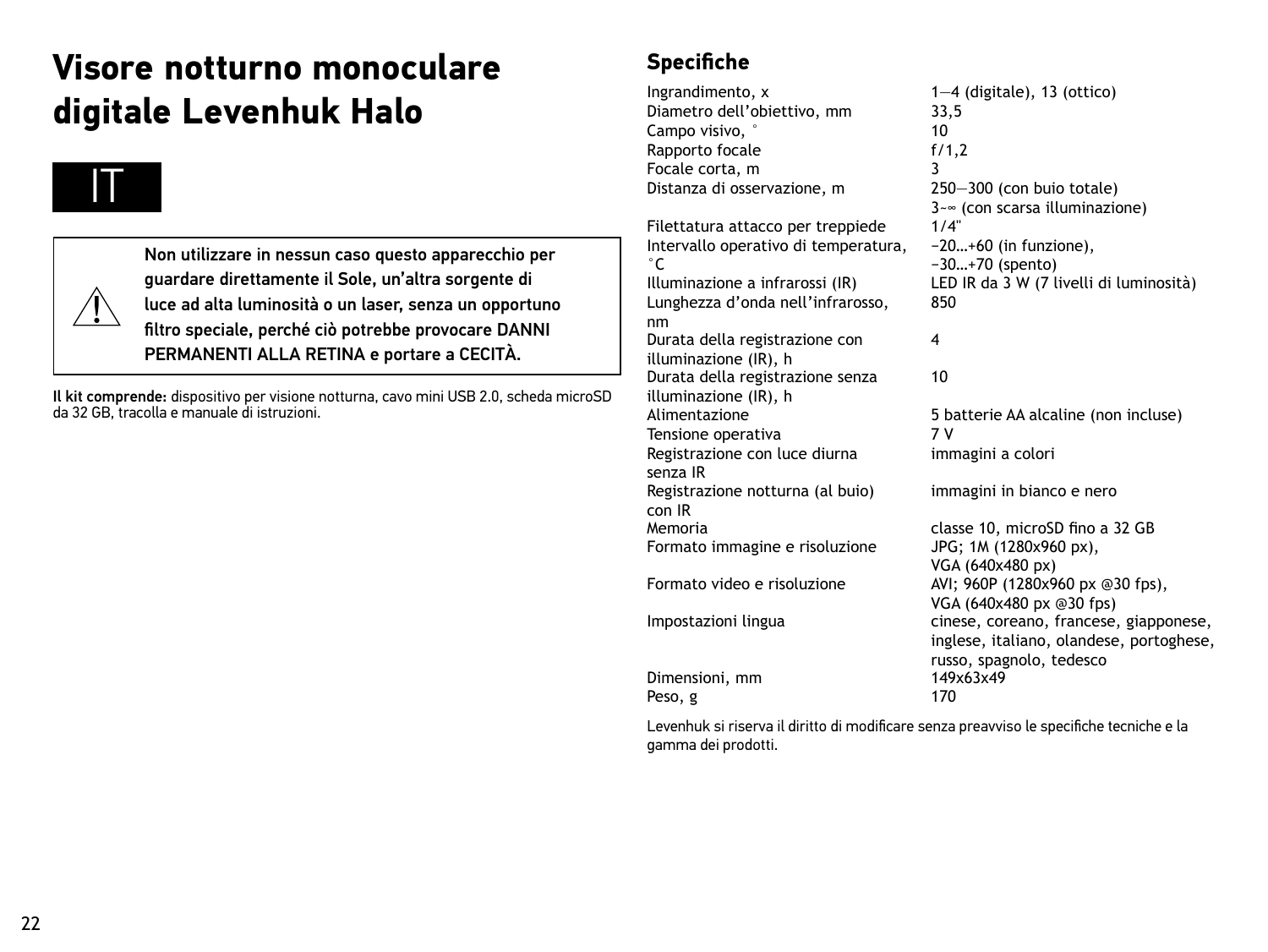### **Per cominciare**

#### **Inserimento delle batterie**

• Aprire lo sportello dello scomparto batterie (10) e inserire le 5 batterie come indicato dai simboli di polarità. Chiudere lo sportello.

#### **Inserire/Rimuovere la scheda di memoria**

- Il dispositivo supporta schede di memoria di classe 10 fino a 32 GB.
- Rimuovere la copertura di gomma (2) dagli slot USB e microSD.
- Inserire la scheda microSD nell'apposito slot. Assicurarsi che il verso sia quello corretto. Evitare di inserire la scheda a forza.
- Formattare la scheda microSD prima di iniziare, in modo da migliorare la compatibilità col dispositivo.
- Per rimuovere la scheda dallo slot, premere gentilmente il bordo della scheda di memoria e rilasciarlo: la scheda verrà spinta in fuori. Quindi, rimuovere la scheda.

**Nota:** Se non viene inserita una scheda di memoria, verrà mostrata un'icona No Card (nessuna scheda).

### **Pannello dei pulsanti e impostazioni del dispositivo**

Per accendere/spegnere il dispositivo e per effettuare lo zoom avanti/indietro è necessario premere a lungo. Per tutte le alte funzioni, applicare una pressione breve.

### **Pulsante POWER (On/Off)**

Tenere premuto il pulsante POWER per 3 secondi per accendere o spegnere il dispositivo.

Girare la rotella della messa a fuoco per regolare la nitidezza.

### Note:

- Se il dispositivo non si accende, controllare che le batterie siano state inserite correttamente e che non siano difettose. Usare sempre solamente le batterie consigliate.
- In caso si portino degli occhiali da vista, indossarli durante l'uso del dispositivo.

### **Pulsante IR + (IR +/Zoom avanti/Su)**

In caso di luce insufficiente o quando si usa il visore di notte, accendere gli infrarossi premendo il pulsante IR UP. L'immagine passerà da colori a bianco e nero. È possibile selezionare un livello di luminosità tra 1 e 7. Il valore della luminosità verrà mostrato sullo schermo LCD.

Funzioni del pulsante: 1) aumento luminosità IR, 2) zoom avanti, 3) scorrimento del menù verso l'alto.

#### Note:

- Non usare gli IR in condizioni di luce diurna (quando gli IR sono accesi, l'immagine è in bianco e nero, quando sono spenti, l'immagine è a colori).
- Se la carica delle batterie non è sufficiente, la luminosità dei LED IR calerà

automaticamente. In caso sia rimasta metà carica, il max livello di luminosità è il livello 5. In caso sia rimasto il 25% di carica, il max livello di luminosità è il livello 3. Se le batterie hanno meno del 25% di carica rimanente, i LED IR non possono essere attivati.

#### **Pulsante IR– (IR –/Zoom indietro/Giù)**

Funzioni del pulsante: 1) diminuzione luminosità IR, 2) zoom indietro, 3) scorrimento del menù verso il basso.

#### **Pulsante MODE (Modalità)**

Questo pulsante serve a passare da una modalità all'altra tre le 3 modalità integrate: 1) modalità foto, 2) modalità video e 3) modalità riproduzione. La modalità predefinita è quella video.

#### **Pulsante MENU (Menù)**

Per cambiare impostazioni, premere il pulsante MENU ed evidenziare l'impostazione desiderata scorrendo in su (IR +) o in giù (IR –).

Selezionare la voce evidenziata premendo il pulsante SHOT.

Nel menù, è possibile selezionare la risoluzione di foto e video, la sensibilità della visione notturna, cambiare lingua, impostare la data, impostare lo spegnimento automatico, inserire la data in foto e video, formattare la scheda di memoria, visualizzare ed eliminare il file corrente o tutti i file della scheda di memoria, ecc.

**Nota:** Per entrare nel sottomenù della modalità riproduzione, è necessario

selezionare prima tale modalità con il pulsante MODE.

### **Pulsante SHOT (Otturatore)**

Funzioni del pulsante: 1) scattare una foto in modalità foto, 2) avviare e interrompere la registrazione di un video in modalità video, 3) entrare nel sottomenù.

### **Informazioni sul display**

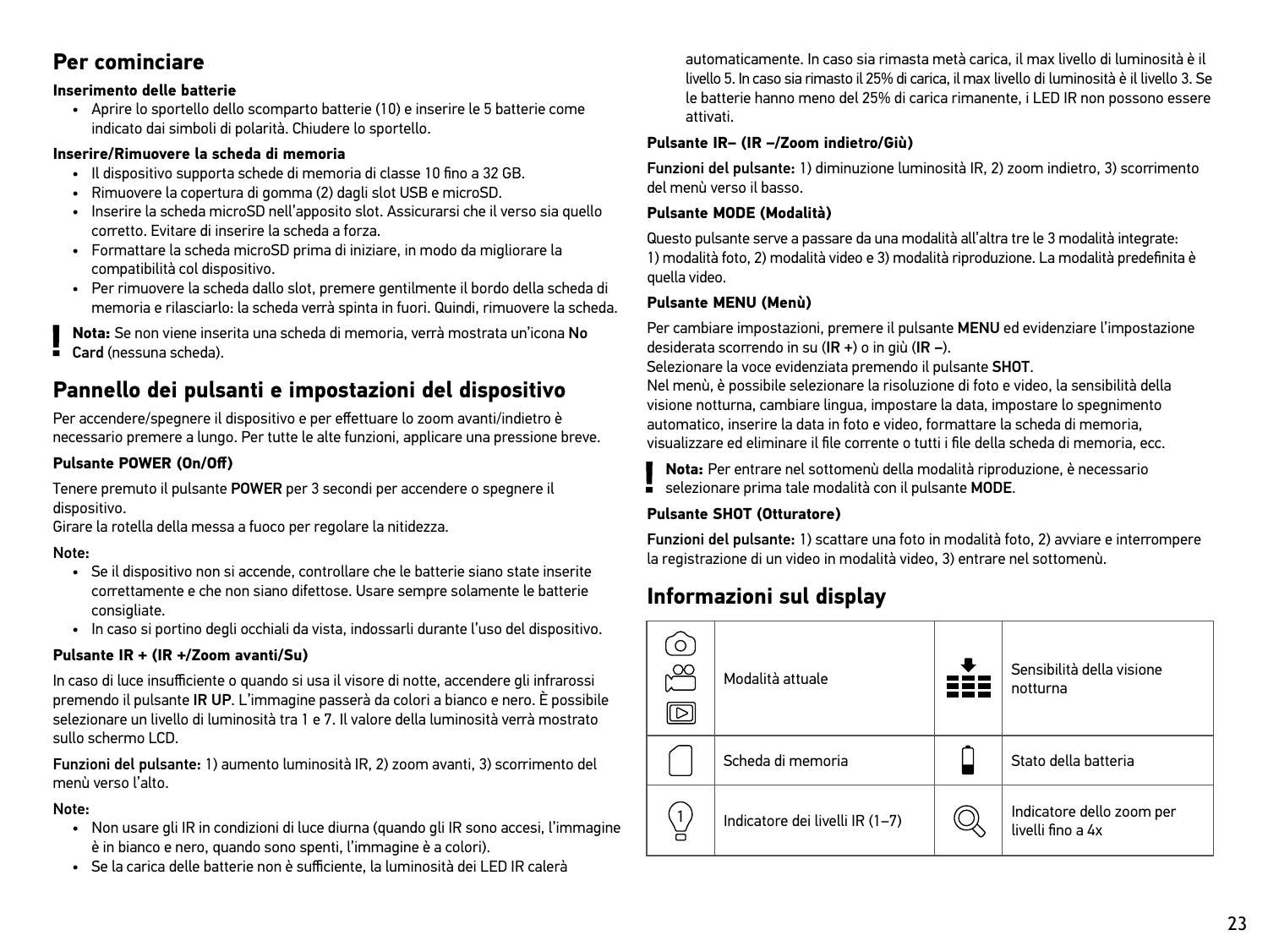### **Copiare i file**

È possibile trasferire i file dal dispositivo direttamente al proprio smartphone, tablet o PC.

- 1. Inserire la scheda di memoria in un lettore di schede o
- 2. Connettere il dispositivo al computer usando un cavo USB.

### **Pulizia e manutenzione**

Non esporre il dispositivo alla luce diretta, pericolo di incendio!

Non toccare né graffiare le superfici ottiche con le dita.

Rimuovere le batterie prima di pulire il dispositivo! Usare solo un panno asciutto e senza lanugine per pulire le parti esterne del dispositivo. Non usare alcun detergente liquido per evitare danni ai componenti elettronici. Per evitare graffi alle lenti, usare solamente un panno morbido senza esercitare una pressione eccessiva. Tenere il dispositivo lontano dalla polvere e dall'acqua. Tenere il dispositivo in una borsa o un contenitore. Rimuovere le batterie dal dispositivo in caso di mancato utilizzo per un periodo prolungato.

### **Istruzioni di sicurezza per le batterie**

- Acquistare batterie di dimensione e tipo adeguati per l'uso di destinazione.
- Sostituire sempre tutte le batterie contemporaneamente, evitando accuratamente di mischiare batterie vecchie con batterie nuove oppure batterie di tipo differente.
- Prima della sostituzione, pulire i contatti della batteria e quelli dell'apparecchio.
- Assicurarsi che le batterie siano state inserite con la corretta polarità (+ e –).
- Se non si intende utilizzare l'apparecchio per lungo periodo, rimuovere le batterie.
- Rimuovere subito le batterie esaurite.
- Non cortocircuitare le batterie, perché ciò potrebbe provocare forte riscaldamento, perdita di liquido o esplosione.
- Non tentare di riattivare le batterie riscaldandole.
- Dopo l'utilizzo, non dimenticare di spegnere l'apparecchio.
- Per evitare il rischio di ingestione, soffocamento o intossicazione, tenere le batterie fuori dalla portata dei bambini.

### **Garanzia internazionale Levenhuk**

Tutti i telescopi, i microscopi i binocoli e gli altri prodotti ottici Levenhuk, ad eccezione degli accessori, godono di una garanzia a vita per i difetti di fabbricazione o dei materiali. Garanzia a vita rappresenta una garanzia per la vita del prodotto sul mercato. Tutti gli accessori Levenhuk godono di una garanzia di due anni a partire dalla data di acquisto per i difetti di fabbricazione e dei materiali. Levenhuk riparerà o sostituirà i prodotti o relative parti che, in seguito a ispezione effettuata da Levenhuk, risultino presentare difetti di fabbricazione o dei materiali. Condizione per l'obbligo di riparazione o sostituzione da parte di Levenhuk di tali prodotti è che il prodotto venga restituito

a Levenhuk unitamente ad una prova d'acquisto la cui validità sia riconosciuta da Levenhuk.

Questa garanzia non copre le parti consumabili, come le lampadine (elettriche, LED, alogene, a risparmio energetico o altri tipi di lampadine), batterie (ricaricabili e non ricaricabili), parti elettriche consumabili, ecc.

Per maggiori dettagli, visitare il nostro sito web: www.levenhuk.eu/warranty Per qualsiasi problema di garanzia o necessità di assistenza per l'utilizzo del prodotto, contattare la filiale Levenhuk di zona.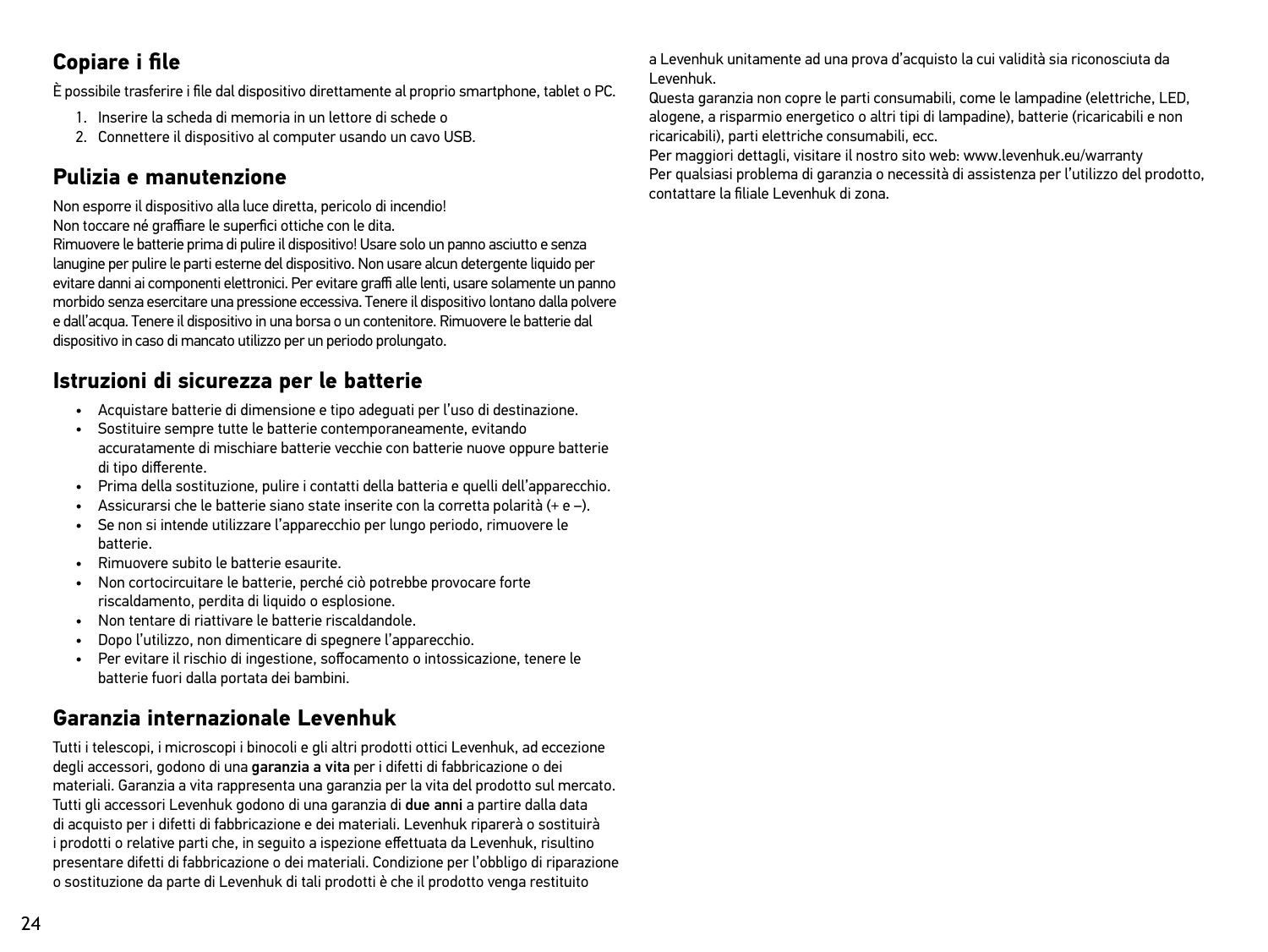# **Cyfrowy monokular noktowizyjny Levenhuk Halo**



Pod żadnym pozorem nie wolno kierować urządzenia bezpośrednio na słońce, światło laserowe lub inne źródło jasnego światła bez stosowania specjalnego filtra, ponieważ może to spowodować TRWAŁE USZKODZENIE SIATKÓWKI lub doprowadzić do ŚLEPOTY.

Zawartość zestawu: urządzenie noktowizyjne, przewód Mini USB 2.0, karta pamięci MicroSD 32 GB, pasek i instrukcja obsługi.

### **Dane techniczne**

Powiększenie, razy 1—4 razy (cyfrowe), 13 razy (optyczne) Średnica soczewki obiektywowej, mm 33,5 Pole widzenia, ° 10<br>Światłosiła lornetki 1999 r. l. f. f. 1.2 Światłosiła lornetki Mały dystans makro, m<br>Odległość obserwacji, m 250-300 (w całkowitej ciemności)  $3-\infty$  (w słabym świetle)<br>1/4" Gwint adaptera do statywu Zakres temperatury pracy, °C −20…+60 (praca), −30…+70 (przechowywanie) Oświetlenie IR diody LED podczerwieni 3 W (7 poziomów jasności) Długość fali światła podczerwonego, nm 850 Czas rejestrowania przy włączonym oświetleniu (podczerwieni), godz. 4 Czas rejestrowania przy wyłączonym oświetleniu (podczerwieni), godz.<br>Zasilanie 10 5 alkaicznych baterii AA (sprzedawane osobno)<br>7 V Napiecie robocze Rejestrowanie w dzień bez włączonej funkcji podczerwieni obraz kolorowy Rejestrowanie w nocy (w ciemności) z włączoną funkcją podczerwienią obraz czarny i biały Pamięć karta MicroSD o klasie prędkości 10 i pojemności do 32 GB Format i rozdzielczość obrazu JPG; 1 Mpx (1280x960 pikseli), VGA (640x480 pikseli) Format i rozdzielczość filmów AVI; 960p (1280x960 pikseli przy 30 kl./s), VGA (640x480 pikseli przy 30 kl./s) Ustawienia języka angielski, chiński, francuski, hiszpański, holenderski, japoński, koreański, niemiecki, portugalski, rosyjski, włoski Wymiary, mm Masa, g 170

Firma Levenhuk zastrzega sobie prawo wprowadzenia zmian w ofercie produktów i specyfikacjach bez uprzedniego powiadomienia.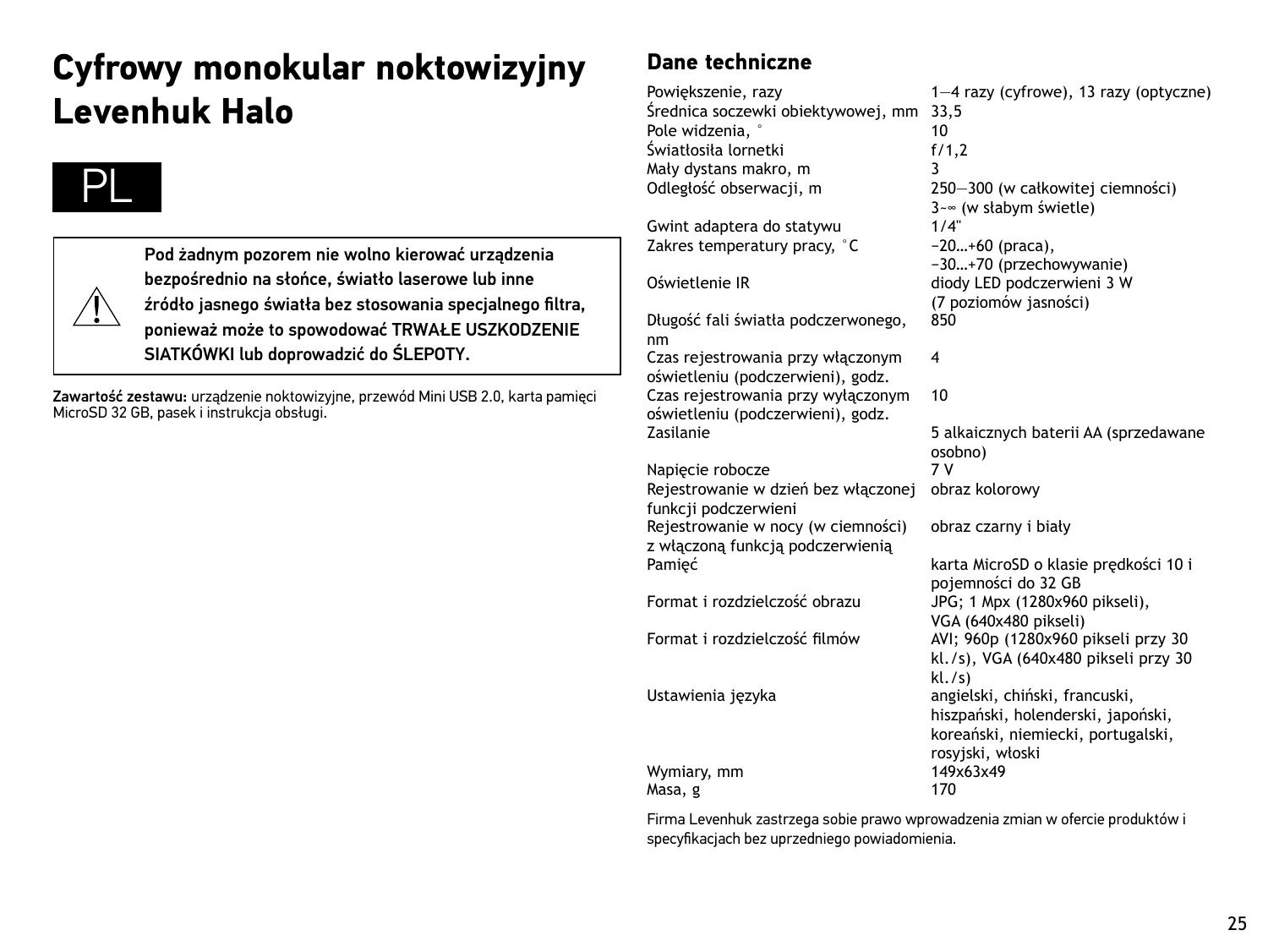### **Pierwsze kroki**

#### **Instalowanie baterii**

• Otwórz pokrywę komory baterii (10) i włóż 5 baterii zgodnie z prawidłowymi oznaczeniami polaryzacji. Zamknij pokrywę.

#### **Instalowanie/wyjmowanie karty pamięci**

- Urządzenie obsługuje karty pamięci o klasie prędkości 10 i pojemności do 32 GB.
- Zdejmij gumową osłonę (2) gniazd USB i karty pamięci MicroSD.
- Włóż kartę pamięci MicroSD do gniazda. Sprawdź, czy karta jest wkładana prawidłową stroną. Nie należy wkładać jej na siłę.
- Przed rozpoczęciem obserwacji sformatuj kartę MicroSD, ponieważ poprawi to jej kompatybilność z urządzeniem.
- Aby wyjąć kartę z gniazda, delikatnie naciśnij krawędź karty pamięci, a karta wysunie się samoczynnie. Następnie można wyjąć kartę.

**Uwaga:** Jeśli karta pamięci nie została zainstalowana, pojawi się ikona No Card (Brak karty).

### **Panel przycisków i ustawienia urządzenia**

Długie naciśnięcie powoduje włączenie/wyłączenie urządzenia oraz przybliżenie/ oddalenie obrazu. Dla pozostałych funkcji należy stosować krótkie naciśnięcie.

### **Przycisk POWER (wł./wył. zasilania)**

Naciśnij i przytrzymaj przycisk POWER przez 3 sekundy, aby włączyć lub wyłączyć urządzenie.

Obróć pokrętło ostrości, aby wyregulować ostrość.

### Uwagi:

- Jeśli urządzenie nie włącza się, sprawdź, czy baterie nie są uszkodzone lub włożone nieprawidłowo. Należy zawsze używać tylko baterii zalecanych przez producenta.
- Osoby noszące okulary korekcyjne powinny mieć je założone podczas pracy z urządzeniem.

### **Przycisk IR UP (zwiększenie poziomu jasności oświetlenia podczerwonego/ przybliżenie/do góry)**

W słabych warunkach oświetleniowych lub wieczorem należy włączyć oświetlenie podczerwone (IR), naciskając przycisk IR UP. Obraz zmieni się z kolorowego na czarnobiały. Można wybrać poziom jasności od 1 do 7. Wybrany poziom zostanie wyświetlony na wyświetlaczu LCD.

Funkcje przycisku: 1) zwiększenie poziomu jasności oświetlenia podczerwonego; 2) przybliżenie; 3) przewijanie menu do góry..

### Uwagi:

• Nie należy używać funkcji podczerwieni w świetle dziennym (gdy funkcja jest

włączona, obraz jest kolorowy, gdy wyłączona — czarno-biały).

• W przypadku niskiego poziomu naładowania baterii poziom jasności oświetlenia podczerwonego zostanie automatycznie obniżony. Jeśli bateria jest naładowana do połowy, maksymalny poziom jasności wynosi 5. Jeśli bateria jest naładowana w 25%, maksymalny poziom jasności wynosi 3. Jeśli poziom naładowania baterii jest niższy niż 25%, nie można włączyć diody podczerwieni.

### **Przycisk IR DOWN (zmniejszenie poziomu jasności oświetlenia podczerwonego/ oddalenie/do dołu)**

Funkcje przycisku: 1) zmniejszenie poziomu jasności oświetlenia podczerwonego; 2) oddalenie; 3) przewijanie menu do dołu.

### **Przycisk MODE (tryby)**

Ten przycisk pozwala wybrać jeden z trzech dostępnych trybów: 1) tryb zdjęć; 2) tryb filmów; oraz 3) tryb odtwarzania. Trybem domyślnym jest tryb filmów.

### **Przycisk MENU (menu)**

Aby zmienić ustawienia, naciśnij przycisk MENU i przejdź do żądanej pozycii menu, używając przycisków przewijania w górę (IR UP) lub w dół (IR DOWN).

Wybierz wyróżnioną pozycję, naciskając przycisk SHOT.

W menu można wybrać rozdzielczość zdieć lub filmów, czułość funkcji noktowizyjnej, zmienić język, ustawić datę, ustawić automatyczne wyłączanie zasilania, umieścić datę na zdjęciach lub filmach, sformatować kartę pamięci, wyświetlić i usunąć bieżący plik lub wszystkie pliki z karty pamięci itp.

**Uwaga:** Aby przejść do menu podrzędnego trybu odtwarzania, należy w pierwszej kolejności wybrać tryb odtwarzania (przycisk MODE).

### **Przycisk SHOT (przysłona)**

Funkcje przycisku: 1) zrobienie zdjęcia w trybie zdjęć; 2) rozpoczęcie i zatrzymanie nagrywania filmu w trybie filmów; 3) otworzenie menu podrzędnego.

### **Informacje na wyświetlaczu**

| Bieżący tryb                                        | Czułość funkcji noktowizyjnej        |
|-----------------------------------------------------|--------------------------------------|
| Karta pamięci                                       | Stan naładowania baterii             |
| Poziomy jasności oświetlenia<br>podczerwonego (1-7) | Poziom przybliżenia, maks.<br>4 razy |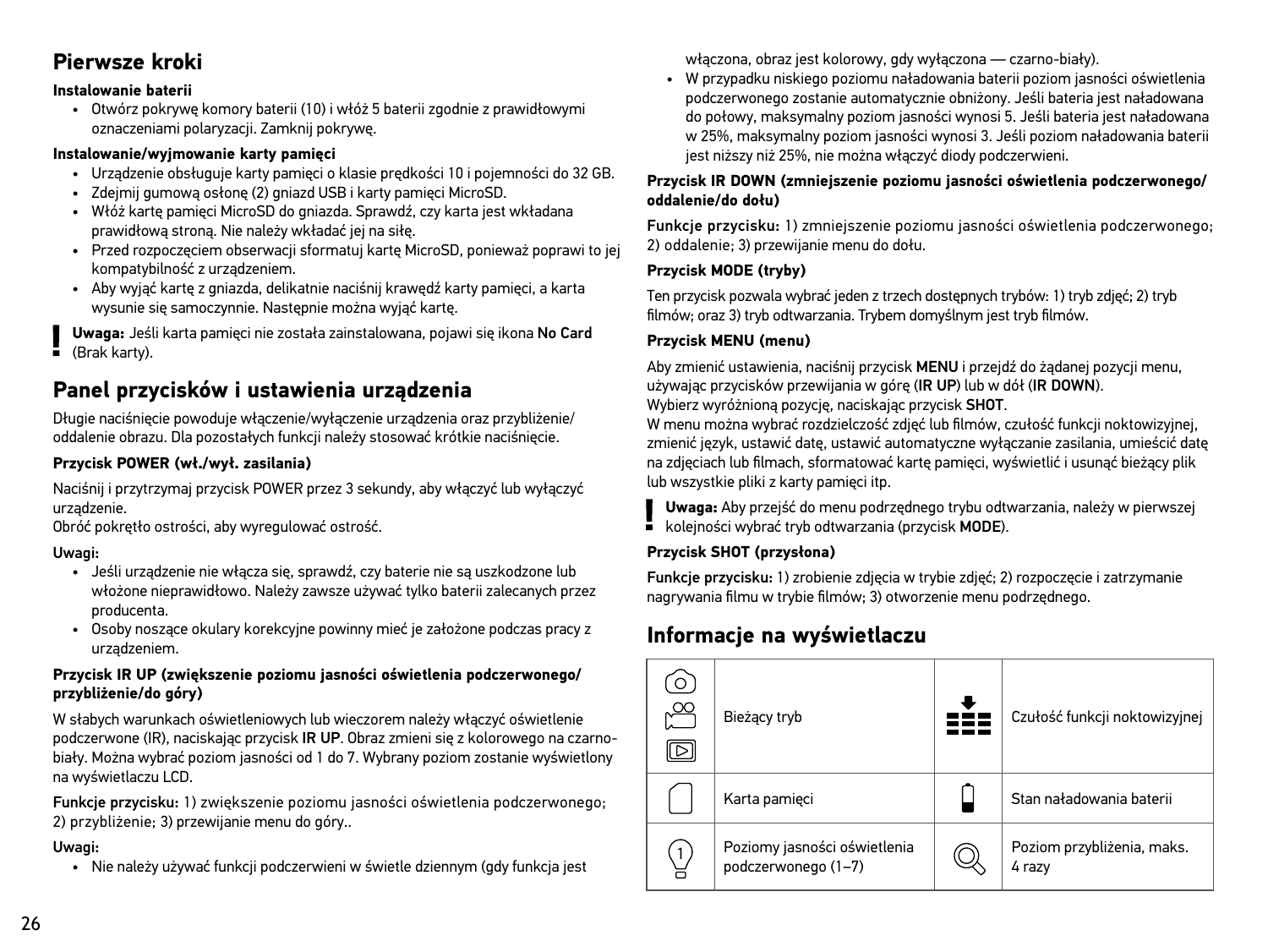### **Kopiowanie plików**

Pliki można przesyłać z urządzenia bezpośrednio do smartfonu, tabletu lub komputera.

- 1. Włóż kartę pamięci do czytnika kart; lub
- 2. Podłącz urządzenie do komputera za pomocą przewodu USB.

### **Czyszczenie i środki ostrożności**

Nie należy wystawiać urządzenia na bezpośrednie działanie promieni słonecznych może to prowadzić do pożaru!

Należy uważać, aby nie zarysować ani nie dotykać powierzchni optycznych palcami. Przed czyszczeniem urządzenia należy wyjąć baterie! Do czyszczenia zewnętrznych części urządzenia należy używać wyłącznie suchych, niestrzępiących się ściereczek. Nie wolno używać płynów do czyszczenia, ponieważ może to spowodować uszkodzenie układów elektronicznych. Aby uniknąć zarysowania soczewek, należy używać tylko miękkiej ściereczki i nie naciskać na nie zbyt mocno. Urządzenie należy trzymać z dala od pyłów i wody. Urządzenie należy przechowywać w pokrowcu lub pudełku. Jeśli urządzenie jest nieużywane przez dłuższy czas, należy wyjąć z niego baterie.

### **Instrukcje dotyczące bezpiecznego obchodzenia się z bateriami**

- Należy używać baterii odpowiedniego typu i w odpowiednim rozmiarze.
- Należy wymieniać wszystkie baterie jednocześnie: nie należy łączyć starych i nowych baterii ani baterii różnych typów.
- Przed włożeniem baterii należy wyczyścić styki baterii i urządzenia.
- Podczas wkładania baterii należy zwracać uwagę na ich bieguny (znaki + i –).
- Jeśli sprzęt nie będzie używany przez dłuższy czas, należy wyjąć baterie.
- Zużyte baterie należy natychmiast wyjąć.
- Nie doprowadzać do zwarcia baterii, ponieważ wiąże się to z ryzykiem powstania wysokich temperatur, wycieku lub wybuchu.
- Nie ogrzewać baterii w celu przedłużenia czasu ich działania.
- Należy pamiętać o wyłączeniu urządzenia po zakończeniu użytkowania.
- Baterie przechowywać w miejscu niedostępnym dla dzieci, aby uniknąć ryzyka połknięcia, uduszenia lub zatrucia.

### **Gwarancja międzynarodowa Levenhuk**

Wszystkie teleskopy, mikroskopy, lornetki i inne przyrządy optyczne Levenhuk, za wyjątkiem akcesoriów, posiadają dożywotnią gwarancję obejmującą wady materiałowe i wykonawcze. Dożywotnia gwarancja to gwarancja na cały okres użytkowania produktu. Wszystkie akcesoria Levenhuk są wolne od wad materiałowych i wykonawczych i pozostaną takie przez dwa lata od daty zakupu detalicznego. Firma Levenhuk naprawi lub wymieni produkty lub ich części, w przypadku których kontrola prowadzona przez

Levenhuk wykaże obecność wad materiałowych lub wykonawczych. Warunkiem wywiązania się przez firmę Levenhuk z obowiązku naprawy lub wymiany produktu jest dostarczenie danego produktu firmie razem z dowodem zakupu uznawanym przez Levenhuk.

Niniejsza gwarancja nie obejmuje części eksploatacyjnych, takich jak żarówki (elektryczne, LED, halogenowe, energooszczędne i inne), baterie (akumulatory i zwykłe), akcesoria elektryczne itd.

Więcej informacji na ten temat znajduje się na stronie: www.levenhuk.pl/gwarancja W przypadku wątpliwości związanych z gwarancją lub korzystaniem z produktu, proszę skontaktować się z lokalnym przedstawicielem Levenhuk.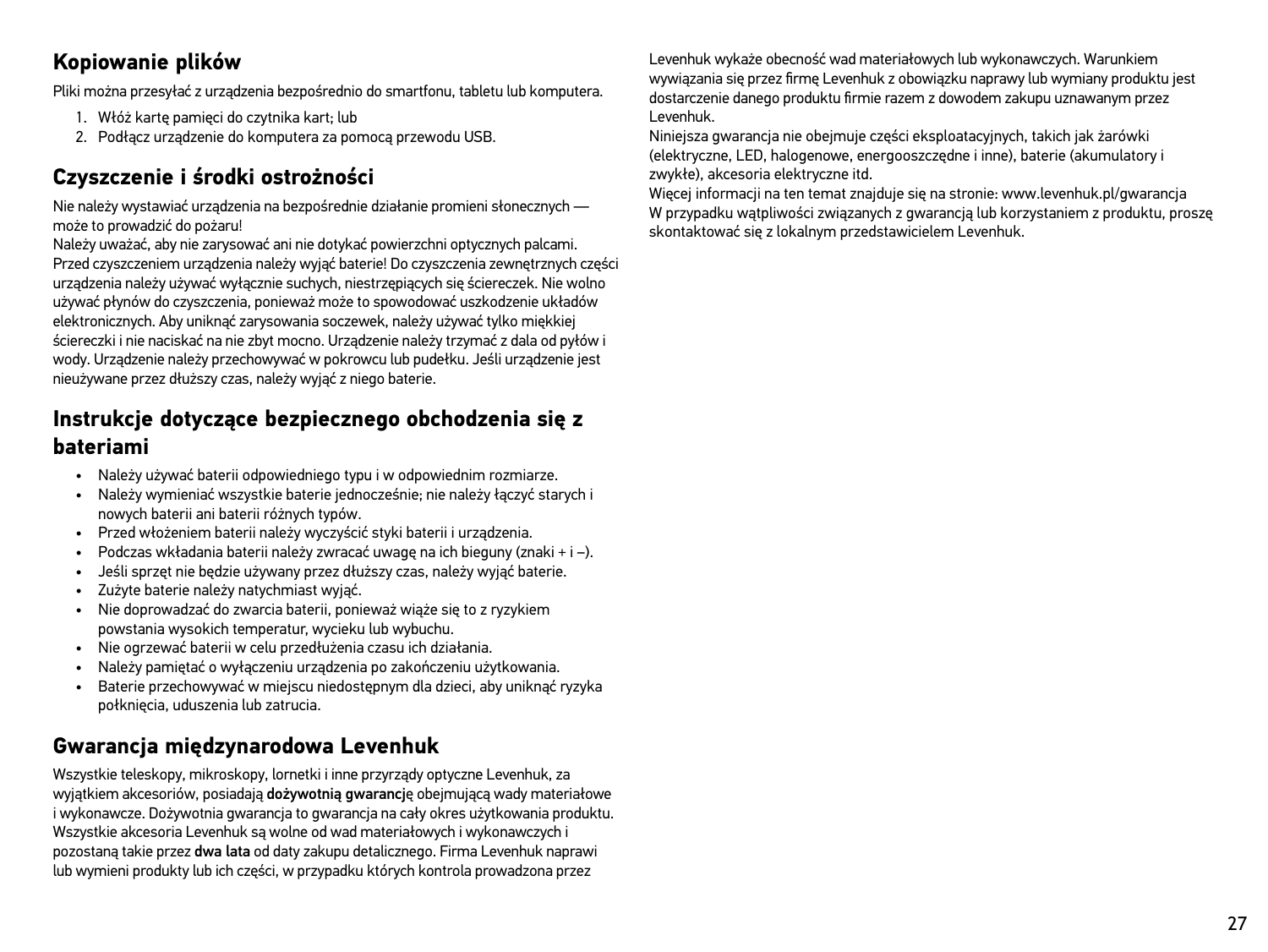# **Monocular de visão noturna digital Levenhuk Halo**





Nunca, em qualquer circunstância, olhe diretamente para o sol, para outra fonte de luz intensa ou para um laser através deste dispositivo sem um filtro especial, pois isso pode causar DANOS PERMANENTES NA RETINA e levar à **CEGUEIRA** 

O kit inclui: dispositivo de visão noturna, mini cabo USB 2.0, cartão microSD de 32 GB, correia e manual do utilizador.

### **Especificações**

Ampliação, x 1—4 (digital), 13 (ótica)<br>Diâmetro da obietiva. mm 33.5 Diâmetro da objetiva, mm 33,5 Campo de visão, ° 10 Abertura focal Focagem próxima, m 3 250-300 (em completa escuridão)  $3 \sim \infty$  (com pouca luz)<br> $1/4$ " Rosca do adaptador do tripé Intervalo de temperaturas de funcionamento, <sup>°</sup>C<br>Iluminacão infravermelha (IR) −20... +60 (em funcionamento), −30... +70 (armazenamento) LEDs infravermelhos 3 W (7 níveis de luminosidade) Comprimento de onda infravermelho, nm 850 Tempo de gravação com iluminação (IR), h 4 Tempo de gravação sem iluminação (IR), h<br>Fonte de alimentação 10 5 pilhas AA alcalinas (não incluídas)<br>7 V Tensão de funcionamento Gravação diurna sem IR imagem a cores Gravação noturna (no escuro) com IR imagem a preto e branco classe 10, microSD até 32 GB Formato e resolução de imagem JPG; 1M (1280x960px), VGA (640x480px) Formato e resolução de vídeo AVI; 960P (1280x960px a 30fps), VGA (640x480px a 30fps) Definições de idioma alemão, chinês, coreano, espanhol, francês, holandês, inglês, italiano, japonês, português, russo<br>149x63x49 Dimensões, mm 1493<br>Peso *a* 170 Peso, g

A Levenhuk reserva-se o direito de efetuar alterações à gama de produtos e especificações sem aviso prévio.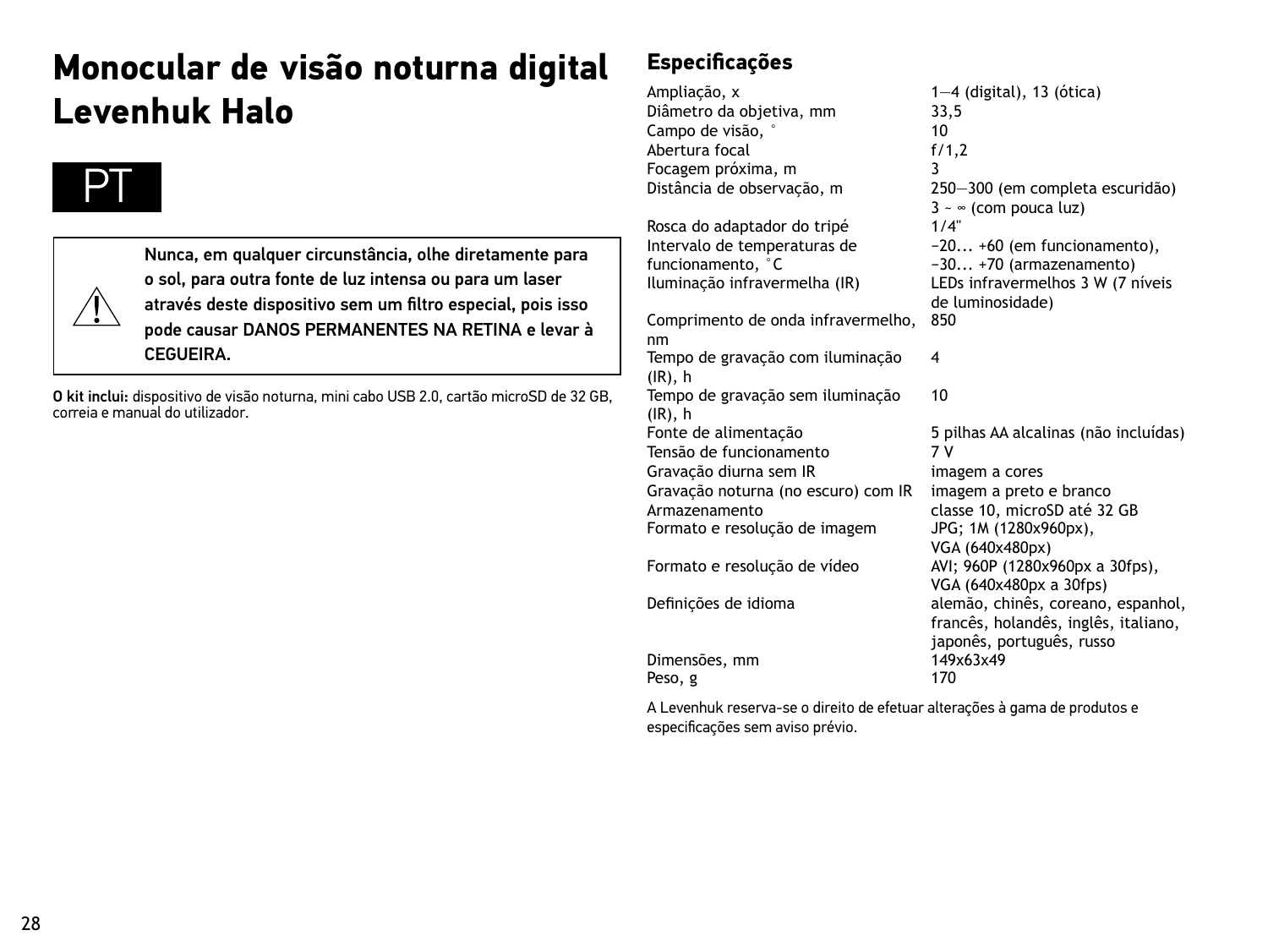### **Iniciar**

#### **Colocar pilhas**

• Abra a tampa do compartimento das pilhas (10) e coloque 5 pilhas de acordo com as marcas de polaridade corretas. Feche a tampa.

#### **Introduzir/remover o cartão de memória**

- O dispositivo suporta cartões de memória classe 10 até 32 GB.
- Remova a tampa de borracha (2) das ranhuras USB e microSD.
- Introduza o cartão microSD na respetiva ranhura. Certifique-se de que a direção está correta. Não force a entrada do cartão.
- Formate o cartão microSD antes de iniciar, uma vez que melhorará a sua compatibilidade com o dispositivo.
- Para remover o cartão da ranhura, basta empurrar levemente a extremidade do cartão para dentro para que ele saia. Em seguida, remova o cartão.

**Nota:** se o cartão de memória não estiver instalado, será exibido o ícone No Card (sem cartão).

### **Definições do dispositivo e painel de botões**

Premir sem soltar liga/desliga o dispositivo e aumenta/diminui o zoom da imagem. Para as outras funções, basta premir brevemente.

#### **Botão de POWER (ligar/desligar)**

Prima sem soltar o botão de POWER durante 3 segundos para ligar ou desligar o dispositivo.

Rode a roda de focagem para ajustar o foco.

#### Notas:

- Se o dispositivo não ligar, verifique se existem pilhas defeituosas ou instaladas incorretamente. Utilize sempre apenas as pilhas recomendadas.
- Se usar óculos, deixe-os postos enquanto estiver a utilizar o dispositivo.

#### **Botão AUMENTAR IR (aumentar visão noturna infravermelho (IR)/aumentar zoom/cima)**

Se a luz for insuficiente ou se o dispositivo for utilizado à noite, ative a visão noturna infravermelho (IR) premindo o botão AUMENTAR IR. A imagem muda de a cores para preto e branco. Pode selecionar de 1 a 7 níveis de luminosidade. Os valores de luminosidade serão apresentados no ecrã LCD.

Funções do botão: 1) aumentar nível de luminosidade infravermelho; 2) aumentar zoom; 3) percorrer menu para cima.

#### Notas:

- Não utilize IR durante o dia (se IR estiver ativada, a imagem é a cores; se IR estiver desativada, a imagem é a preto e branco).
- Se a carga das pilhas não for suficiente, o nível de LED de infravermelhos baixa

automaticamente. Se a carga das pilhas estiver a metade, o nível máximo de luminosidade é 5. Se a carga das pilhas estiver a 25%, o nível máximo de luminosidade é 3. Se a carga das pilhas estiver a menos de 25%, o LED de infravermelhos não pode ser ativado.

#### **Botão REDUZIR IR (reduzir visão noturna infravermelho (IR)/diminuir zoom/ baixo)**

Funções do botão: 1) reduzir nível de luminosidade infravermelho; 2) diminuir zoom; 3) percorrer menu para baixo.

#### **Botão MODE (modos)**

Este botão alterna entre 3 modos integrados: 1) modo de fotografia; 2) modo de vídeo; e 3) modo de reprodução. O modo predefinido é vídeo.

#### **Botão MENU (menu)**

Para alterar as definições, prima o botão MENU e destaque a opção de menu pretendida percorrendo o menu para cima (AUMENTAR IR) ou para baixo (REDUZIR IR). Selecione a opção em destaque premindo o botão SHOT.

No menu, pode selecionar a resolução de fotografia ou vídeo, a sensibilidade de visão noturna, alterar o idioma, acertar a data, definir o desligamento automático, colocar a data em fotografias ou vídeos, formatar o cartão de memória, ver e eliminar o ficheiro atual ou todos os ficheiros do cartão de memória, etc.

**Nota:** para aceder ao submenu do modo de reprodução, tem de selecionar primeiro o modo de reprodução (botão MODE).

#### **Botão SHOT (obturador)**

Funções do botão: 1) tira uma fotografia no modo de fotografia; 2) inicia e interrompe a gravação de vídeo no modo de vídeo; 3) acede ao submenu.

### **Informações a apresentar**

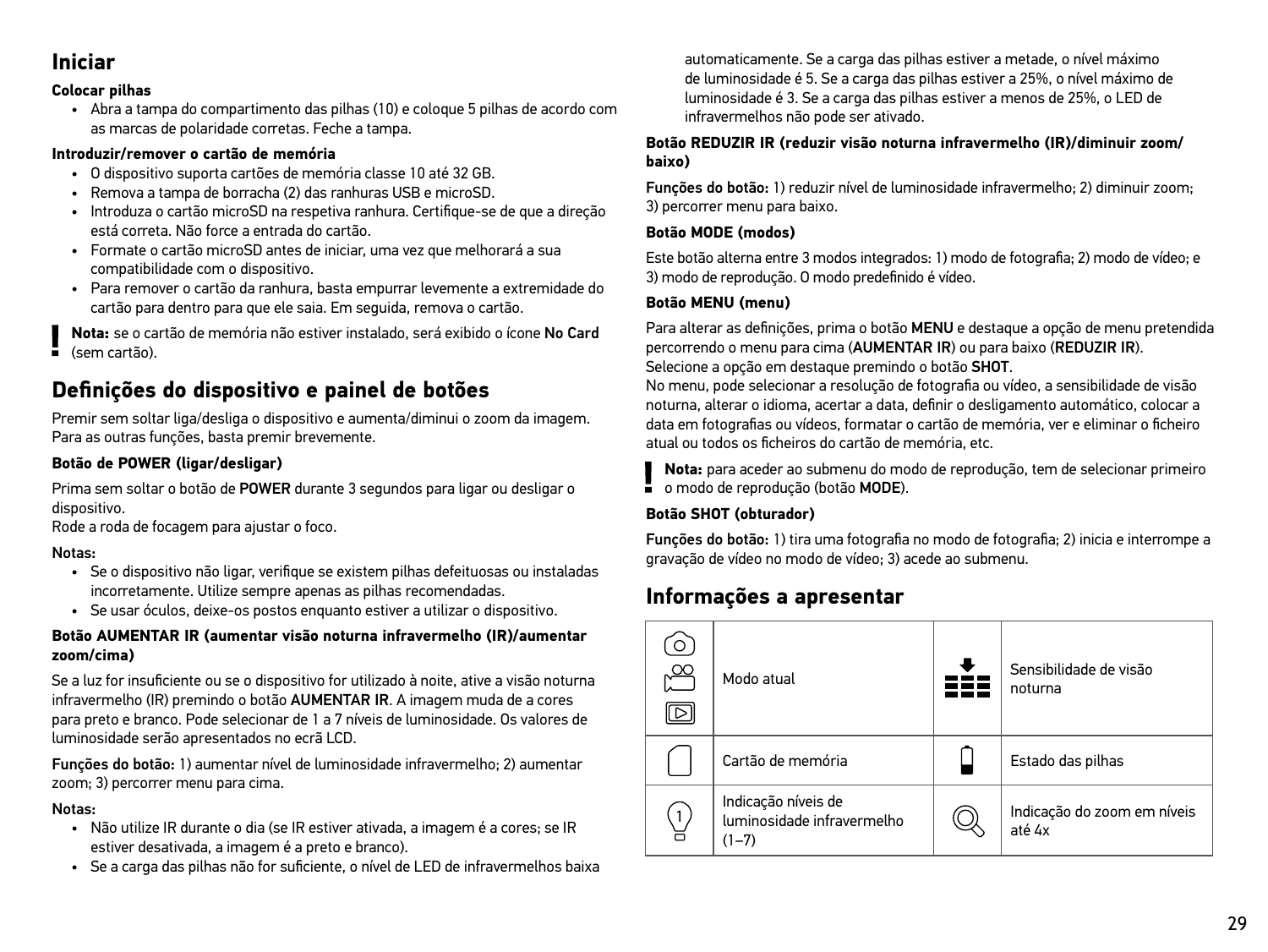### **Cópia de ficheiros**

Pode transferir ficheiros do dispositivo diretamente para o seu smartphone, tablet ou PC.

- 1. Introduza o cartão de memória num leitor de cartões; ou
- 2. Ligue o dispositivo ao computador com um cabo USB.

### **Limpeza e precauções**

Não exponha o dispositivo à luz solar direta porque pode causar um incêndio! Não toque nas superfícies óticas com os dedos.

Remova as pilhas antes de limpar o dispositivo! Utilize apenas panos secos e sem fiapos para limpar as partes exteriores do dispositivo. Não utilize produtos de limpeza líquidos para evitar danos eletrónicos. Para evitar riscar as lentes, utilize apenas um pano macio e não pressione demasiado. Mantenha o dispositivo afastado do pó e da água. Guarde o dispositivo num saco ou numa caixa. Remova as pilhas se o dispositivo já não for utilizado há muito tempo.

### **Instruções de segurança da bateria**

- Compre sempre baterias do tamanho e grau mais adequados para o uso pretendido.
- Substitua sempre o conjunto de baterias de uma só vez; tome cuidado para não misturar baterias antigas com novas, ou baterias de tipos diferentes.
- Limpe os contactos da bateria, e também os do dispositivo, antes da instalação da bateria.
- Certifique-se de que as baterias estão instaladas corretamente no que respeita à sua polaridade (+ e –).
- Remova as baterias do equipamento se este não for ser usado por um período prolongado de tempo.
- Remova as baterias usadas prontamente.
- Nunca tente recarregar baterias primárias, pois isso pode causar derrame, incêndio ou explosão.
- Nunca coloque as baterias em curto-circuito, pois isso pode causar altas temperaturas, derrame ou explosão.
- Nunca aqueça as baterias com o intuito de as reanimar. Não desmonte as baterias.
- Lembre-se de desligar os dispositivos após a utilização.
- Mantenha as baterias fora do alcance das crianças, para evitar o risco de ingestão, sufocação ou envenenamento.
- Use as baterias da forma prescrita pelas leis do seu país.

### **Garantia vitalícia internacional Levenhuk**

Todos os telescópios, microscópios, binóculos ou outros produtos ópticos Levenhuk, exceto seus acessórios, são acompanhados de garantia vitalícia contra defeitos dos materiais e acabamento. A garantia vitalícia é uma garantia para a vida útil do produto no mercado. Todos os acessórios Levenhuk têm garantia de materiais e acabamento livre de defeitos por dois anos a partir da data de compra. A Levenhuk irá reparar ou substituir o produto ou sua parte que, com base em inspeção feita pela Levenhuk, seja considerado defeituoso em relação aos materiais e acabamento. A condição para que a Levenhuk repare ou substitua tal produto é que ele seja enviado à Levenhuk juntamente com a nota fiscal de compra.

Esta garantia não cobre partes consumíveis, tais como lâmpadas (elétricas, de LED, de halogênio, econômicas e outros tipos de lâmpadas), baterias (recarregáveis e não recarregáveis), consumíveis elétricos etc.

Para detalhes adicionais, visite nossa página na internet: www.levenhuk.eu/warranty Se surgirem problemas relacionados à garantia ou se for necessária assistência no uso do produto, contate a filial local da Levenhuk.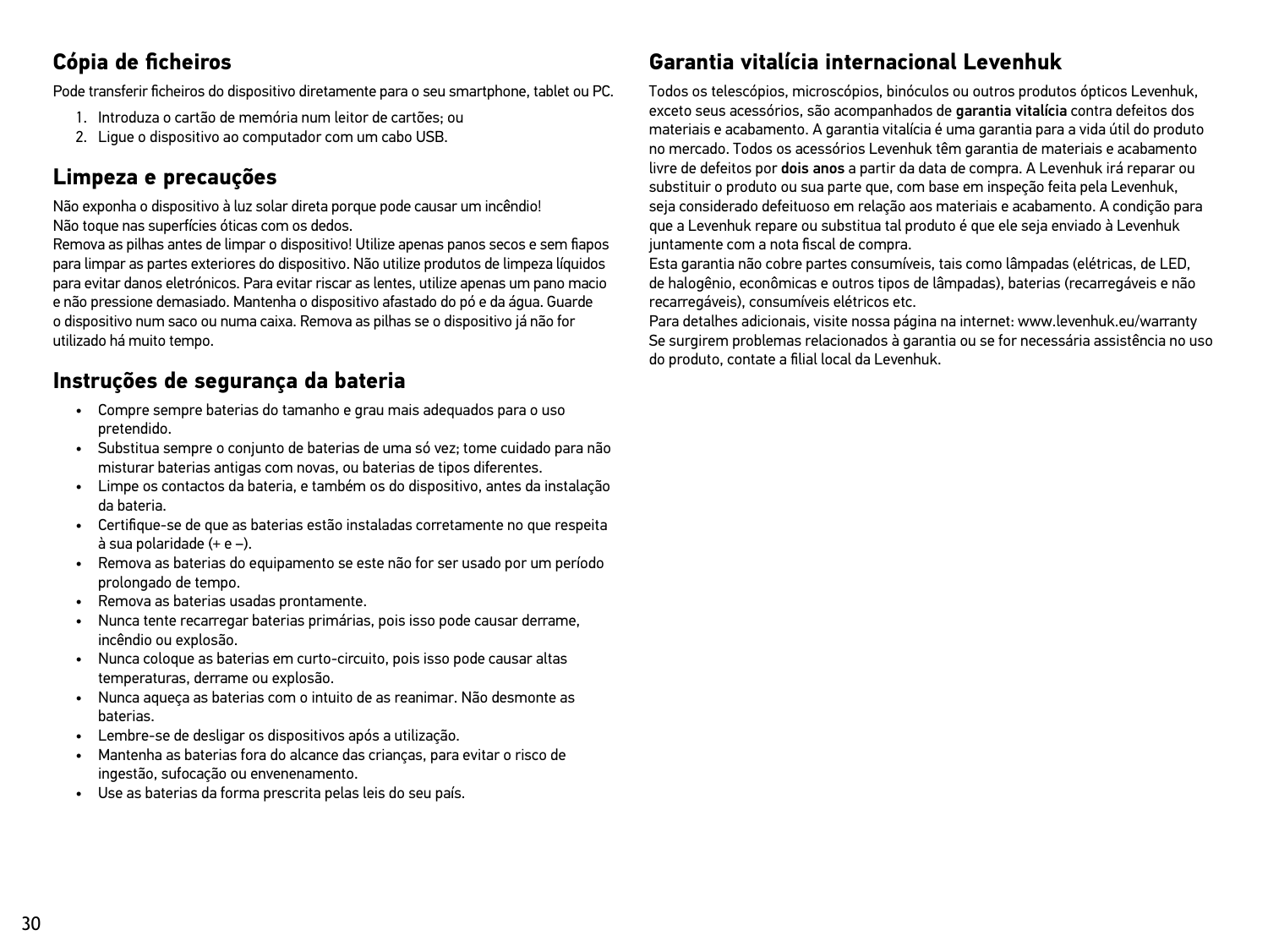# **Цифровой монокуляр ночного видения Levenhuk Halo**





Никогда не смотрите в прибор на Солнце, на источник яркого света и лазерного излучения — ЭТО ОПАСНО ДЛЯ ЗРЕНИЯ И МОЖЕТ ПРИВЕСТИ К СЛЕПОТЕ!

Комплектация: прибор ночного видения, кабель miniUSB 2.0, карта памяти microSD 32 ГБ, ремешок, инструкция по эксплуатации.

### **Технические характеристики**

| Увеличение, крат                          | 1-4 (цифровое), 13 (оптическое)       |
|-------------------------------------------|---------------------------------------|
| Диаметр объективов, мм                    | 33,5                                  |
| Реальный угол зрения, °                   | 10                                    |
| Светосила (относительное отверстие) f/1,2 |                                       |
| Минимальная дистанция                     | 3                                     |
| фокусировки, м                            |                                       |
| Дальность наблюдения, м                   | 250-300 (в полной темноте)            |
|                                           | 3-∞ (в сумерках)                      |
| Крепление к штативу                       | 1/4"                                  |
| Диапазон рабочих температур, °С           | -20+60 (применение),                  |
|                                           | -30+70 (хранение)                     |
| ИК-освещение                              | ИК-светодиоды 3 Вт (7 уровней         |
|                                           | яркости)                              |
| Длина волны, нм                           | 850                                   |
| Время работы с ИК-подсветкой, ч           | 4                                     |
| Время работы без ИК-подсветки, ч          | 10                                    |
| Источник питания                          | 5 алкалиновых батареек типа АА        |
|                                           | (нет в комплекте)                     |
| Рабочее напряжение                        | 7 R                                   |
| Запись в дневное время без ИК-            | цветное изображение                   |
| подсветки                                 |                                       |
| Запись в ночное время (в темноте) с       | черно-белое изображение               |
| ИК-подсветкой                             |                                       |
| Поддержка карт памяти                     | класс 10, microSD до 32 ГБ            |
| Формат и разрешение фото                  | JPG; 1 Мпикс (1280х960 пикс),         |
|                                           | VGA (640х480 пикс)                    |
| Формат и разрешение видео                 | AVI; 960Р (1280х960 пикс при 30 кадр/ |
|                                           | сек), VGA (640х480 пикс при 30 кадр/  |
|                                           | сек)                                  |
| Языки ПО                                  | английский, голландский, испанский,   |
|                                           | итальянский, китайский, корейский,    |
|                                           | немецкий, португальский, русский,     |
|                                           | французский, японский                 |
| Габариты, мм                              | 149x63x49                             |
| Вес, г                                    | 170                                   |

Компания Levenhuk оставляет за собой право вносить любые изменения или прекращать производство изделия без предварительного уведомления.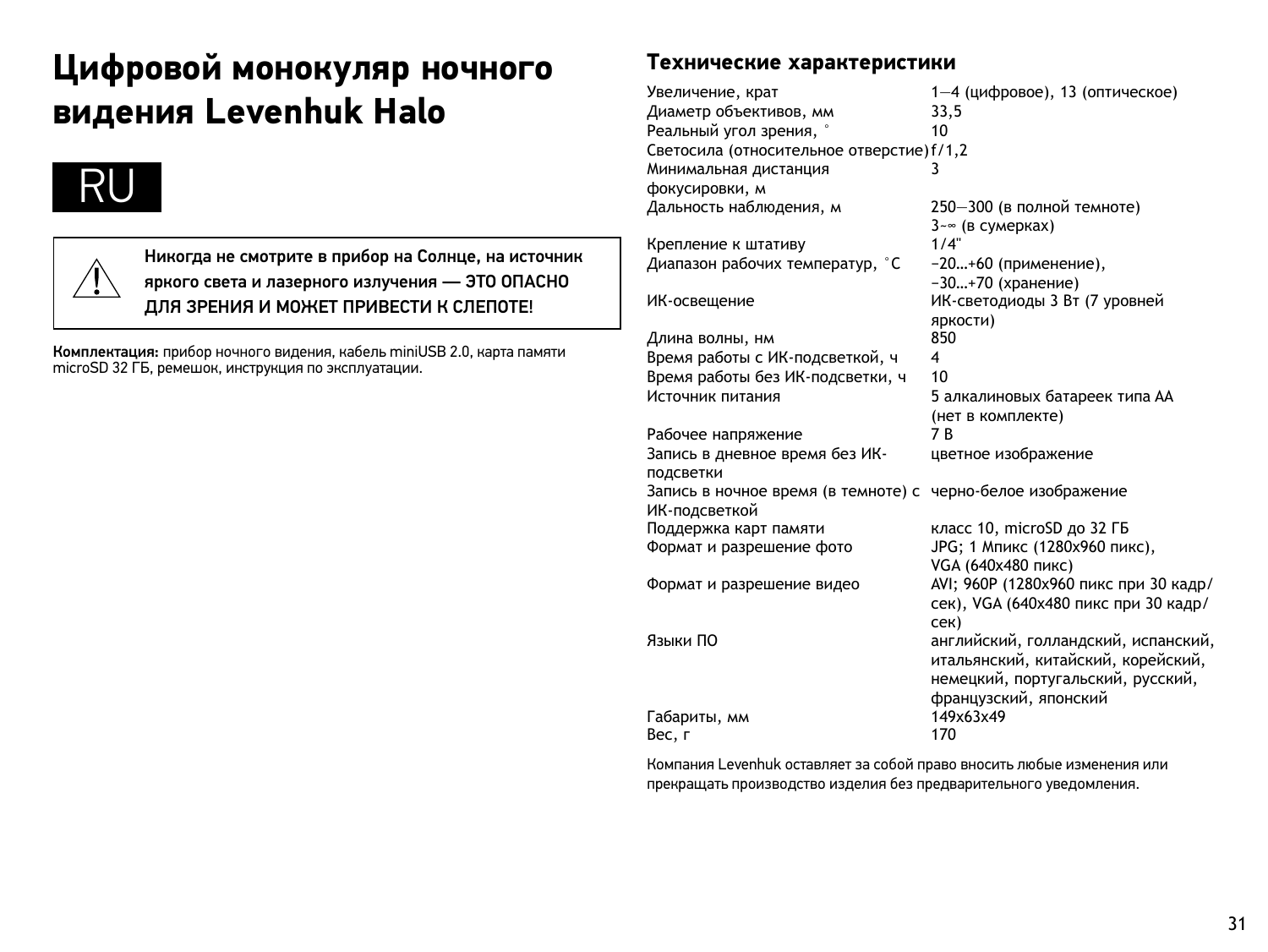### **Подготовка к работе**

#### **Установка батареек**

• Снимите крышку батарейного отсека (10), вставьте 5 батареек, соблюдая полярность. Закройте отсек.

#### **Установка/удаление карты памяти**

- Прибор поддерживает карты памяти класса 10 объемом до 32 ГБ.
- Снимите прорезиненную крышку (2), закрывающую слоты USB и microSD.
- Вставьте карту памяти в разъем правильной стороной. Не прилагайте чрезмерных усилий.
- Отформатируйте карту перед началом работы это улучшит ее совместимость с прибором.
- Чтобы удалить карту из разъема, мягко нажмите на ее край, и карта «выскочит». После этого выньте карту.

**Важно:** если карта памяти не установлена, на экране появится иконка No Card  $(H$ ет карты)

### **Кнопочная панель и настройка прибора**

Нажатие и удерживание используются для включения и выключения прибора, а также для повышения/понижения цифрового увеличения. Для остальных функций используется короткое нажатие.

#### **Кнопка POWER**

Нажмите и удерживайте кнопку POWER в течение трех секунд для включения или выключения прибора.

Крутите колесо фокусировки для настройки резкости, пока изображение на экране не станет четким.

#### Примечания:

- Если прибор не включается, проверьте, правильно ли установлены батарейки и не нуждаются ли они в замене. Всегда используйте только рекомендованные батарейки.
- Если вы носите очки, не снимайте их на время использования прибора.

#### **Кнопка IR UP**

Для использования прибора в сумерках или в темноте включите ИК-подсветку, нажав кнопку IR UP. Изображение изменится с цветного на черно-белое. Вы можете выбрать степень яркости от 1 до 7. Значения яркости будут отображены на ЖК-экране.

Функции кнопки: 1) увеличивает степень яркости ИК-подсветки; 2) приближает изображение; 3) листает список меню вверх.

#### Примечания:

• Не используйте ИК-подсветку при дневной съемке (при включенной ИК-

подсветке экран будет черно-белым; при выключенной — цветным).

• Если заряда батареек недостаточно, степень яркости ИК-подсветки снизится автоматически. Если заряда менее 50%, максимальная степень яркости — 5. При уровне заряда 25% максимальная степень яркости — 3. При заряде менее 25% ИК-подсветка не включается.

#### **Кнопка IR DOWN**

Функции кнопки: 1) уменьшает степень яркости ИК-подсветки; 2) отдаляет изображение; 3) листает список меню вниз.

#### **Кнопка MODE**

Переключает между 3 предусмотренными режимами: 1) режим фотосъемки; 2) режим видеосъемки; 3) режим просмотра сохраненных фото- и видеозаписей. По умолчанию используется режим видеосъемки.

#### **Кнопка MENU**

Чтобы изменить настройки, нажмите кнопку MENU и подсветите нужный пункт меню, листая список вверх (IR UP) или вниз (IR DOWN). Выберите нужный пункт, нажав кнопку SHOT.

В меню вы можете выбрать разрешение фото и видео, чувствительность камеры ночью, сменить язык, выставить дату, настроить автовыключение, поставить дату на фото или видео, отформатировать карту памяти, просмотреть и удалить текущие или все файлы с карты памяти и т. д.

**Важно:** чтобы попасть в субменю режима просмотра, нужно выбрать режим просмотра (кнопка MODE).

#### **Кнопка SHOT**

Функции кнопки:1) делает снимок в режиме фотосъемки; 2) начинает и останавливает запись видео в режиме видеосъемки; 3) выходит в субменю.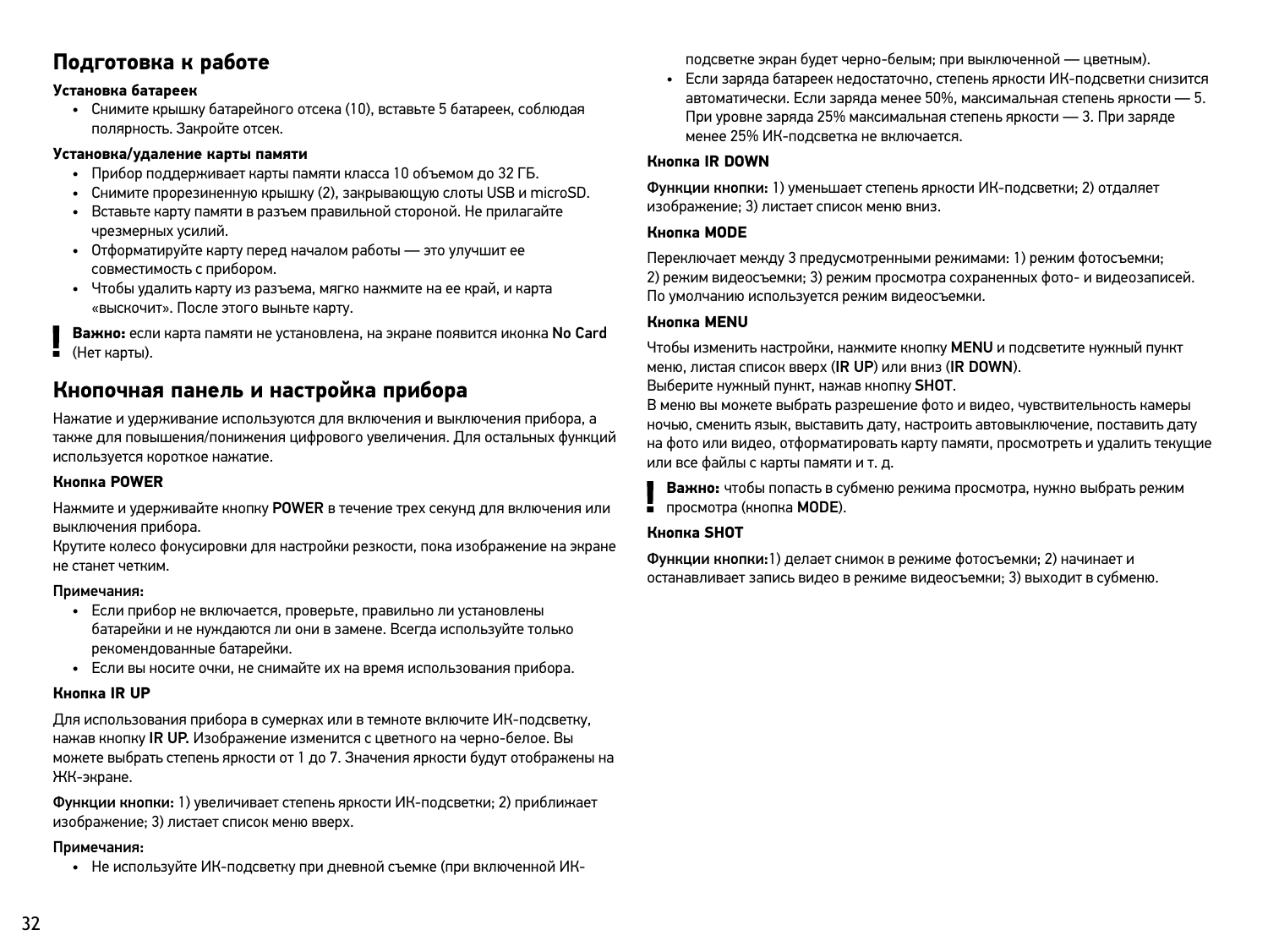### **Интерфейс**

| $\circ$<br>$\frac{\infty}{\infty}$<br>⊳ | Текущий режим                                   | Чувствительность прибора<br>ночью           |
|-----------------------------------------|-------------------------------------------------|---------------------------------------------|
|                                         | Карта памяти                                    | Индикатор заряда батареек                   |
| $\overline{1}$                          | Индикатор степени яркости<br>ИК-подсветки (1-7) | Индикатор степени<br>увеличения (до 4 крат) |

### **Копирование файлов**

Вы можете перенести файлы с прибора на смартфон, планшет или компьютер напрямую.

- 1. Вставьте карту памяти в карт-ридер; или
- 2. Соедините устройство с компьютером с помощью кабеля USB.

### **Уход и меры предосторожности**

Не оставляйте прибор под прямыми солнечными лучами — угроза пожара! Не царапайте внешнюю поверхность линз и не трогайте ее пальцами. Прежде чем почистить прибор, отсоедините его от элементов питания (выньте батарейки)! Используйте только сухие безворсовые салфетки для протирки внешних частей прибора. Не используйте чистящую жидкость во избежание повреждения электроники. Чтобы не поцарапать линзы, используйте только мягкую ткань и не нажимайте на них слишком сильно. Берегите устройство от пыли и влаги. Храните в сумке или коробке. Выньте батарейки из устройства, если не используете его длительное время.

### **Использование элементов питания**

- Всегда используйте элементы питания подходящего размера и соответствующего типа.
- При необходимости замены элементов питания меняйте сразу весь комплект, не смешивайте старые и новые элементы питания и не используйте элементы питания разных типов одновременно.
- Перед установкой элементов питания очистите контакты элементов и контакты в корпусе прибора.
- Устанавливайте элементы питания в соответствии с указанной полярностью  $(+ n -).$
- Если прибор не используется длительное время, следует вынуть из него элементы питания.
- Оперативно вынимайте из прибора использованные элементы питания.
- Никогда не закорачивайте полюса элементов питания это может привести к их перегреву, протечке или взрыву.
- Не пытайтесь нагревать элементы питания, чтобы восстановить их работоспособность.
- Не разбирайте элементы питания.
- Выключайте прибор после использования.
- Храните элементы питания в недоступном для детей месте, чтобы избежать риска их проглатывания, удушья или отравления.
- Утилизируйте использованные батарейки в соответствии с предписаниями закона.

### **Международная пожизненная гарантия Levenhuk**

Компания Levenhuk гарантирует отсутствие дефектов в материалах конструкции и дефектов изготовления изделия. Продавец гарантирует соответствие качества приобретенного вами изделия компании Levenhuk требованиям технической документации при соблюдении потребителем условий и правил транспортировки, хранения и эксплуатации изделия. Срок гарантии: на аксессуары — 6 (шесть) месяцев со дня покупки, на остальные изделия — пожизненная гарантия (действует в течение всего срока эксплуатации прибора). Гарантия не распространяется на комплектующие с ограниченным сроком использования, в том числе лампы (накаливания, светодиодные, галогенные, энергосберегающие и прочие типы ламп), электрокомплектующие, расходные материалы, элементы питания и прочее. Подробнее об условиях гарантийного обслуживания см. на сайте www.levenhuk.ru/support

По вопросам гарантийного обслуживания вы можете обратиться в ближайшее представительство компании Levenhuk.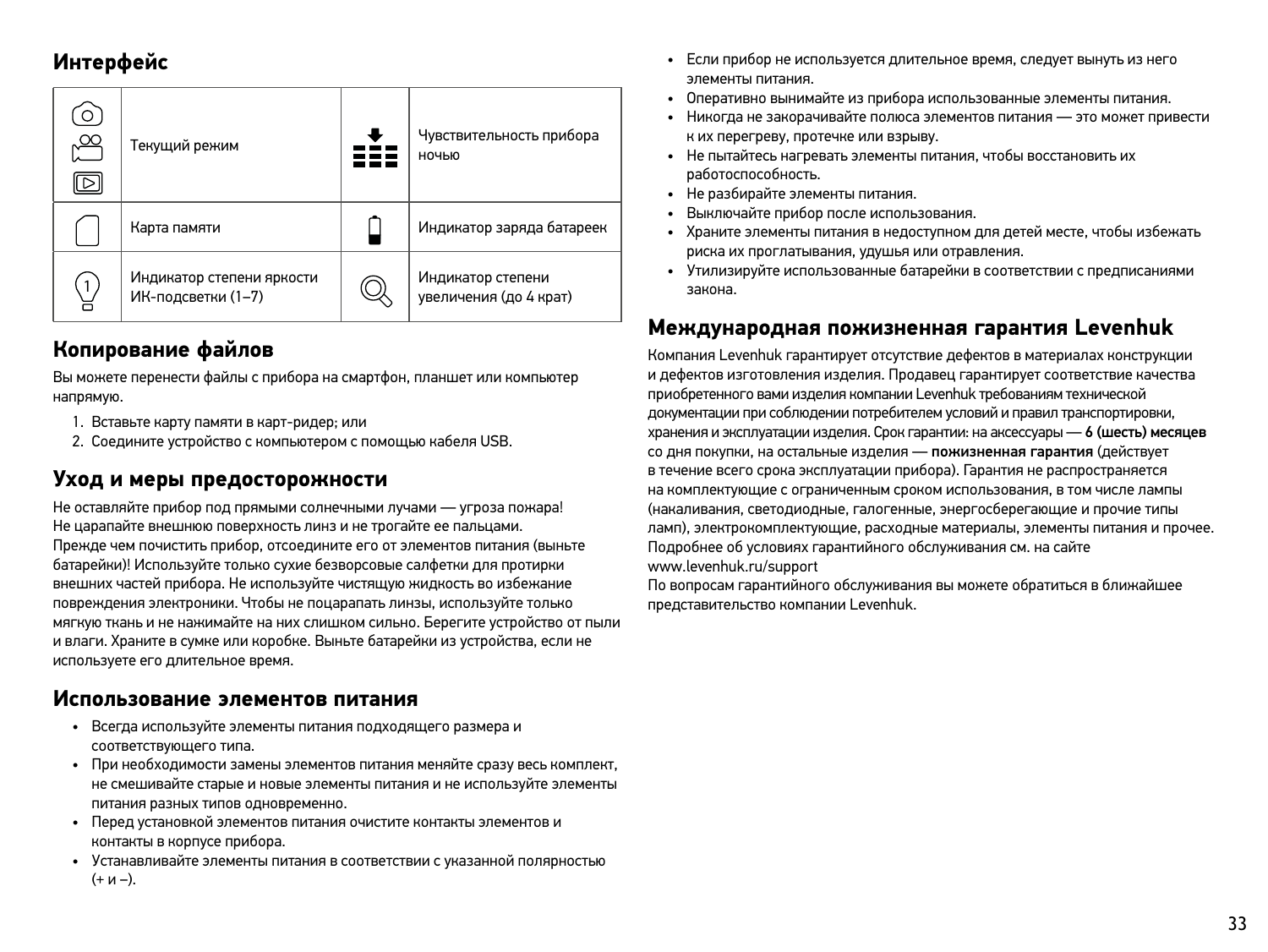# **Levenhuk Halo Dijital Gece Görüş Monoküler**

# TR

Bu cihazla özel bir filtre olmadan asla, hiçbir koşulda direkt olarak Güneşe veya farklı bir parlak ışık kaynağına bakmayın, aksi takdirde KALICI RETİNA HASARINA ve KÖRLÜĞE yol açabilir.

Kit içeriği: gece görüş cihazı, Mini USB 2.0 kablosu, MicroSD kartı 32 GB, kayış ve kullanım kılavuzu.

### **Teknik Özellikler**

Büyütme, x 1—4 (dijital), 13 (optik)<br>Obiektif merceği capı, mm 33.5 Objektif merceği çapı, mm 33,<br>Görüs alanı Görüş alanı, ° 10 Odak oranı f/1,2 Yakın odak, m<br>Gözlem mesafesi, m

Üçayak adaptörü dişi Çalışma sıcaklığı aralığı, °C −20…+60 (çalışma),

 $K\ddot{\text{O}}$  dalga boyu, nm  $85$ <br>Aydınlatmalı ( $K\ddot{\text{O}}$ ) kayıt süresi sa  $4$ Aydınlatmalı (KÖ) kayıt süresi, sa 4<br>Aydınlatmasız (KÖ) kayıt süresi, sa 10 Aydınlatmasız (KÖ) kayıt süresi, sa<br>Güc kaynağı Calisma gerilimi KÖ olmadan gündüz kayıt renkli görüntü<br>Gece (karanlıkta) KÖ ile kayıt siyah ve beyaz görüntü Gece (karanlıkta) KÖ ile kayıt<br>Depolama Görüntü bicimi ve çözünürlük Video biçimi ve çözünürlük Dil Ayarları **Almanca, Çince, Felemenkçe,** 

Boyutlar, mm 149x63x49 Ağırlık, g

Gözlem mesafesi, m 250—300 (tamamen karanlıkta)  $3-\infty$  (zayıf ışıkta)<br> $1/4$ " −30…+70 (depolama) KÖ aydınlatma KÖ LED'ler 3W (7 parlaklık seviyesi) 5 alkalin AA pil (dahil değildir)<br>7 V sınıf 10, 32 GB'a kadar microSD<br>JPG: 1M (1280x960px). VGA (640x480px)<br>AVI: 960P (1280x960px, 30fps), VGA (640x480px, 30fps) Fransızca, İngilizce, İspanyolca, İtalyanca, Japonca, Korece, Portekizce, Rusça<br>149x63x49

Levenhuk, ürün serisinde ve teknik özelliklerinde önceden bildirimde bulunmaksızın değişiklik yapma hakkını saklı tutar.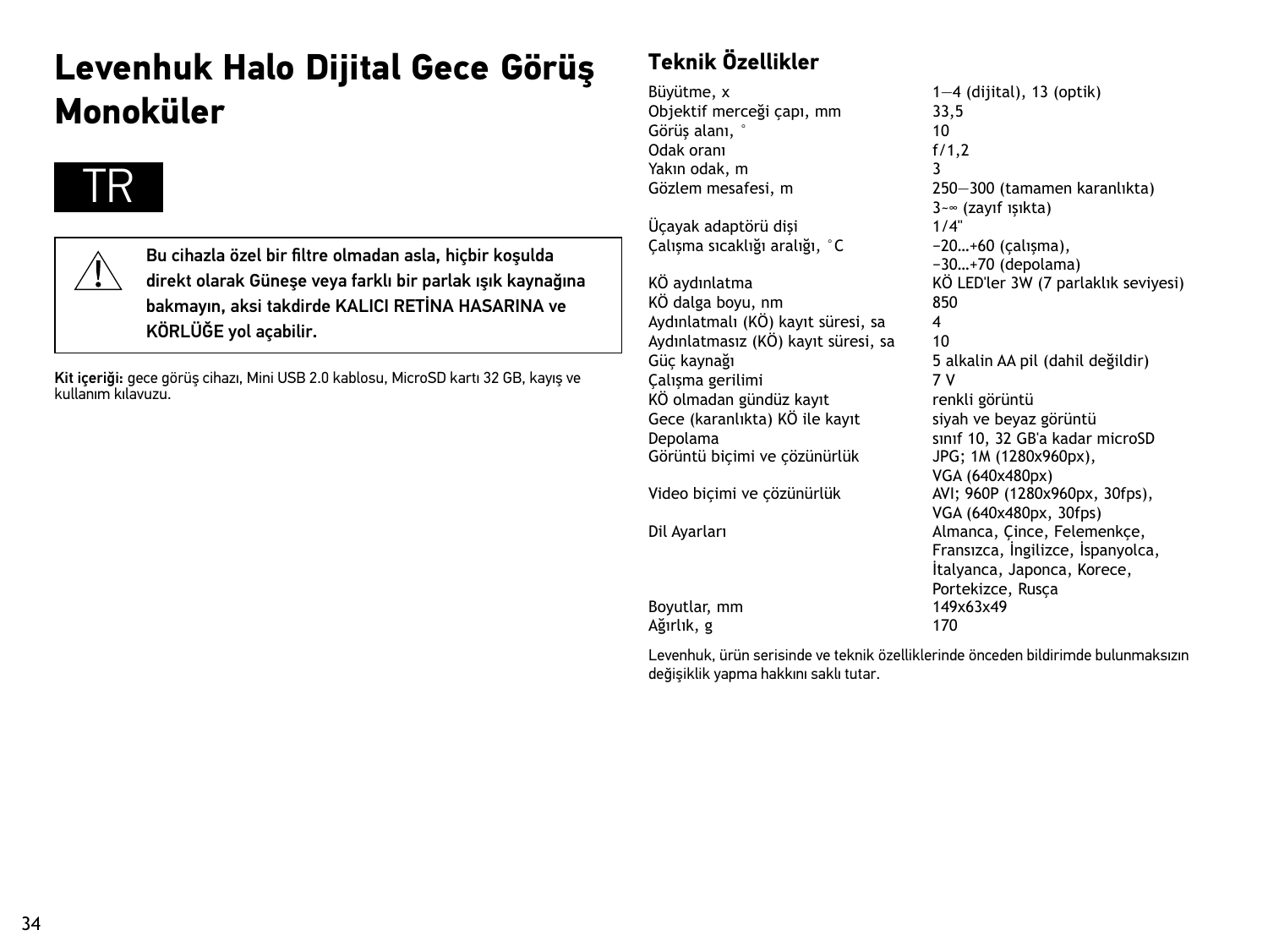### **Başlarken**

#### **Pilleri takın**

• Pil bölmesi kapağını (10) açın ve kutup işaretlerine uygun şekilde 5 pil yerleştirin. Kapağı kapatın.

#### **Bellek kartının takılması/çıkarılması**

- Cihaz 32 GB'a kadar kapasiteli sınıf 10 bellek kartlarını destekler.
- Kauçuk kapağı (2) USB ve microSD yuvalarından çıkarın.
- microSD kartı yuvanın içine yerleştirin. Yönün doğru olduğundan emin olun. Kartı içeri yerleştirirken kuvvet uygulamayın.
- Cihaz ile uyumluluğu iyileştireceğinden, başlamadan önce microSD kartı biçimlendirin.
- Kartı yuvadan çıkarmak için bellek kartının kenarına nazikçe bastırın; kart dışarı çıkacaktır. Daha sonra kartı çıkarın.

**Not:** Bellek kartı takılı değilse, bir No Card (Kart Yok) simgesi görüntülenir.

### **Düğme paneli ve cihaz ayarları**

Uzun süreli olarak basılması, cihazı açar/kapatır ve görüntüde yakınlaştırma/ uzaklaştırma işlemlerini gerçekleştirir. Diğer işlevler için kısa süreyle basın.

### **POWER düğmesi (açma/kapama)**

Cihazı açmak veya kapatmak için 3 saniye süreyle POWER düğmesine basılı tutun. Odağı ayarlamak için odaklama tekerini çevirin.

### Notlar:

- Cihaz etkinleştirilemezse, hasarlı veya uygun yerleştirilmemiş pil bulunup bulunmadığını kontrol edin. Her zaman önerilen pilleri kullanın.
- Gözlük takıyorsanız, cihazı kullanırken gözlüğünüzü çıkarmayın.

### **IR UP düğmesi (KÖ Yukarı/Yakınlaştırma/Yukarı)**

Işık yetersiz olduğunda veya akşamları kullanılacağında IR UP düğmesine basarak KÖ'yü açın. Görüntü renkli yerine siyah ve beyaz olarak değiştirilecektir. 1 ile 7 arasında bir parlaklık seviyesi seçebilirsiniz. Parlaklık değerleri LCD ekranda görüntülenecektir.

Düğme işlevleri: 1) KÖ parlaklık seviyesi yukarı; 2) Yakınlaştır; 3) menüyü yukarı kaydır.

### Notlar:

- KÖ'yü gün ışığında kullanmayın (KÖ açık olduğunda renkli görüntü, KÖ kapalı olduğunda siyah ve beyaz görüntü iletilir).
- Pil gücü yeterli değilse, KÖ LED'inin seviyesi otomatik olarak düşürülecektir. Yalnızca yarı oranda güç kaldığında maksimum parlaklık seviyesi 5'tir. Yalnızca %25 oranda güç kaldığında maksimum parlaklık seviyesi 3'tür. Pil gücü %25'ten düşük olduğunda KÖ LED'i etkinleştirilemez.

### **IR DOWN düğmesi (KÖ Aşağı/Uzaklaştırma/Aşağı)**

Düğme işlevleri: 1) KÖ parlaklık seviyesi aşağı; 2) Uzaklaştır; 3) menüyü aşağı kaydır.

### **MODE düğmesi (modlar)**

Bu düğme, 3 dahil mod arasında geçiş yapar: 1) fotoğraf modu; 2) video modu ve 3) oynatma modu. Varsayılan mod videodur.

#### **MENU düğmesi (menü)**

Ayarları değiştirmek için MENU düğmesine basın ve yukarı (IR UP) veya aşağı (IR DOWN) kaydırın.

SHOT düğmesine basarak vurgulanan öğeyi seçin.

Menüde fotoğraf veya video çözünürlüğünü, gece görüşü hassasiyetini seçebilir, dili değiştirebilir, tarihi ayarlayabilir, otomatik güç kapatma ayarını yapabilir, fotoğraflar veya videolar üzerine tarih koyabilir, bellek kartını biçimlendirebilir, geçerli dosyayı veya bellek katındaki tüm dosyaları görüntüleyebilir, silebilir ve benzeri işlemleri gerçekleştirebilirsiniz.

**Not:** Oynatma modunun alt menüsüne geçmek için öncelikle oynatma modunu secmelisiniz (MODE düğmesi)

### **SHOT düğmesi (obtüratör)**

Düğme işlevleri: 1) Fotoğraf modunda bir fotoğraf çeker; 2) Video modunda video kaydını başlatır ve durdurur; 3) alt menüye girer.

### **Ekran bilgileri**



### **Dosyaların kopyalanması**

Dosyaları doğrudan cihazınızdan akıllı telefonunuza, tabletinize veya bilgisayarınıza aktarabilirsiniz.

- 1. Bellek kartını bir kart okuyucuya yerleştirin veya
- 2. Cihazı bir USB kablosu ile bilgisayarınıza bağlayın.